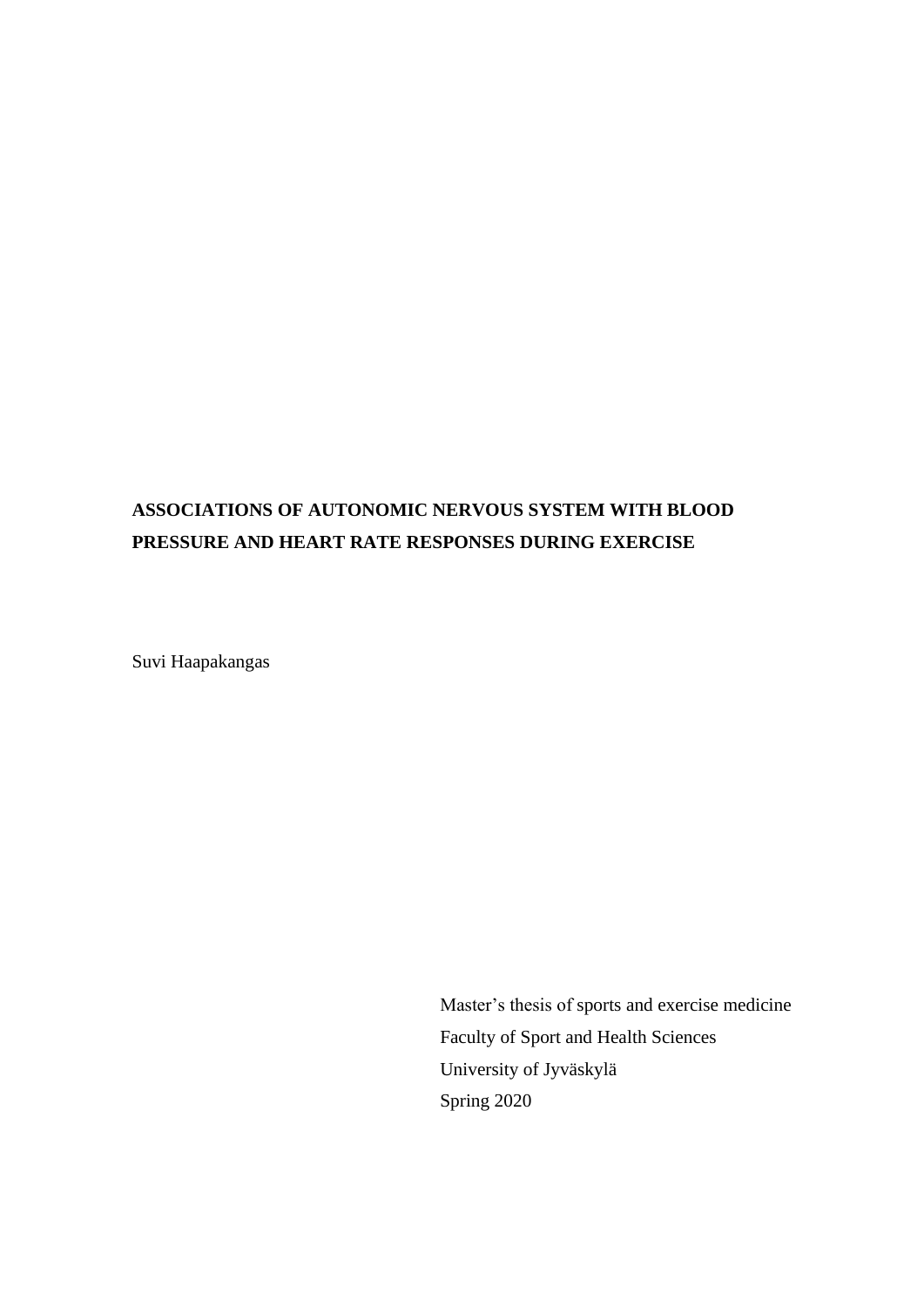## **TIIVISTELMÄ**

Haapakangas, S. 2020. Autonomisen hermoston toiminnan yhteys verenpaineeseen ja sykkeeseen liikunnan aikana. Liikuntatieteellinen tiedekunta, Jyväskylän yliopisto, liikuntalääketieteen pro gradu -tutkielma, 65 s., 2 liitettä.

Korkea verenpaine ja tyypin 2 diabetes ovat riskitekijöitä lukuisille sairauksille sekä kuolleisuudelle ja ovat yhteydessä autonomisen hermoston toiminnan häiriöihin. Liikunnanaikainen liiallinen verenpaineen kohoaminen, hidas palautuminen liikunnan jälkeen ja sykkeen epätavallinen käyttäytyminen ovat merkkejä autonomisen hermoston toiminnan häiriöistä. Sykevälivaihtelua (HRV) käytetään yleisesti kuvaamaan autonomisen hermoston tilaa. Tämän tutkimuksen tarkoitus oli tutkia yhteyksiä autonomisen hermoston toiminnan ja liikunnanaikaisen liiallisen verenpaineen nousun sekä sykekäyttäytymisen välillä.

Tämä tutkimus tehtiin osana Healthbeat-tutkimusta ("*Kunto, uni ja stressi diabetes- ja verenpainetautipotilailla*"), joka toteutettiin vuosina 2019-2020. Tutkimuspopulaatio koostui 18-64-vuotiaista, joilla oli todettu diabeteksen esiaste ja/tai diagnosoitu tyypin 2 diabetes viimeisen 5 vuoden sisällä ja/tai verenpainetauti. Tämän tutkimuksen otanta oli 28 henkilöä keski-iältään 54,4 vuotta. Korkea verenpaine oli diagnosoitu 23 (82,1 %), tyypin 2 diabetes 4 (14,3%) ja esidiabetes 10 henkilöllä (35,7%) osallistujista. Tutkimuksen data analysoitiin IBM SPSS Statistics (26.0) – ohjelmistolla. Analysointimenetelminä käytettiin t-testiä, ristiintaulukointia, Khiin neliö – testiä ja Mann Whitneyn U-testiä. Autonomisen hermoston toimintaa analysoitiin nousujohteisen maksimaalisen rasitustestin yhteydessä ryhmien välillä, jotka oli jaettu liikunnan aikaisen maksimaalisen systolisen verenpaineen (SBP) ja ikävakioidun maksimaalisen sykkeen mukaan. Lisäksi 72-tunnin HRV mittausta vertailtiin samoissa ryhmissä.

Parasympaattisen hermoston aktivaatio liikunnan jälkeen (5 min palautusjakson HF-arvo (ms<sup>2</sup>)) oli ei-merkitsevästi nopeampaa ryhmässä, jossa liikunnan aikainen systolinen verenpaine oli matalampi (p=0,125). Korkeamman verenpaineen ryhmässä esiintyi enemmän diabeteksen esiasteita (p=0,036), liikunnan jälkeinen verenpaine oli korkeampi (1 min p=0,001, 3 min p=0,041) ja syke palautui liikunnasta ei-merkitsevästi hitaammin (1 min p=0,130, 3 min p=0,113). Korkeampi ikävakioitu syke liikunnan aikana oli yhteydessä alhaisempaan painoon (p=0,007), pienempään kehon painoindeksiin (BMI) (p=0,007), korkeampaan HDL-kolesterolipitoisuuteen (p=0,039) ja suurempaan sykereserviin (p=0,044).

Yhteenvetona alhaisemmat liikunnan aikaiset systolisen verenpaineen arvot voivat merkitä korkeampaa parasympaattisen hermoston toimintaa, kun indikaattoreina käytetään HRV:tä, liikunnan jälkeisiä SBP-arvoja ja sykevasteita. Korkeampi liikunnan aikainen ikävakioitu syke oli yhteydessä positiivisiin terveysmarkkereihin.

Asiasanat: Verenpaine, sydämen syke, autonominen hermosto, sykevälivaihtelu, rasituskoe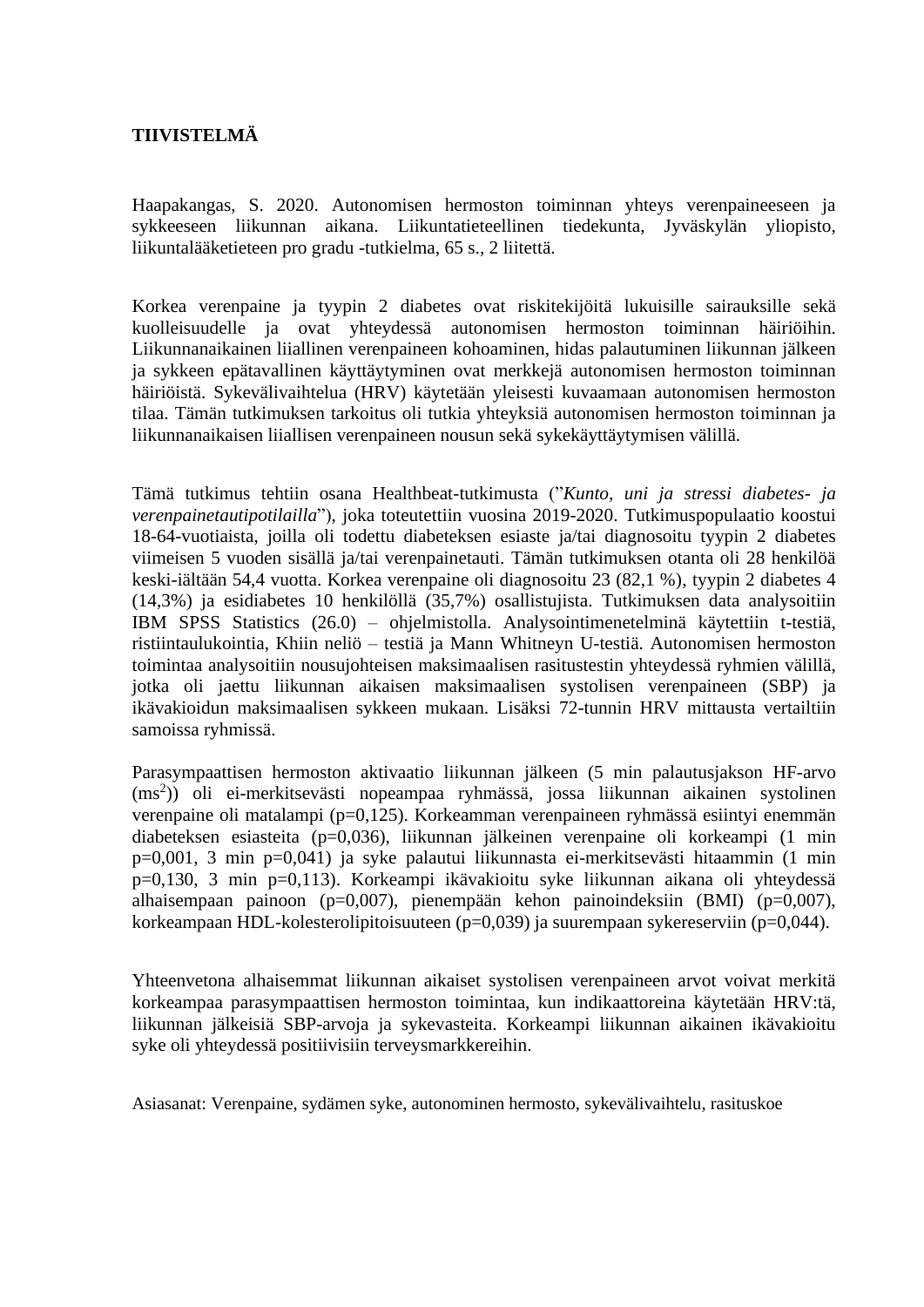## **ABSTRACT**

Haapakangas, S. 2020. Associations of autonomic nervous system with blood pressure and heart rate responses during exercise. Faculty of Sport and Health Sciences, University of Jyväskylä, Master's thesis, 65 pp., 2 appendices.

Hypertension and type 2 diabetes are risk factors for morbidities and mortality and are associated with the autonomic nervous system (ANS) dysfunction. Dysfunction of the ANS represents itself as an exaggerated blood pressure response during and after exercise. Abnormal heart rate responses during and after exercise are a sign of imbalanced ANS as well. Heart rate variability (HRV) is commonly used to evaluate the state of the ANS. The aim of this study was to evaluate the associations of autonomic nervous system with blood pressure and heart rate responses during exercise.

This thesis was a part of the Healthbeat study ("*Kunto, uni ja stressi diabetes- ja verenpainetautipotilailla*") conducted in 2019-2020. Study population consisted of 18- to 64 year-old individuals with prediabetes and/or type 2 diabetes diagnosed during last five years and/or diagnosed hypertension. This study included 28 participants with a mean age of 54.4. High blood pressure was diagnosed with 23 (82.1%) of the participants, type 2 diabetes with 4 (14.3%) and prediabetes with 10 (35.7%) of the participants. The data were analyzed with the IBM SPSS Statistics  $(26.0)$  – software. T-test, crosstabs, Chi square  $(\chi^2)$  – test and Mann-Whitney-test were used as the analyzing methods. The participants were divided to groups according to the highest exercise-induced systolic blood pressure (SBP) response as well as the highest age-adjusted heart rate (HR) response during the maximal graded exercise test. The ANS function during the graded maximal exercise test was analyzed between groups. 72 hour recording of HRV values were compared within the groups.

Activation of the parasympathetic nervous system after exercise (5 min post exercise HF value  $(ms<sup>2</sup>)$ ) was non-significantly higher in the group with lower SBP values during exercise ( $p=0.125$ ). Higher SBP group had a higher prevalence of prediabetes ( $p=0.036$ ), higher postexercise SBP  $(1 \text{ min } p=0.001, 3 \text{ min } p=0.041)$  and non-significantly slower heart rate recovery (1 min p=0.130, 3 min p=0.113) than lower SBP group. Higher age-adjusted HR was associated with lower body weight ( $p=0.007$ ), lower body mass index (BMI) ( $p=0.007$ ), higher serum HDL-cholesterol value (p=0.039) and higher HR reserve (p=0.044).

In summary, lower SBP values during maximal exercise may indicate higher parasympathetic domination when measured with HRV, post-exercise SBP and HR responses. Higher ageadjusted HR was associated with positive health indicators.

Key words: Blood pressure, heart rate, autonomic nervous system, heart rate variability, exercise test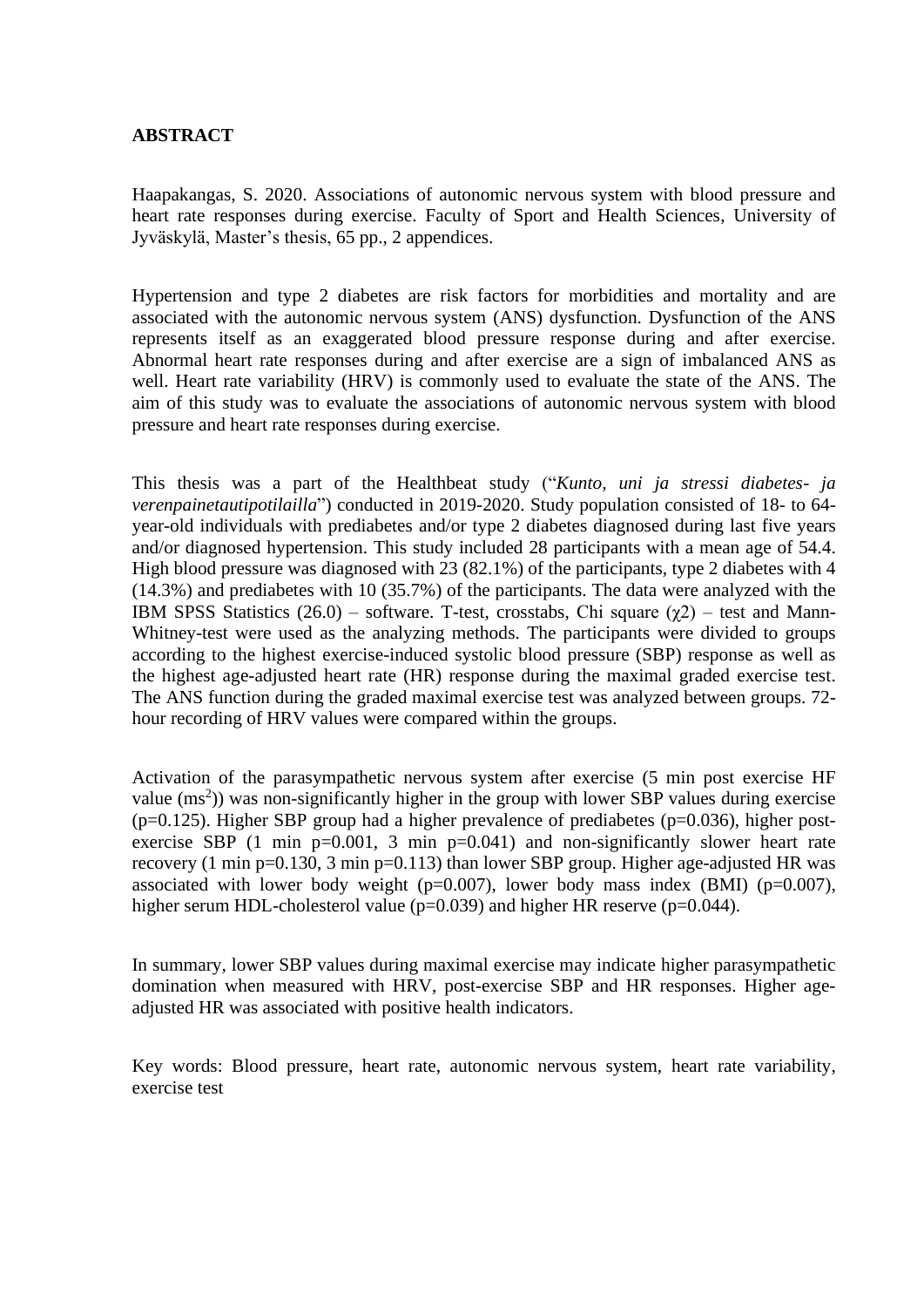## **ABBREVIATIONS**

| <b>ANS</b> | Autonomic nervous system            |
|------------|-------------------------------------|
| <b>BP</b>  | <b>Blood</b> pressure               |
| CAN        | Cardiovascular autonomic neuropathy |
| <b>CRF</b> | Cardiorespiratory fitness           |
| <b>CVD</b> | Cardiovascular diseases             |
| <b>DBP</b> | Diastolic blood pressure            |
| <b>HR</b>  | Heart rate                          |
| <b>HRV</b> | Heart rate variability              |
| <b>PNS</b> | Parasympathetic nervous system      |
| SBP        | Systolic blood pressure             |
| <b>SCD</b> | Sudden cardiac death                |
| <b>SNS</b> | Sympathetic nervous system          |
|            |                                     |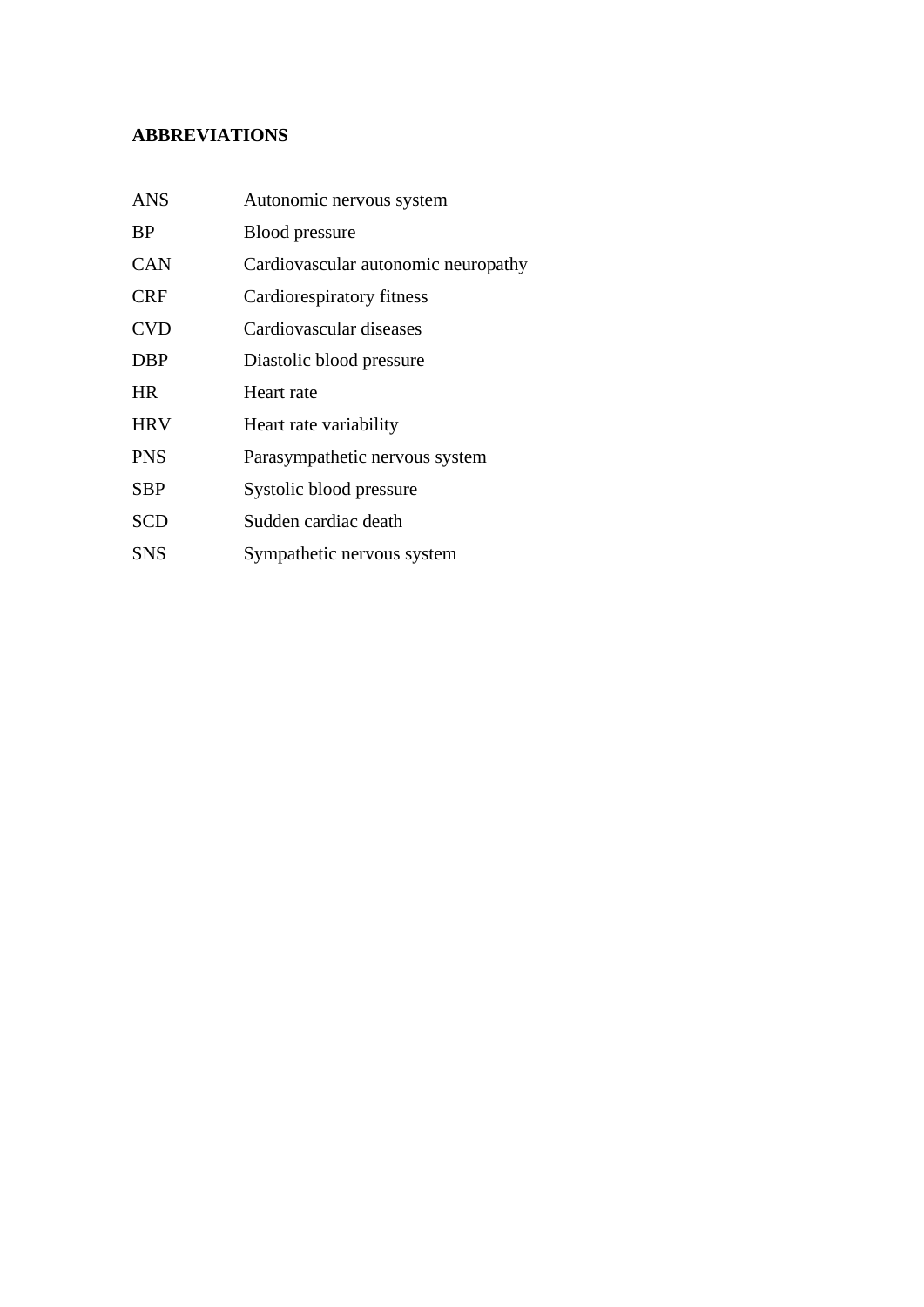## **TABLE OF CONTENTS**

## ABSTRACT

## **ABBREVIATIONS**

| 2.1 |  |
|-----|--|
| 2.2 |  |
| 2.3 |  |
|     |  |
| 3.1 |  |
| 3.2 |  |
| 3.3 |  |
|     |  |
|     |  |
| 4.1 |  |
| 4.2 |  |
| 4.3 |  |
|     |  |
|     |  |
|     |  |
|     |  |
| 6.1 |  |
|     |  |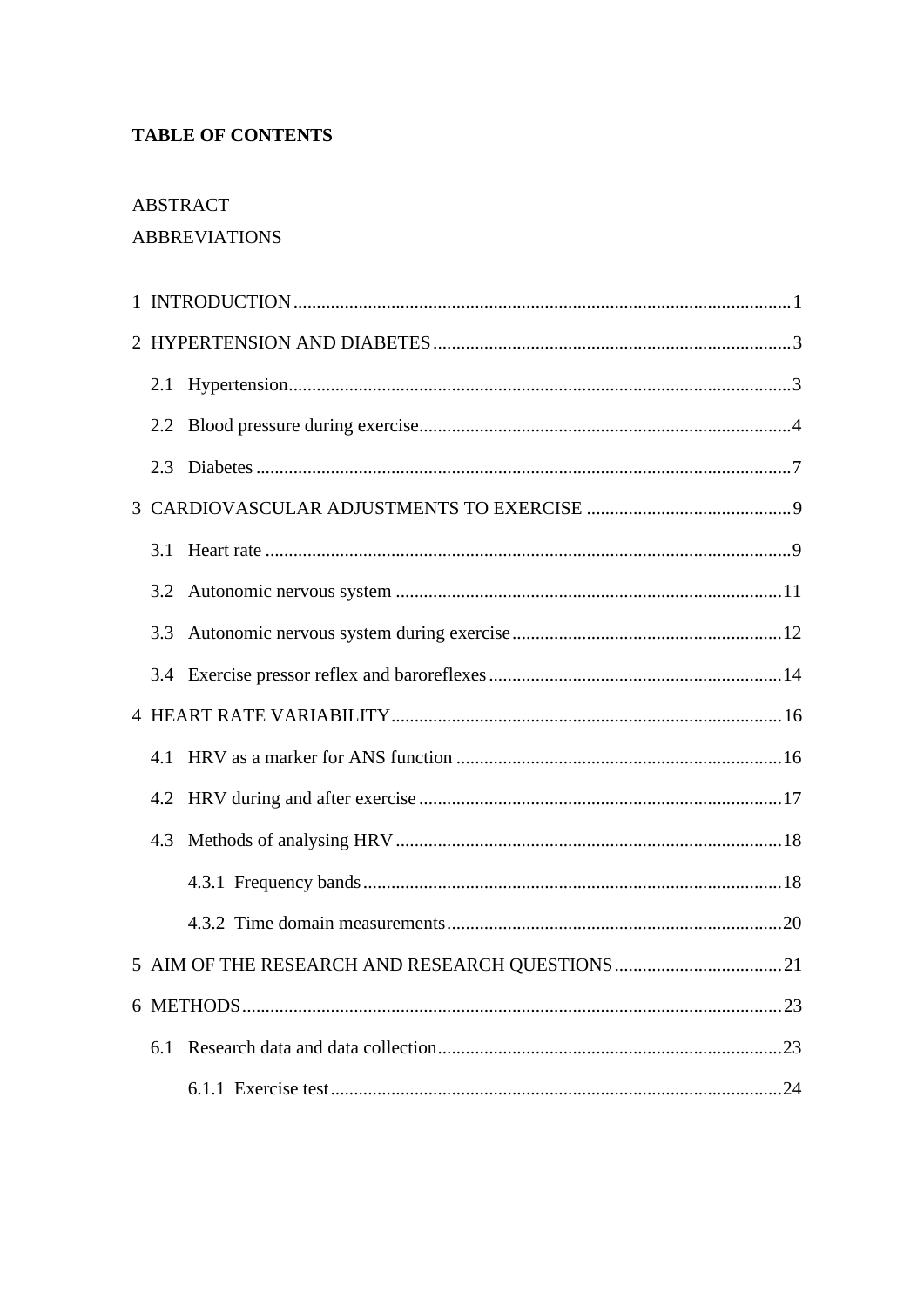|                                                                         | 8.2 |                                                       |  |  |
|-------------------------------------------------------------------------|-----|-------------------------------------------------------|--|--|
|                                                                         | 8.3 |                                                       |  |  |
|                                                                         |     |                                                       |  |  |
|                                                                         |     |                                                       |  |  |
| ATTACHMENT 1 Inclusions and exclusions criteria of the study population |     |                                                       |  |  |
|                                                                         |     | ATTACHMENT 2 HRV comparison between SBP and HR groups |  |  |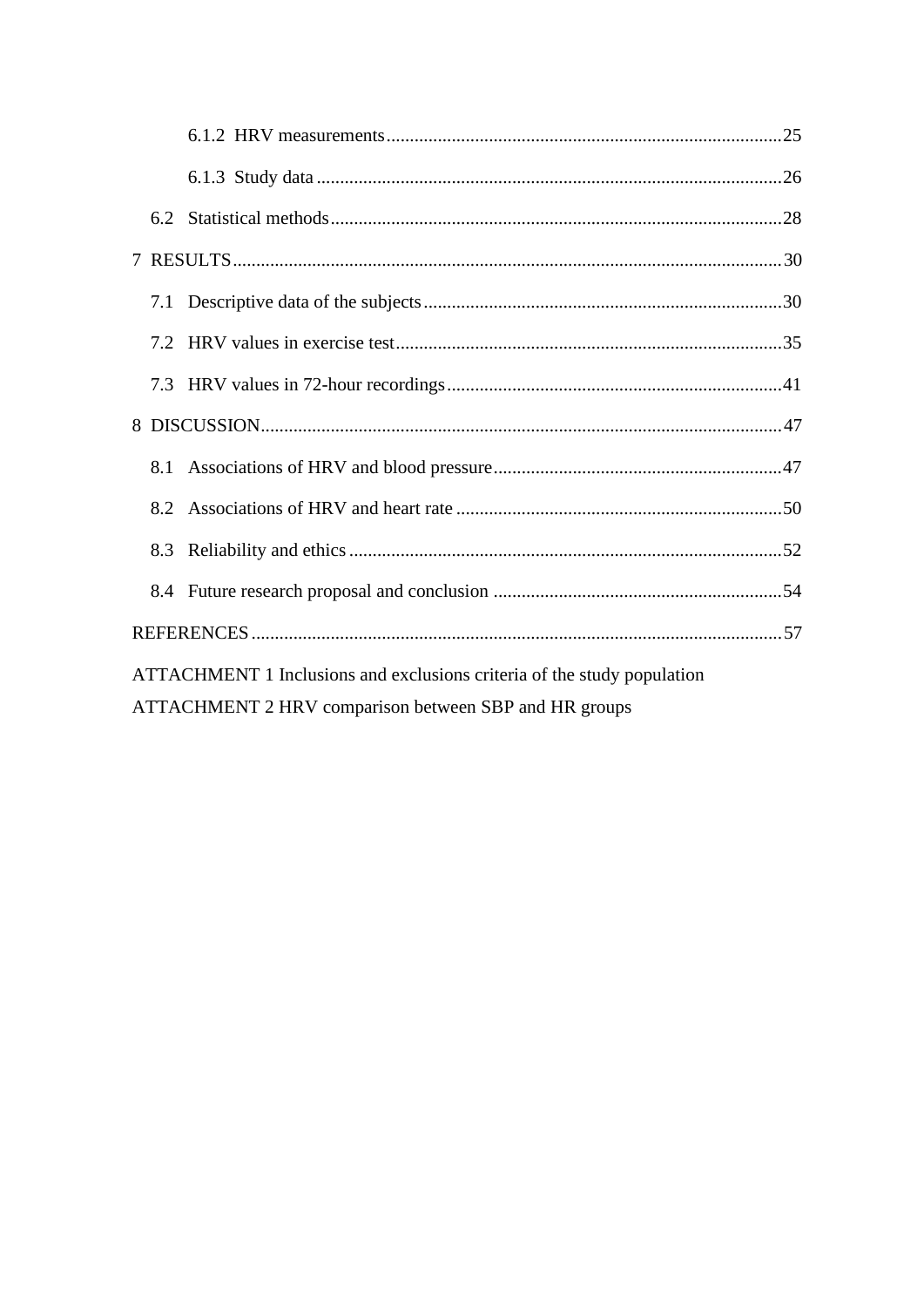#### **1 INTRODUCTION**

Hypertension is the main risk factor for the reduction of the healthy life years worldwide (Hypertension: Current Care Guidelines 2014). WHO (2019) has estimated that 1,13 billion people around the world have hypertension. Hypertension causes 9,4 million premature death every year (Hypertension: Current Care Guidelines 2014) and raises substantially the risk of heart, brain, kidney and other diseases (WHO 2019). Two million Finnish adults have hypertension and only fifth of them have hypertension under control (<140/90 mmHg) (Hypertension: Current Care Guidelines 2014). In addition to hypertension, type 2 diabetes affects hundreds of millions of people worldwide and is a risk factor for mortality and cardiovascular morbidity (Maser et al. 2003, Pop-Busui et al. 2010; Spallone et al. 2011; Cho et al. 2018). Hypertension, overweight and metabolic syndrome are common comorbidities with type 2 diabetes (Type 2 diabetes: Current Care Guidelines 2018). Risk for atherosclerosis is elevated already in prediabetic state (Syvänne 2017).

Autonomic nervous system (ANS), which consists of sympathetic and parasympathetic branches, regulates blood pressure together with local mediators (DeMers & Wachs 2019). Dysfunction of the ANS system is associated with the progression of the hypertension (Mancia & Grassi 2014). Imbalanced ANS manifest itself as an overly activated sympathetic nervous system and impaired parasympathetic activity (Mancia & Grassi 2014; Shaffer & Ginsberg 2017). The ANS has a crucial role of regulating the cardiovascular adjustment to exercise (Fadel 2015; Fisher et al. 2015). If the ANS is not in balance it can manifest itself as an exaggerated blood pressure response during exercise, which is also associated with heightened CVD risk as well as mortality (Schultz et al. 2013; Schultz et al. 2017; Dombrowski et al. 2018). Other mechanisms are related to the ANS dysfunction as well such as blunted heart rate during exercise or slow reduction of heart rate and blood pressure after exercise (Diller et al. 2006; Le et al. 2008; Brubaker & Kitzman 2011; Jae et al. 2016).

Heart rate variability (HRV), which means the change in the intervals between consecutive heartbeats, is used as an indicator of the ANS balance between the sympathetic and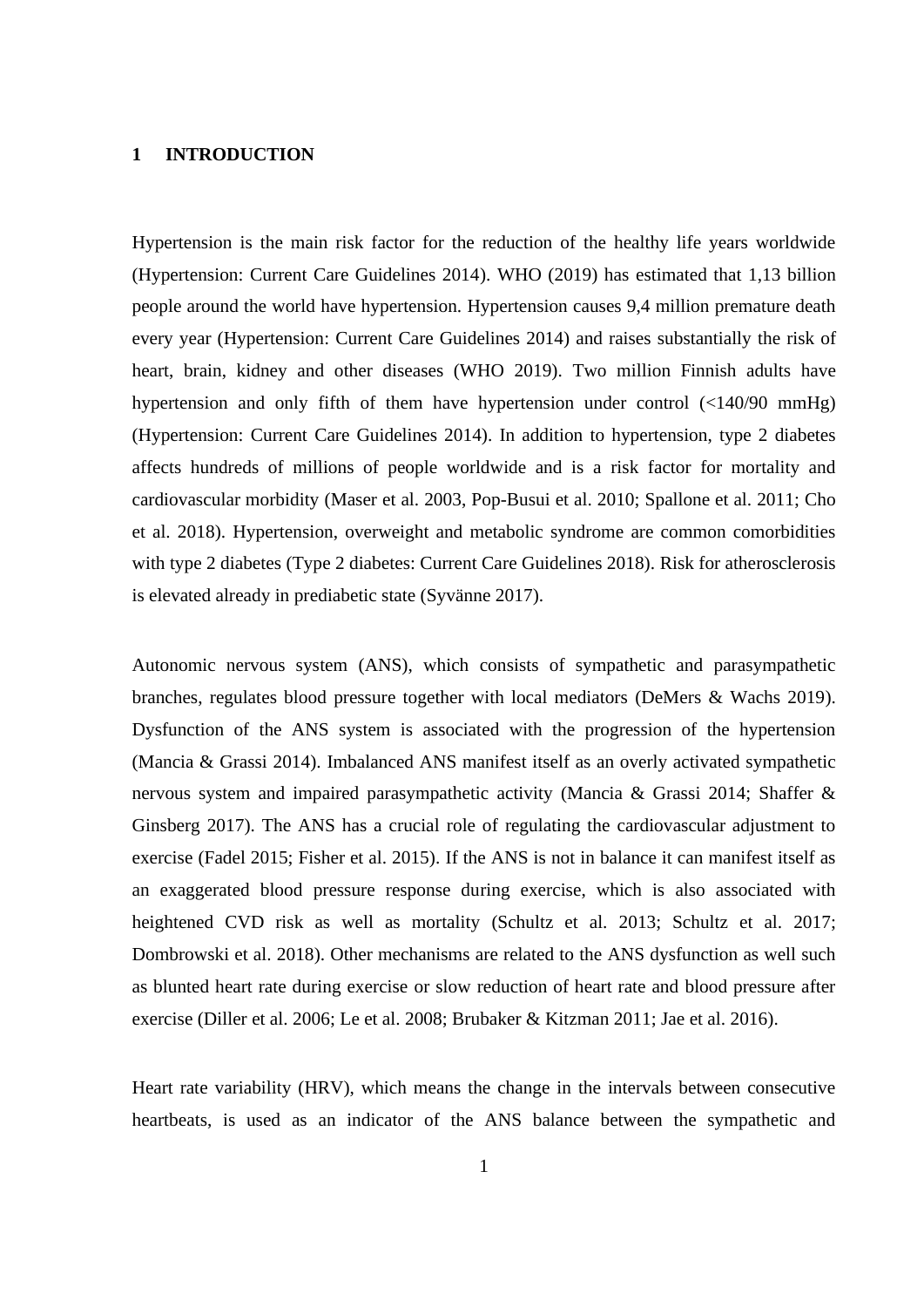parasympathetic activity (Shaffer et al. 2014; Shaffer & Ginsberg 2017; Fatisson et al. 2016 Laukkanen et al. 2019). The behavior of HRV is associated with health and physical fitness (Stanley et al. 2013; Shaffer & Ginsberg 2017). Low HRV is associated with the increased risk for poor health outcomes such as hypertension, cardiovascular events, and sudden cardiac death (SCD), whereas higher HRV is related to health and higher fitness levels (Shaffer & Ginsberg 2017; Stanley et al. 2013). Investigating HRV responses during and after exercise might reveal the dysregulation of the ANS system (Fisher et al. 2015; Michael et al. 2017). Imbalanced ANS is associated to the risk population such as hypertensive and diabetic patients (Singh et al. 1998; Röhling et al. 2017a; Fatisson et al. 2016).

The aim of this thesis is to study the associations of the autonomic nervous system to blood pressure and heart rate responses during exercise. The associations of blood pressure, heart rate and HRV might reveal the state of the ANS and predict future health outcomes. Understanding the complex mechanism related to the autonomic regulation of the cardiovascular system might help to develop new future health promotion strategies since hypertension and type 2 diabetes can be affected via lifestyle modifications.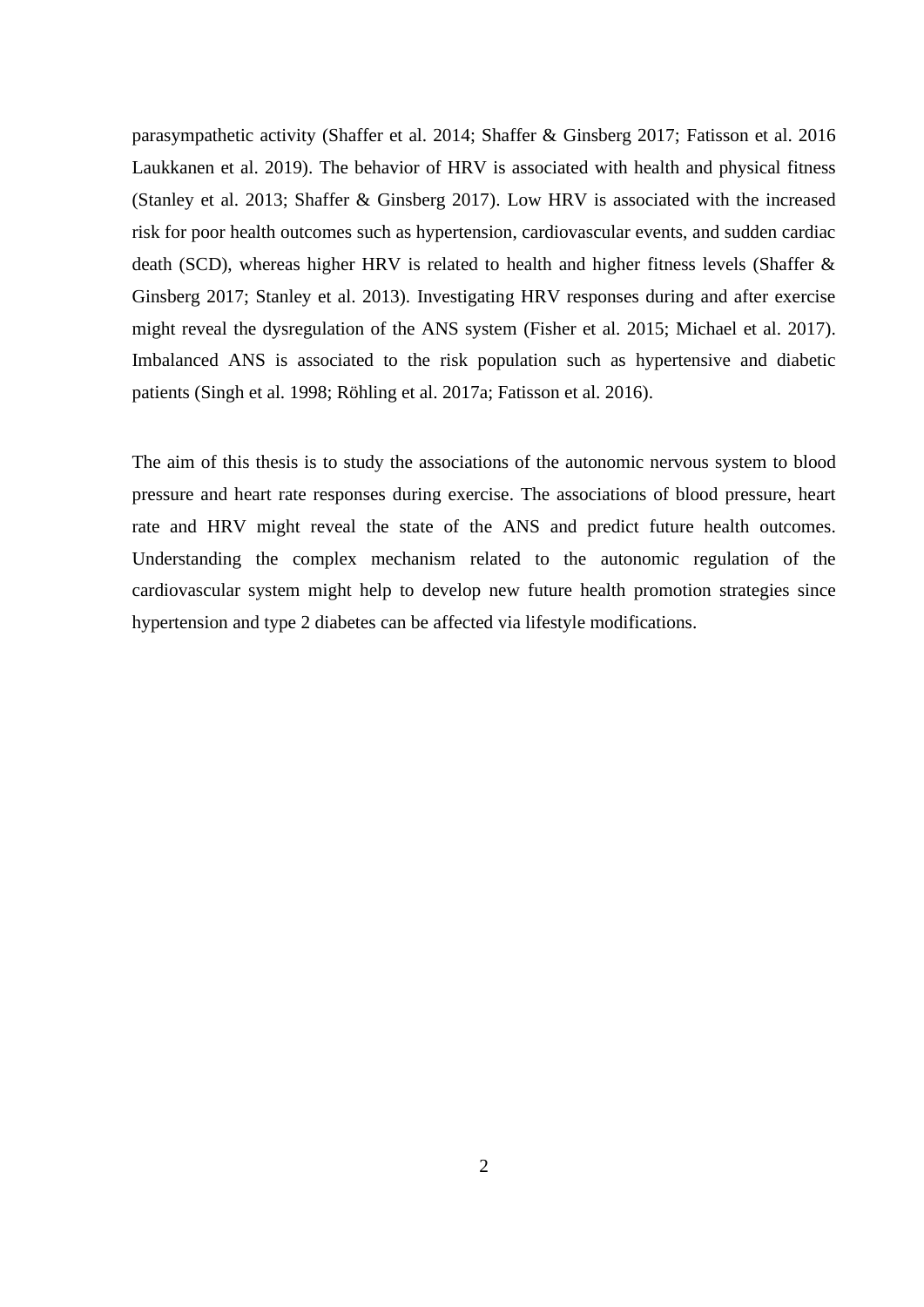#### **2 HYPERTENSION AND DIABETES**

#### **2.1 Hypertension**

Blood pressure (BP) is reported as a systolic (SBP) and diastolic blood pressure (DBP) as well as mean arterial pressure (MAP). The cardiac cycle alternate between systole (ventricular contraction) and diastole (ventricular relaxation) (Shaffer et al. 2014). Systolic BP means this peak value while diastolic BP is measured when the BP is lowest as the left ventricle relaxes (Shaffer et al. 2014).

Cardiac output and systemic vascular resistance affect the magnitude of the BP (DeMers & Wachs 2019). The higher cardiac output and total peripheral resistance will create the rise in the BP (Fisher et al. 2015). Peripheral resistance or systemic vascular resistance is determined by the radius of the blood vessels (DeMers & Wachs 2019). Regulation of the resistance works through vasoconstriction and dilation of the blood vessels and is mediated by the local mediators and autonomic nervous system (ANS) (DeMers & Wachs 2019).

Hypertension generally does not result in observable symptoms but can cause a serious damage to heart among other complications (WHO 2019). It is one of the most common risk factors for cardiovascular morbidity and mortality (Le et al. 2008; Benjamin et al. 2017). Negative effects of hypertension are multifold if it is combined to other cardiovascular disease risk factors and even mildly elevated blood pressure can increase risk for cardiovascular diseases significantly (Hypertension: Current Care Guidelines 2014).

Hypertension is preventable with lifestyle modifications and physical activity (PA) has been proved to be effective way of reducing blood pressure among adults with normal BP, prehypertension and hypertension (Whelton et al. 2017; Pescatello et al. 2019). There are multiple risk factors for hypertension such as obesity, sedentary lifestyle, smoking, insulin resistance, dyslipidemia, high salt and alcohol intake, stress and increased age (Carretero & Oparil 2000; Whelton et al. 2017). Comorbidities of hypertension are cardiovascular diseases (CVD), diabetes mellitus, congestive heart failure and metabolic syndrome to name a few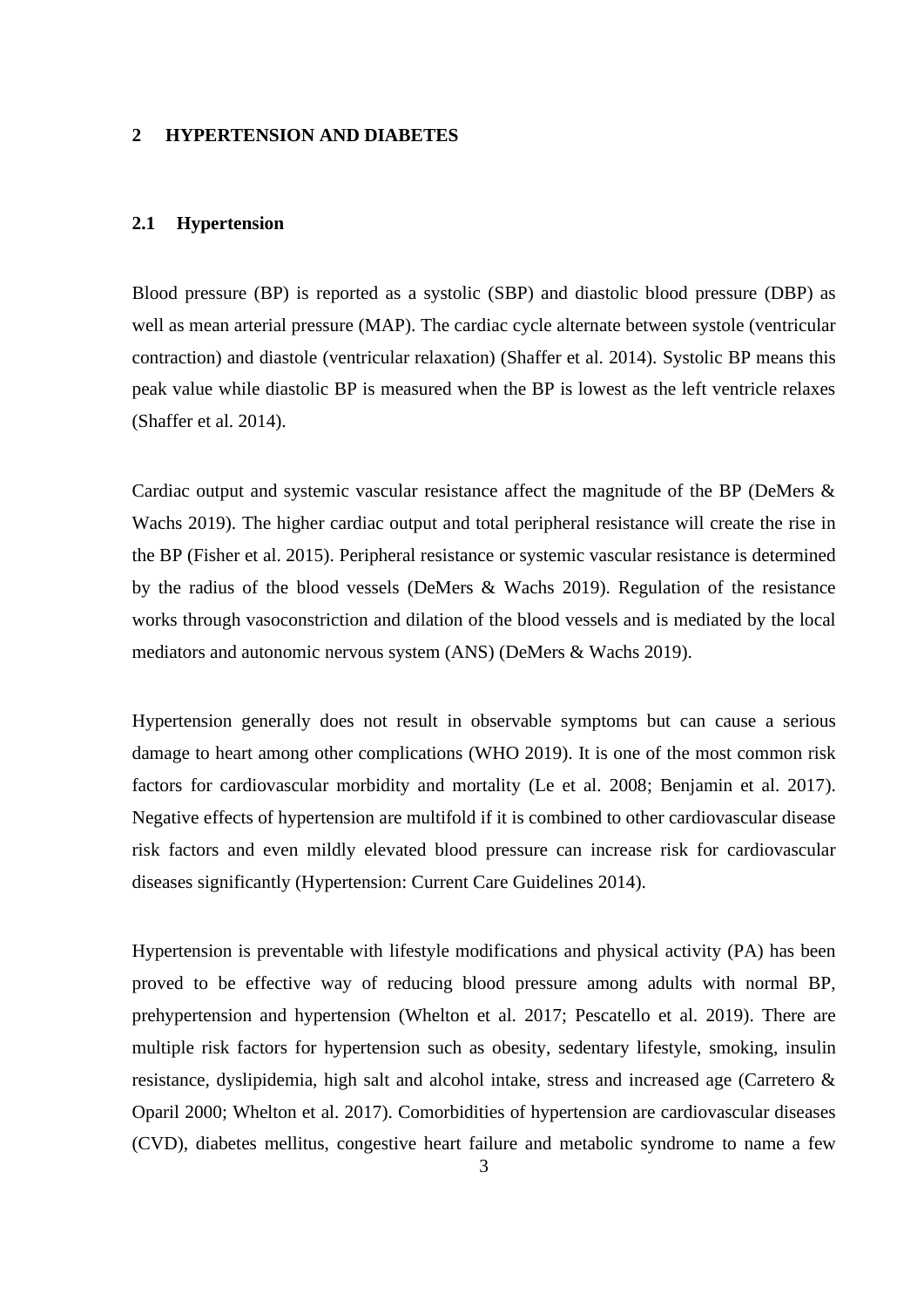(Whelton et al. 2017; Pescatello et al. 2019). Currently, blood pressure thresholds of hypertension are 140 mmHg for SBP and 90 mmHg for DBP (Hypertension: Current Care Guidelines 2014) but even lower values (130/80 mmHg) have been suggested in the Report of the American College of Cardiology/American Heart Association Task Force on Clinical Practice Guidelines (Whelton et al. 2017).

Dysfunctional autonomic cardiovascular control is common hypothesis behind the progression of hypertension (Mancia & Grassi 2014). Especially overly activated sympathetic nervous system may have a role in hypertension as well as other cardiovascular diseases and it is likely accompanied by an impaired vagal activity (Mueller 2007; Mancia & Grassi 2014). Thus, altered autonomic nervous system may have a causative role in the development of hypertension (Mancia and Grassi 2014). Regular exercise may have a positive effect on resting sympathetic activation by reducing it (Grassi et al. 1994; Mueller 2007).

Sympathetic activity and arterial pressure during exercise may increase excessively, which can increase risk for adverse effects such as myocardial infarctions, myocardial ischemia, arrhythmia and stroke (Mittleman et al. 1993; Dombrowski et al. 2018). The mechanisms that cause exaggerated sympathetic response with hypertensive subjects is not clearly understood (Dombrowski et al. 2018). Therefore, it is important to understood mechanism and relationships behind the dysfunctional autonomic nervous system and its' effects on high blood pressure during exercise and everyday life.

## **2.2 Blood pressure during exercise**

During exercise hypertensive subjects can experience very high arterial pressure to such levels that the heavy exercise is often not recommended (Fletcher et al. 2013; Dombrowski et al. 2018). Normal SBP response to a graded exercise testing is increase in a curvilinear fashion and a plateau at the peak or maximal effort (Schultz et al. 2017). This response is due to sympathetic nervous system activation, elevated heart rate and rising cardiac output (Le et al. 2008; Schultz et al. 2017). During exercise peripheral resistance drops but not enough to overcome the rise of SBP (Schultz et al. 2017). Normal diastolic response to exercise is a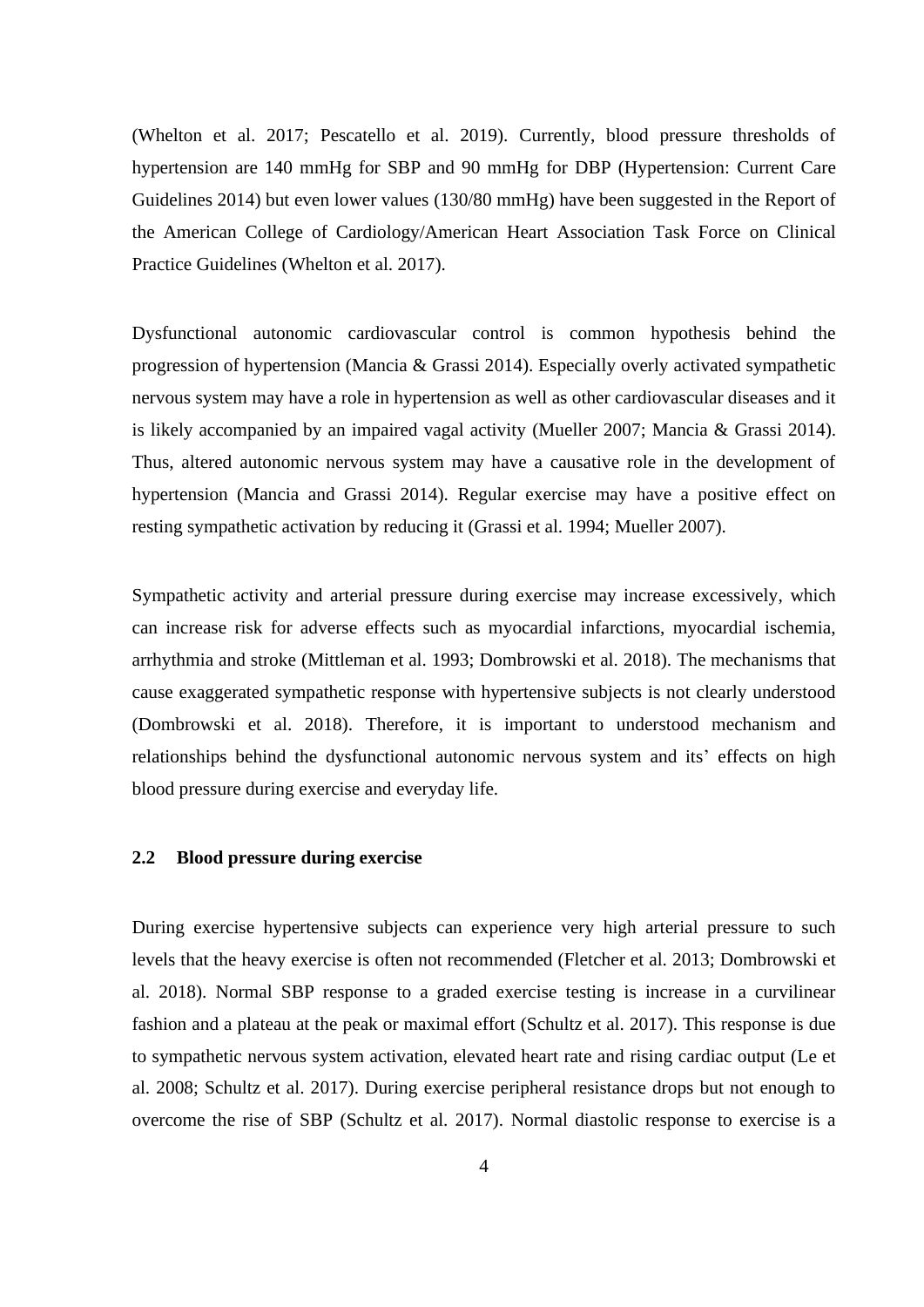slight drop or remaining unchanged due to the physiological decline in vascular resistance (Fletcher et al. 2013).

Low or exaggerated BP response are abnormal during exercise (Schultz et al. 2017). Significant deviations from normal values can indicate a failure in body's response to exercise and be a marker of CVD (Le et al. 2008). Low BP or exercise-induced hypotension (EIH) is an established sign of existing and probably severe CVD such as coronary artery disease, severe left ventricular dysfunction and aortic outflow obstruction (Fletcher et al. 2013; Schultz et al. 2017; Le et al. 2008).

An exaggerated exercise BP is related to heightened CVD risk as well as mortality and it is associated with sub-clinical hypertension (Schultz et al. 2013; Schultz et al. 2017). Hypertensive patients often have high exercise BP regardless, if the resting BP levels are controlled (Fletcher et al. 2013). In addition, excessive elevation of SBP can be seen among individuals with normal office BP and with antihypertensive medication (Schultz et al. 2013; Schultz & Sharman 2014).

BP  $\geq$ 210/110 mmHg for males and  $\geq$ 190/110 mmHg for females have been used to define excessive response to exercise at maximal or peak intensities (Schultz et al. 2017). Values over these thresholds at moderate and high intensity exercise levels are linked to heightened risk for cardiovascular events as well as mortality (Schultz et al. 2013). Values over 250/115 mmHg are an indicator for exercise test termination (Fletcher et al. 2013).

Prevalence of excessive BP response is higher among those with known CVD risk factors such as type 2 diabetes (Scott et al. 2008; Schultz et al. 2011; Schultz et al. 2017). Excessive exercise BP is associated with impaired vascular function including abnormal endothelial function as well as increased arterial stiffness (Thanassoulis et al. 2012). Impaired vascular function negatively affects the ability to compensate for the increased cardiac output, hence, resulting in rise of the BP (Thanassoulis et al. 2012). One of the proposed mechanisms behind the exaggerated exercise BP is excessive high sympathetic tone during exercise, which promotes vasoconstriction of the blood vessels **(**Schultz & Sharman 2014).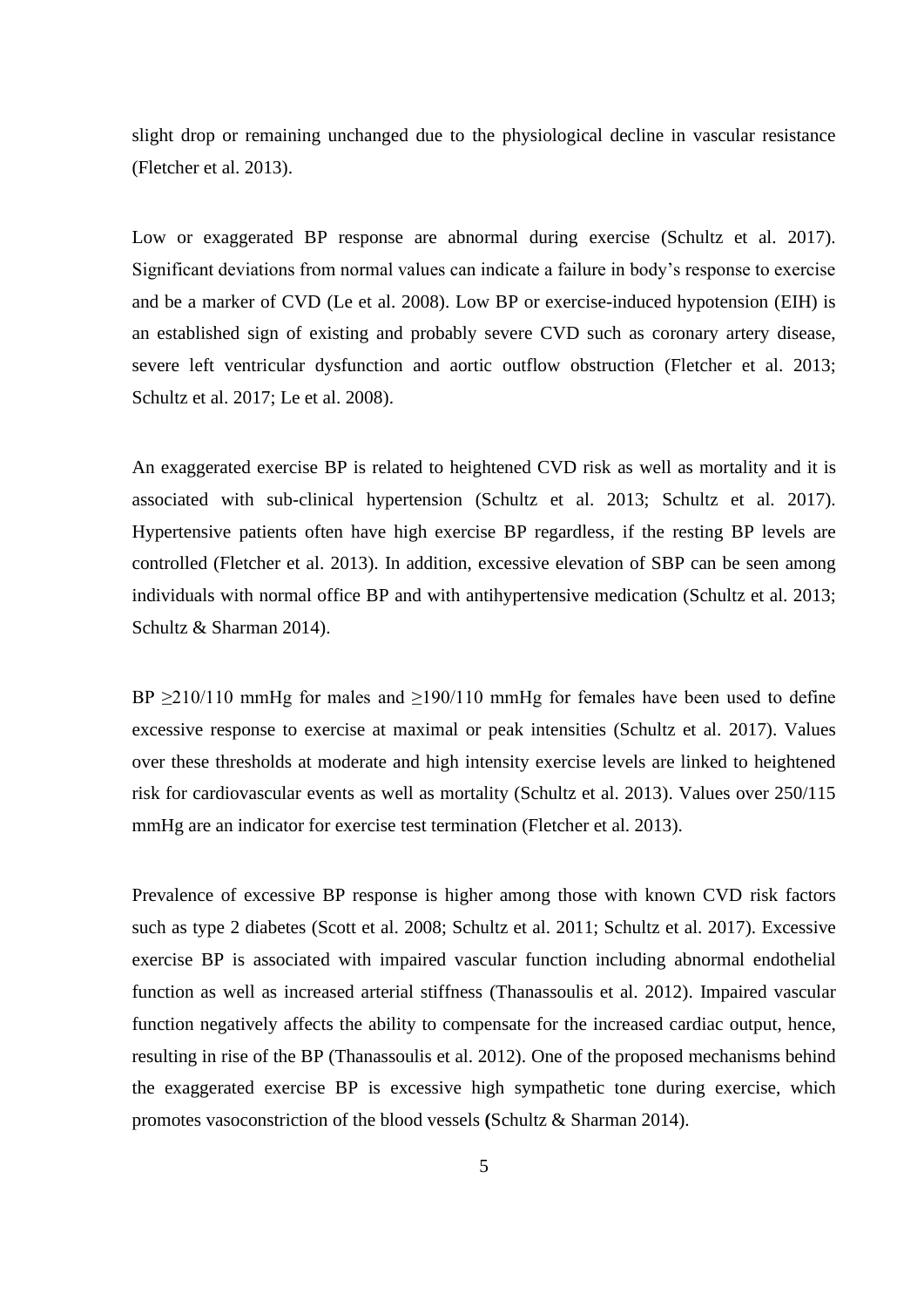Higher post exercise SBP  $(≥163 \text{ mmHg after } 5 \text{ minutes})$  is associated with higher prevalence of abnormal lipid profiles, hypertension, ischemic heart and cerebrovascular diseases (Yosefy et al. 2006). Laukkanen et al. (2014) found out that men with SBP over 195 mmHg at 2 minutes recovery was associated to 1.74-fold risk of a sudden cardiac death compared to men with SBP less than 170 mmHg. In addition, high percentage maximum SBP at 2 minutes after exercise (SBP at 2 minutes recovery divided by the maximum SBP) was associated with the risk of all strokes and ischemic strokes in study performed by Kurl et al. (2001). They proposed that impaired SBP decrease from peak value to rest might indicate increased vascular resistance.

Cardiorespiratory fitness is an important modifier of exercise BP response (Schultz et al. 2017). Both normotensive and hypertensive subjects experience lower SBP responses during exercise with higher fitness levels (Kokkinos et al. 2002; Kokkinos et al. 2007). However, fitness and SBP level during exercise may follow J-curve according to Prasad et al. (2015). The authors found that a poor fitness level produced the highest exercise SBP, but a high exercise SBP was also seen with highly fit men. This highlights the problems associated with the interpretation of maximal SBP as a health risk factor.

After exercise parasympathetic neural activity increases while sympathetic decreases which will drop heart rate and peripheral resistance (Fisher et al. 2010; Fisher et al. 2015). This will decrease SBP rapidly and it may remain below normal values for several hours after exercise (Le et al. 2008). A greater decrease of SBP after exercise can be a sign of good cardiorespiratory fitness and decreased vascular resistance after exercise (Laukkanen et al. 2014).

Patient with cardiac disease have frequently abnormal left ventricular function (Le et al. 2008) which can cause hypoperfusion to skeletal muscles (Kitaoka et al. 1995). Due to this the skeletal muscles can produce catecholamine-stimulating metabolites, which can induce sympathetic response resulting persistent vasoconstriction and diminished parasympathetic tone during recovery (Kitaoka et al. 1995; Le et al. 2008). This ANS dysfunction and increased vascular resistance may result to slower decrease in SBP after exercise (Le et al.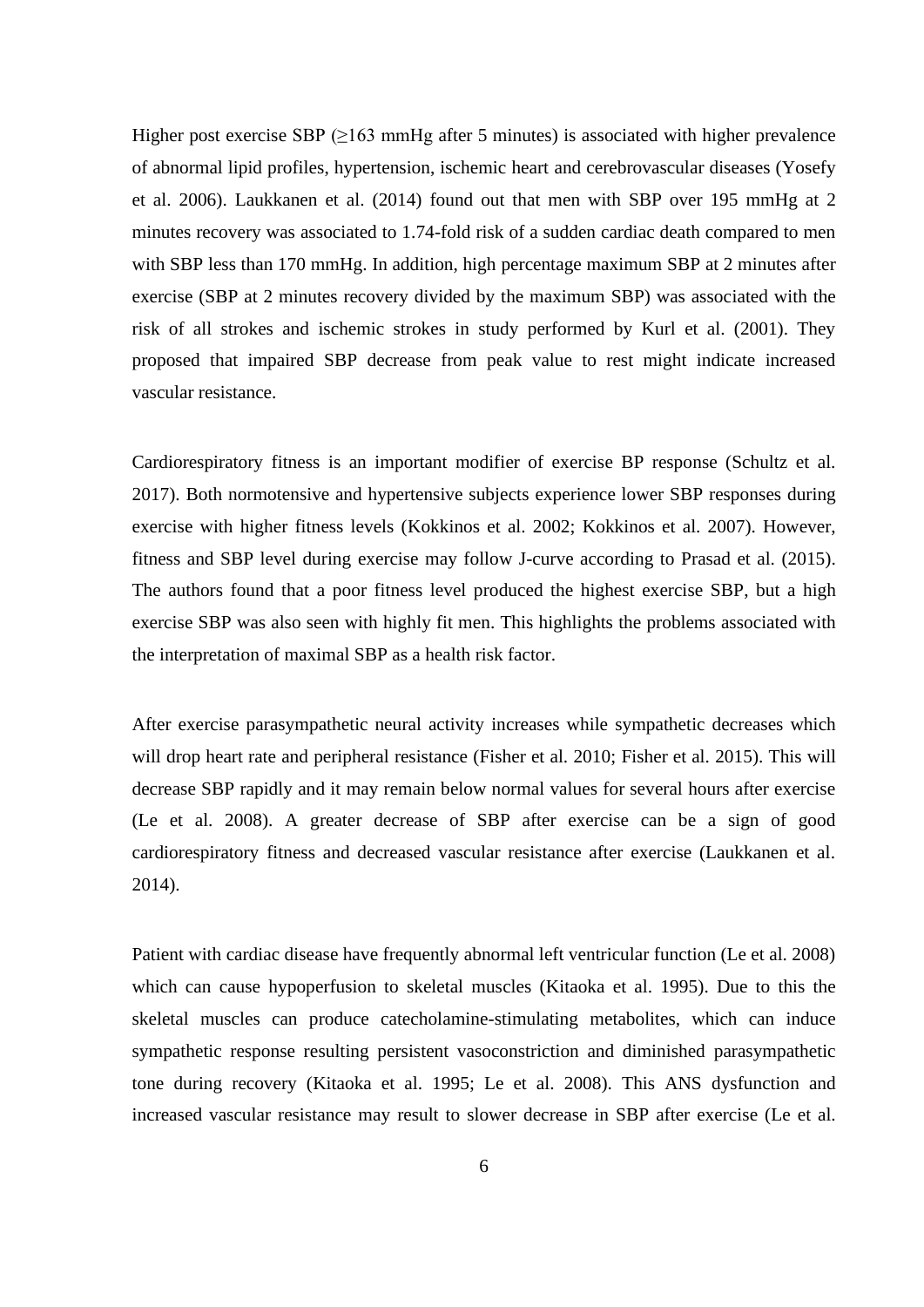2008). In conclusion, both hypo- and hypertensive responses to exercise as well as abnormal recovery values have been linked to negative cardiovascular events, which reflects underlying ANS and endothelial dysfunction (Le et al. 2008).

### **2.3 Diabetes**

Diabetes is one of the fastest growing diseases in Finland and worldwide (Type 2 diabetes: Current Care Guidelines 2018). There are over half a million diabetics in Finland (Type 2 diabetes: Current Care Guidelines 2018). Diabetes (type 1 and 2) is a risk factor for atherosclerosis and prognostic for coronary artery disease is more severe compared to other population (Syvänne 2017). Diabetes can be divided to type 1 and type 2 according to etiology, but there are other types as well (Type 2 diabetes: Current Care Guidelines 2018). Risk for atherosclerosis is elevated already in prediabetic states with impaired glucose tolerance and/or impaired fasting glucose (Syvänne 2017). Impaired fasting glucose is diagnosed if blood sugar levels are between 6,1-6,9 mmol/l after a minimum 8 hours of fasting (Ilanne-Parikka 2018). The diagnose of impaired glucose tolerance requires a glucose tolerance test (Ilanne-Parikka 2018). If blood sugar values after two hours are between 7,8- 11,0 mmol/l, impaired glucose tolerance is diagnosed (Ilanne-Parikka 2018).

Diabetic neuropathies belong to the common complications of diabetes (Pop-Busui et al. 2017). Cardiovascular autonomic neuropathy (CAN) is a one form of diabetic neuropathies (Pop-Busui et al. 2017) and it increases with diabetes duration and age (Spallone et al. 2011). Prevalence is around 20%, but it may be present in up to 50-65% with long-standing type 2 diabetes (Spallone et al. 2011; Mustajoki 2019a). CAN is a risk factor for increased mortality and cardiovascular morbidity (Maser et al. 2003, Pop-Busui et al. 2010; Spallone et al. 2011). Association to mortality is stronger among diabetic patients with more severe autonomic dysfunction related to CAN (Maser et al. 2003). The symptoms of CAN include an impaired HRV and a higher resting heart rate (Pop-Busui et al. 2017). Higher resting heart rate is associated with increased risk of cardiovascular events and all-cause mortality (Lonn et al. 2014).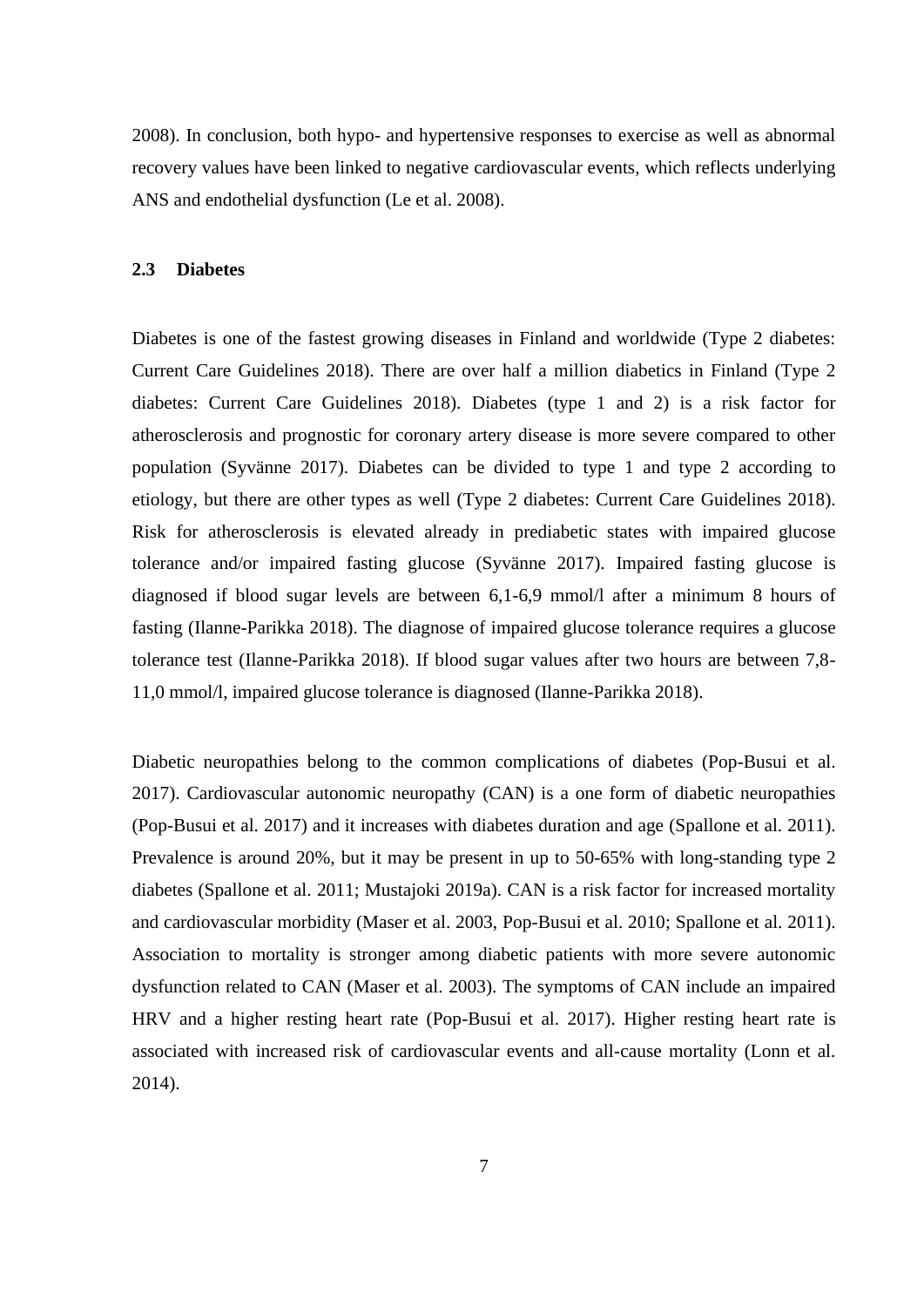Diabetic patients with autonomic neuropathy show abnormalities in HRV values, which can be a sign of disturbed sympathovagal balance (Vinik & Ziegler 2007). Reduced HRV is seen already at the beginning of the cardiac autonomic dysfunction with type 1 and type 2 diabetes (Röhling et al. 2017b). Disturbed vagal and sympathetic modulation may lead to malfunction of cardiorespiratory system, which manifest itself in reduced cardiorespiratory fitness (CRF) (Vinik & Ziegler 2007). Exercise can improve cardiac autonomic function especially patients with type 2 diabetes (Röhling et al. 2017a).

If ANS activity is toward sympathetic predominance and vagal activity is diminished, it is linked to poor health outcomes such as metabolic syndrome and greater risk for cardiovascular events (Vinik & Ziegler 2007; Stuckey et al. 2014; Shaffer & Ginsberg 2017). Insulin resistance may be one of the reasons linking metabolic syndrome and autonomic dysfunction since risk factors of metabolic syndrome are linked to insulin resistance (Stuckey et al. 2014). Röhling et al. (2017) found that recently diagnosed patients with type 1 and type 2 diabetes show signs of cardiac autonomic dysfunction measured with HRV values. They suggest that HRV is impaired at the recent-onset diabetes due to early glucometabolic disturbances.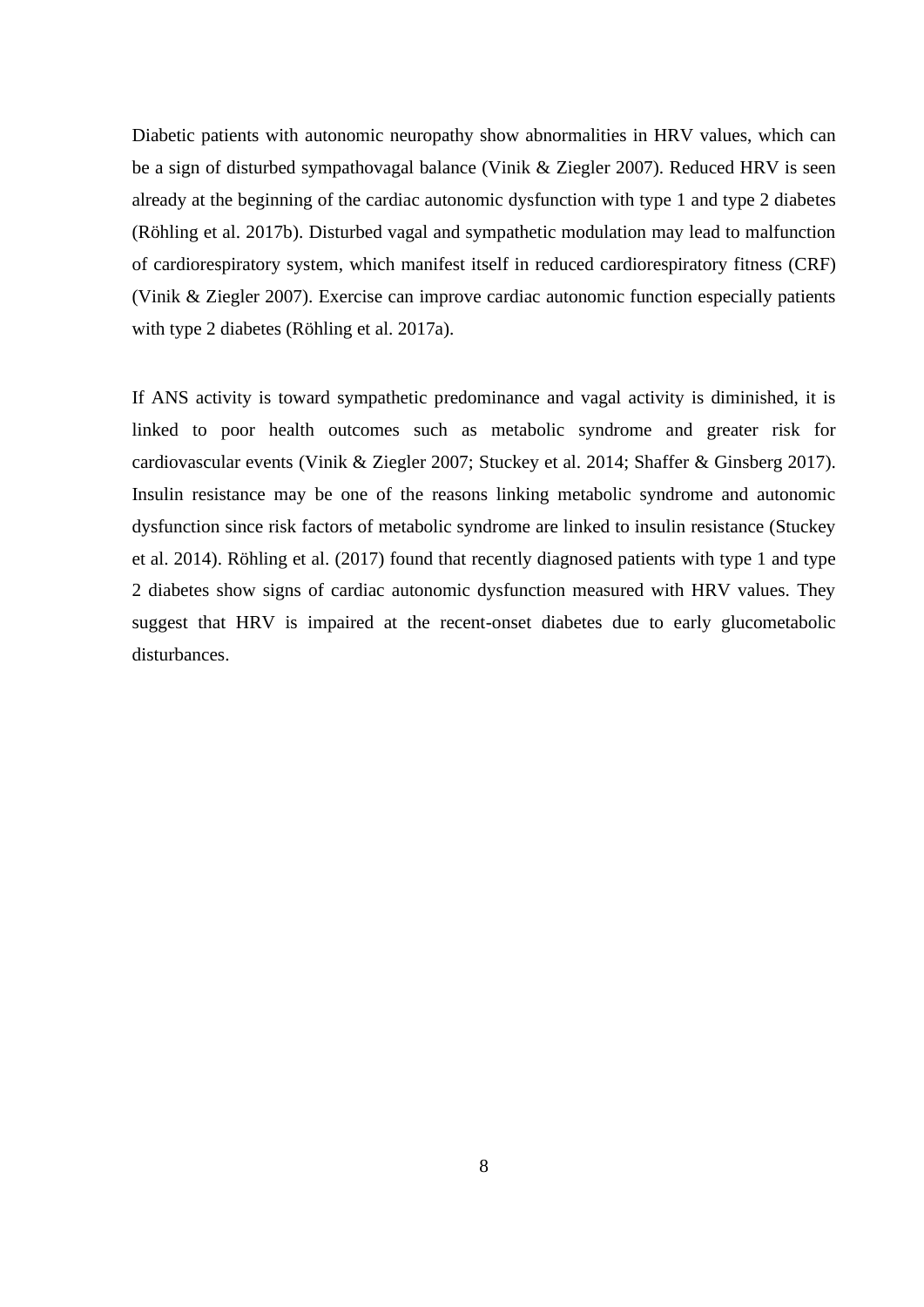#### **3 CARDIOVASCULAR ADJUSTMENTS TO EXERCISE**

Cardiovascular and hemodynamic adjustments are necessary during exercise to ensure both the oxygen supply to the muscles and adequate perfusion pressure to vital organs such as the brain (Fadel 2015; Joyner & Casey 2015). During exercise the cardiac output can rise to 25- 30 l/min compared to resting 5 l/min (Kiilavuori 2014). Normally functioning ANS is important for correct cardiac response during exercise (Fisher et al. 2015*).* ANS includes the sympathetic and parasympathetic branches, which are responsible for many cardiovascular responses during exercise in an intensity-dependent manner including increase in cardiac output, skeletal muscle blood flow and arterial blood pressure (Fadel 2015).

The sympathetic nervous system (SNS) dominates during exercise and prepares body for a strenuous physical activity as well as increases the blood flow to the working muscles (McCorry 2007). The parasympathetic nervous systems (PNS) dominates during rest and digest conditions (McCorry 2007). The most important part of the PNS is vagus nerve (McCorry 2007). 75% of the parasympathetic fibers are in the vagus nerve (McCorry 2007). Therefore, the PNS is often referred as a vagal tone or vagal activation.

#### **3.1 Heart rate**

Heart rate (HR) rises rapidly at the beginning of the exercise, which has been suggested to occur due to combined actions of central command and the muscle mechanoreflex resulting in the withdrawal of parasympathetic activation (Fisher et al. 2015). The sympathetic contribution to HR manifests with the longer latency but increases with higher workloads as HR exceeds around 100 beats/min (Fisher et al. 2015).

HR recovery after exercise is faster with trained individuals, whose parasympathetic activation is elevated (Imai et al. 1994; Du et al. 2005). The reduction of HR is a result of the restoration of parasympathetic activation **(**Imai et al 1994). Rapid recovery of HR can be an important mechanism for avoiding excessive cardiac loading after exercise (Imai et al. 1994). If the parasympathetic activation is delayed and reduction of sympathetic activation is slower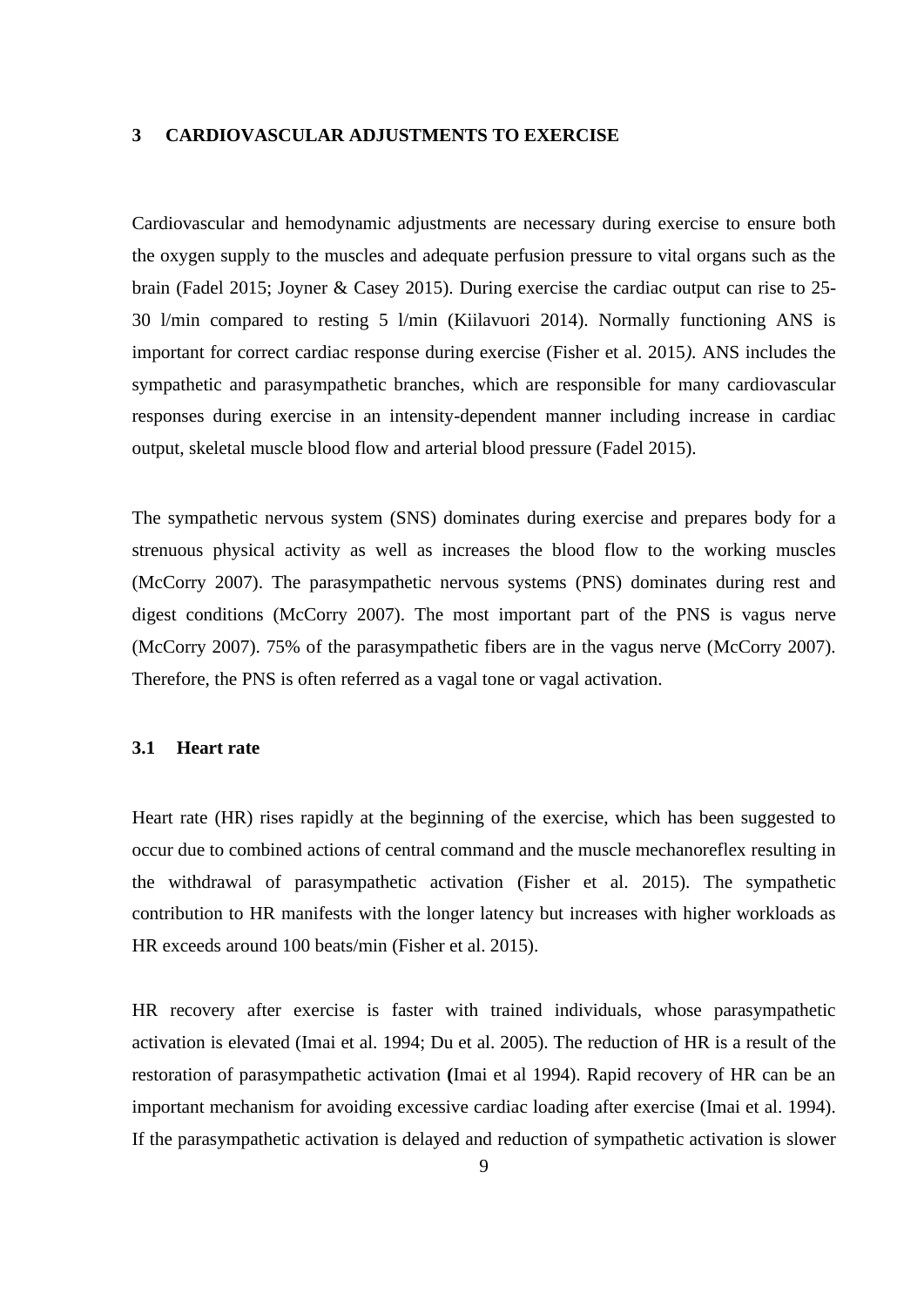after exercise, cardiac output remains higher and preserves perfusion pressure (Fisher et al. 2015). Slower HR recovery (e.g. fall from peak exercise HR is  $\leq$  12 beats/min in recovery) is a predictor of increase risk of all-cause mortality (Cole et al. 1999). The rate of the HR recovery after exercise seems to be directly associated with the magnitude of the parasympathetic activity (Brubaker & Kitzman 2011).

In addition, chronotropic incompetence (CI), which means heart´s inability to increase its rate during increased physical activity or demand is an independent predictor of cardiovascular events or overall mortality (Brubaker & Kitzman 2011). Chronotropic incompetence is a common state in patients with cardiovascular disease (Brubaker & Kitzman 2011). Failure to achieve maximal HR during exercise is a sign of impaired chronotropic response (Brubaker & Kitzman 2011). It has been well established that there is an age-related decrease with maximum HR response to exercise (Ozemek et al. 2015). Traditional equation to predict one's maximal HR is 220 bpm – age, but other equations are available as well (Tanaka et al. 2001). However, Ozemek et al. (2015) found out an inverse association between cardiovascular fitness and rate of decline with HR peak during exercise. Individuals with higher fitness level had a slower rate of decline with HR peak values, but this finding contrasts with many previous reports (Ozemek et al. 2015).

CI can also be determined with heart rate reserve (HRR) (Brubaker & Kitzman 2011). HRR means the difference between maximal HR and resting HR during the exercise test (Brubaker & Kitzman 2011). If the HR during exercise failures to attain 80% of the age predicted maximum HR or HRR, it is a criterion for the CI (Brubaker & Kitzman 2011). Exercise training can give favorable results to chronotropic function such as decreased resting HR and more rapidly recovering post-exercise HR (Brubaker & Kitzman 2011). These changes can indicate alteration in balance of sympathetic and parasympathetic nervous system (Brubaker & Kitzman 2011).

Abnormal HR response to exercise is related to autonomic dysfunction (Diller et al. 2006). Blunted HR response to exercise was predictor for higher mortality among patients with adult congenital heart disease (Diller et al. 2006). In addition, attenuated heart rate recovery after exercise was an important prognostic marker for mortality in same study population (Diller et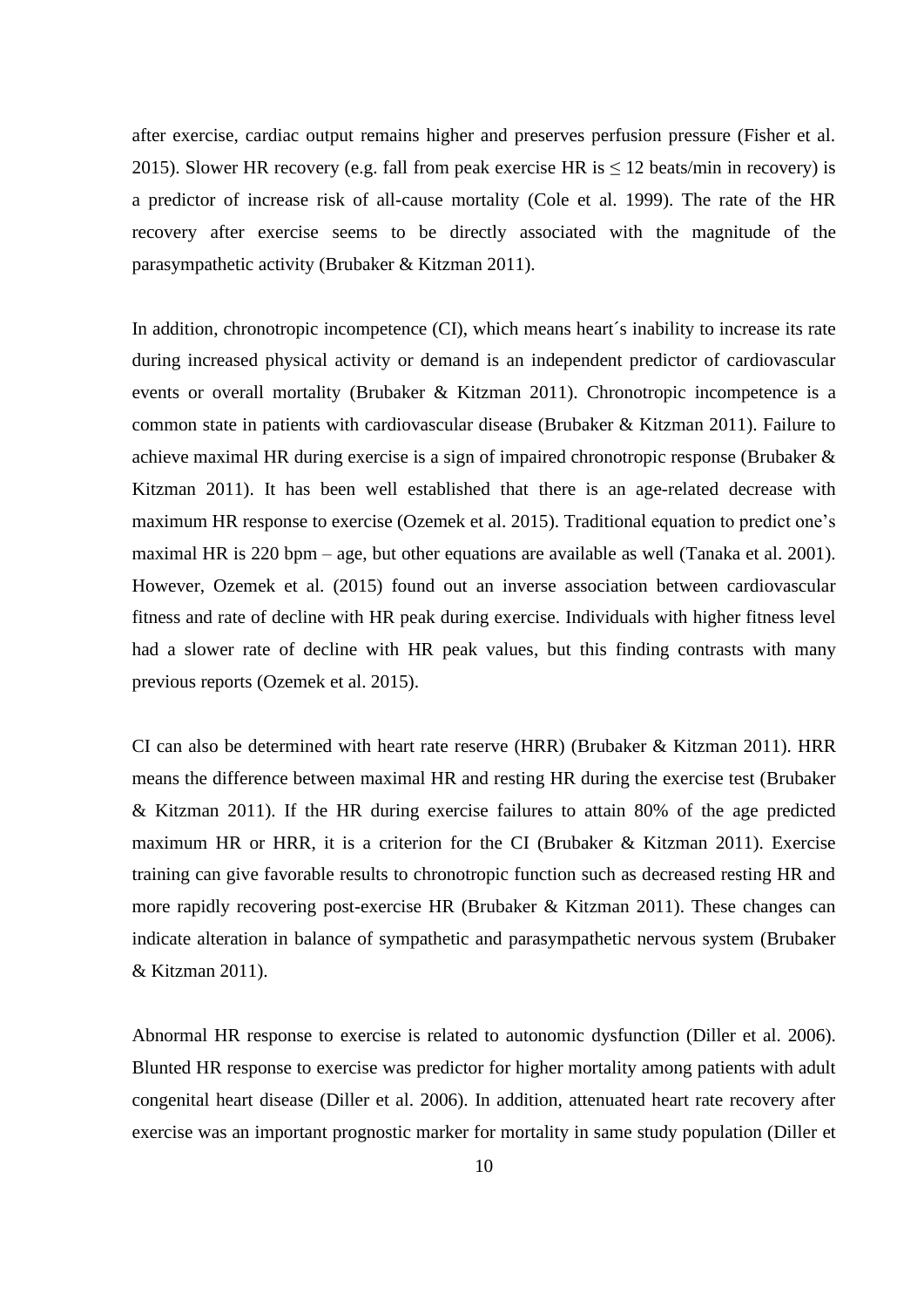al. 2006). Jae et al. (2016) found out that exercise heart rate reserve as well as recovery predicted incidence of type 2 diabetes among healthy men indicating that autonomic dysfunction may be associated with development of type 2 diabetes.

### **3.2 Autonomic nervous system**

The brainstem in the brain collects sensory information (Shaffer et al. 2014). Through this regulation center happens adjustment of heart rate and blood pressure via sympathetic and parasympathetic efferent pathways (Shaffer et al. 2014). Both branches are tonically active and can work together simultaneously (McCorry 2007; Shaffer & Ginsberg 2017). The sympathetic and parasympathetic outflow can accelerate or slower the heart rate, respectively, and the HR estimated at any given time represents the net effect of neural outflow (Shaffer et al. 2014).

In healthy subjects the reflexes that mediate the cardiovascular responses to exercise are the following:

- central command (originated form the cerebral cortex and/or subcortical nuclei),
- arterial baroreflex (a negative feedback mechanism from the carotid sinus and aortic arch),
- cardiopulmonary baroreflex (a negative feedback mechanism originated form the heart, great veins and blood vessel of the lungs),
- exercise pressor reflex (stimulation of skeletal muscle mechano-sensitive and metabosensitive afferents),
- carotid chemoreflex respiratory metaboreflex (Figure 1) (Dombrowski et al. 2018; Fadel 2015).

All the neural mechanisms are capable of modulating the autonomic adjustments to exercise and they operate in an intensity-dependent manner (Fisher et al. 2015).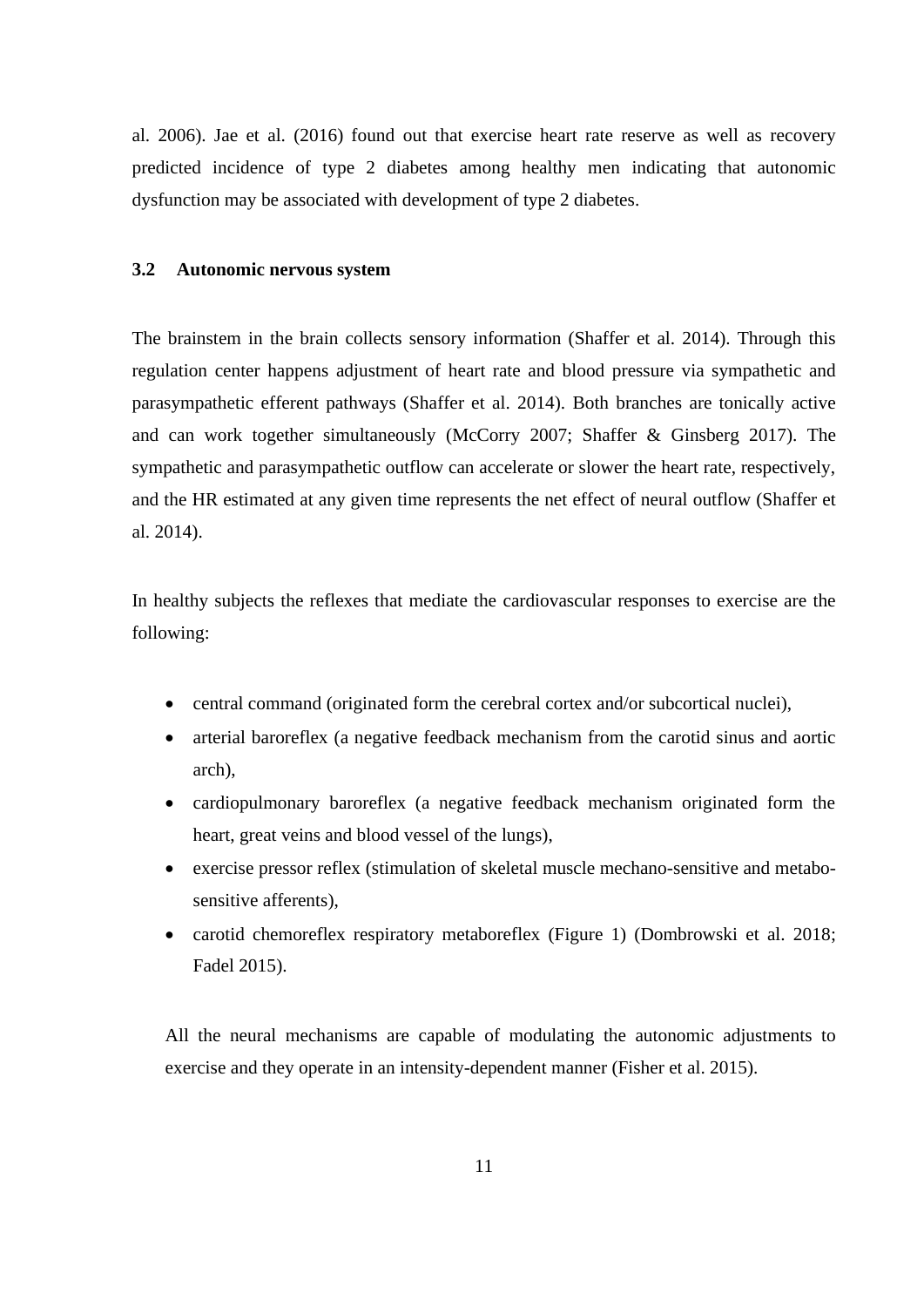

FIGURE 1. Summarization of the mechanism involved mediating the autonomic nervous system adjustments during exercise (Fisher et al. 2015). (SNA=Sympathetic nervous activity, PSNA=Parasympathetic nervous activity, Ach=Acetylincholine, Norepi=norepinephrine)

As depicted in Figure 1, brain cardiovascular control area commands the sympathetic and the parasympathetic branches according to signals from central command, arterial baroreceptors, carotid chemoreflex, exercise pressor reflex, cardiopulmonary baroreflex and respiratory metaboreflex. These ANS functions evoke changes in the cardiac and vascular functioning and release catecholamines from the adrenal medulla.

## **3.3 Autonomic nervous system during exercise**

Exercise causes immediate changes to the function of autonomic nervous system termed by central command (Dombrowski et al. 2018). Figure 2 illustrates the autonomic nervous system activation and its influences on HR during exercise. In the beginning the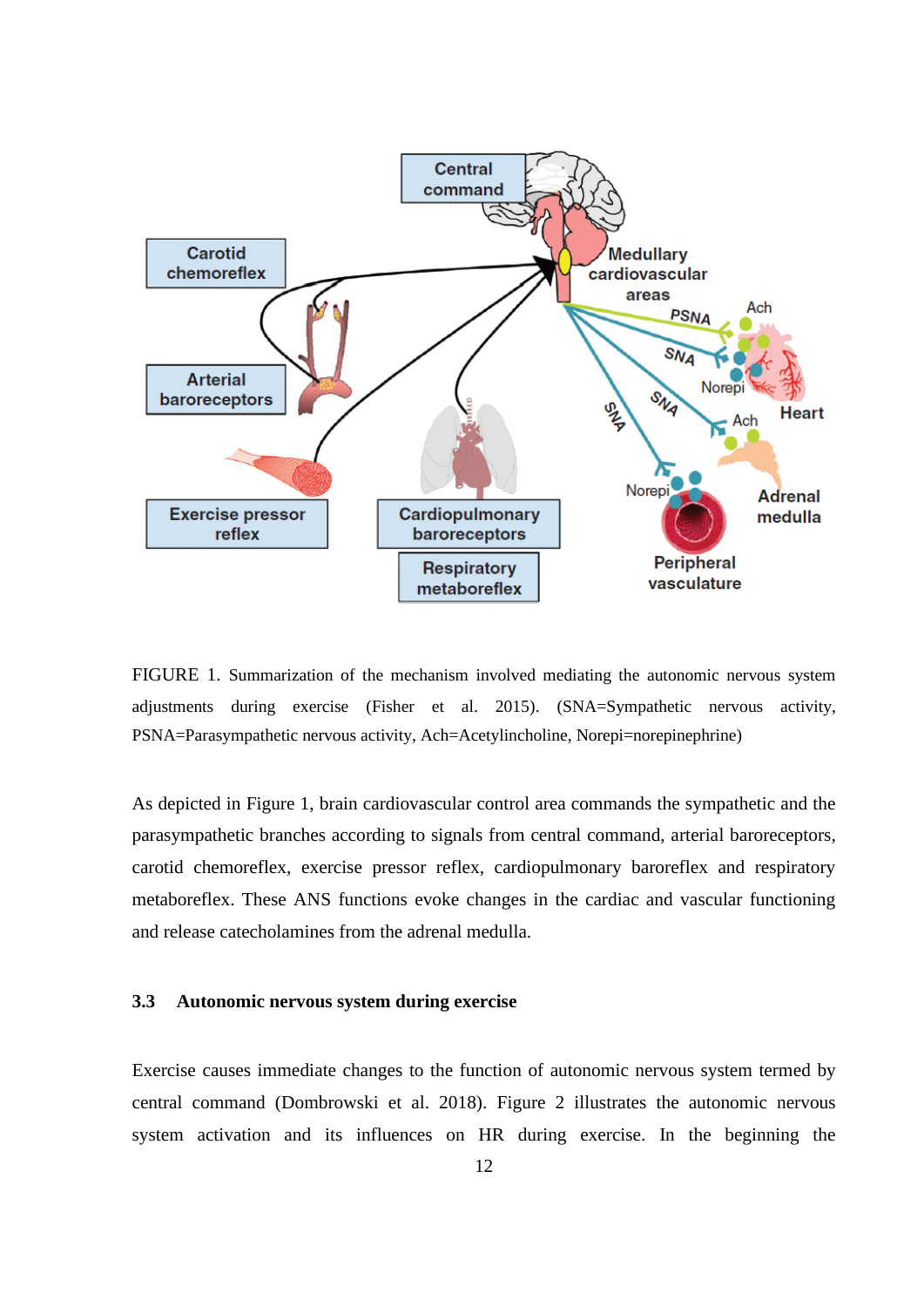parasympathetic activity is reduced by the central command and feedback from muscle mechanoreceptors allowing higher heart rate and cardiac output (Dombrowski et al. 2018; Fisher et al. 2015). As exercise continues the sympathetic nerve system (SNS) activity is increased by the central command and feedback from the muscle metaboreceptors (Fadel 2015; Fisher et al. 2015). This will contribute to the rise of the HR (Fisher et al. 2015). After the exercise the vagal activation is immediate, and it will rapidly lower the heartrate. During the recovery phase vagal activation continues to increase while the SNS decreases.

The contribution of sympathetic and parasympathetic activity, influence of central command, feedback from muscle metaboreceptors and mechanoreseptors (muscle tetanoreceptors) is shown in Figure 2.



FIGURE 2. Summary of the neural control mechanism that affect the HR response during different phases of exercise (Coote 2010).

In addition to HR variations, exercise has a large effect on BP through ANS functioning. During exercise the systolic blood pressure and mean arterial pressure increase due to the vasoconstriction of the blood vessels via SNS and rising of the cardiac output (Kiilavuori 2014). The SNS causes vasoconstriction in non-exercise muscle and visceral organs (Fadel 2015). The cardiac output is directed to the exercising skeletal muscles by the metabolic modulation of sympathetic vasoconstrictor activity in the active muscles as well as due to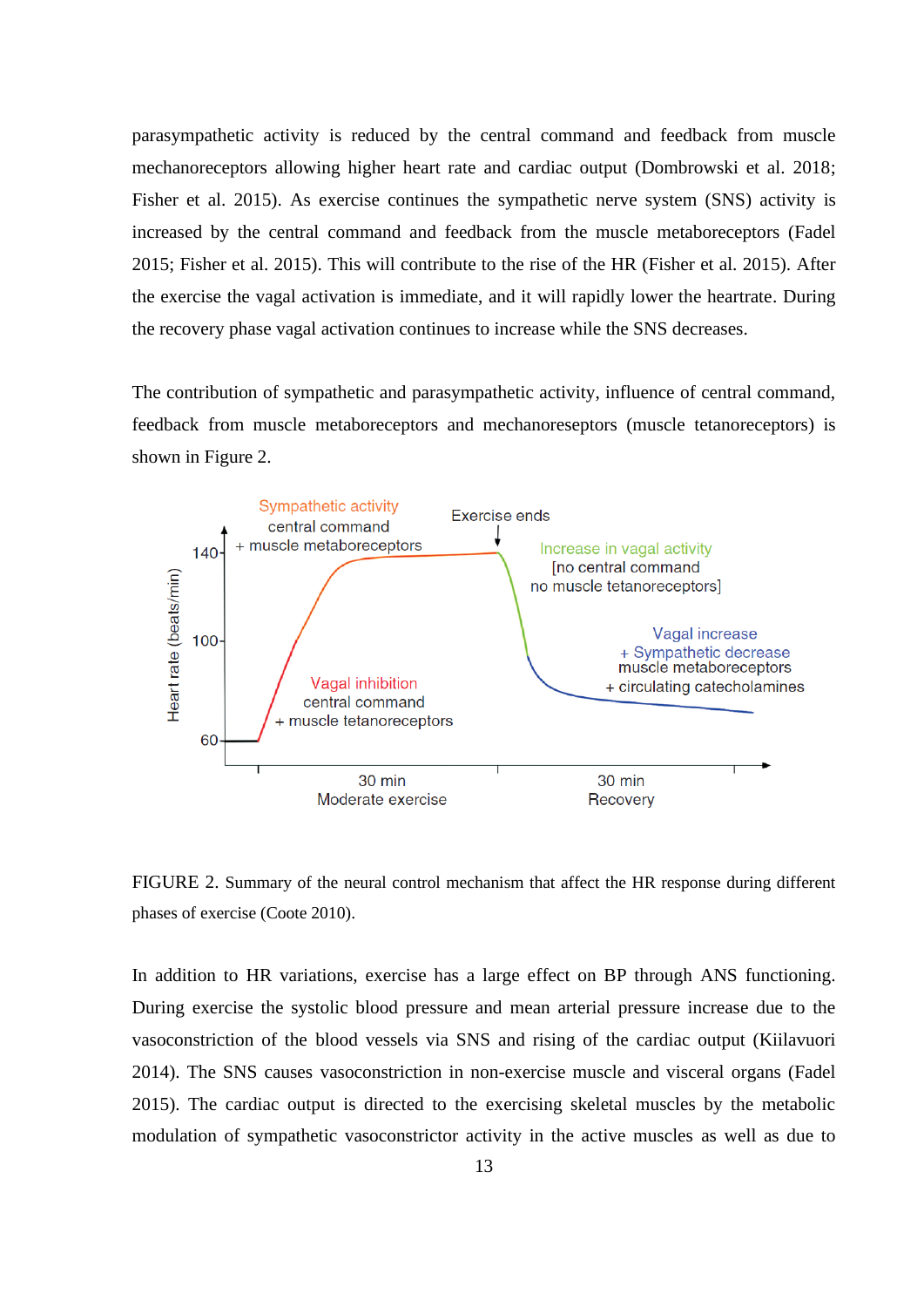higher blood pressure (Fisher et al. 2015; Kiilavuori 2014). The systemic blood pressure rises during exercise despite of the vasodilation in the active muscles (Joyner & Casey 2015). Abnormal autonomic adjustments during exercise are a sign of dysregulation of the mentioned neural mechanism and this is involved with many cardiovascular disease states such as hypertension (Fisher et al. 2015).

### **3.4 Exercise pressor reflex and baroreflexes**

The mechanoreflex is activated by mechanical deformation such as changes in pressure or stretch at the immediate onset of muscle contraction (Fadel 2015; Fisher et al. 2015). The metaboreflex comprises afferent neurons that include chemically sensitive receptors (Fadel 2015). Both mechano- and metaboreflex are important part of the normal blood pressure (BP) response during exercise (Fadel 2015; Raven et al. 2019). The activation of mechanically sensitive muscle afferents can increase HR via inhibition of cardiac parasympathetic activity (Fisher et al. 2015).

Arterial baroreceptors (ABR) are mechanically sensitive receptors in aortic arch and carotid sinuses, and function as the afferent sensors in a negative feedback loop that is based on beatto-beat changes in BP (Kougias et al. 2010; Fadel 2015; Dombrowski et al. 2018). These receptors affect to cardiac output and total vascular conductance via alteration of autonomic neural outflow and they are the main regulators of BP (Fadel 2015, Dombrowski et al. 2018, Raven et al. 2019).

Alterations in BP causes conformation in the baroreceptors which leads to changes in afferent neuronal firing (Fisher et al. 2015; Raven et al. 2019). Inhaling and exhaling changes HR and through this creates short-term changes to baroreceptors activity according acceleration and deceleration of HR (Shaffer et al. 2014; Shaffer & Ginsberg 2017). Rising BP will stretch the receptors and cause an increase in afferent neuronal feedback (Fisher et al. 2015; Raven et al. 2019). This will increase parasympathetic activity and decrease of the sympathetic outflow to the peripheral vessels and the heart to lower the BP (Kougias et al. 2010; Shaffer et al. 2014; Raven et al. 2019). The result is reduction of the HR, cardiac output and total peripheral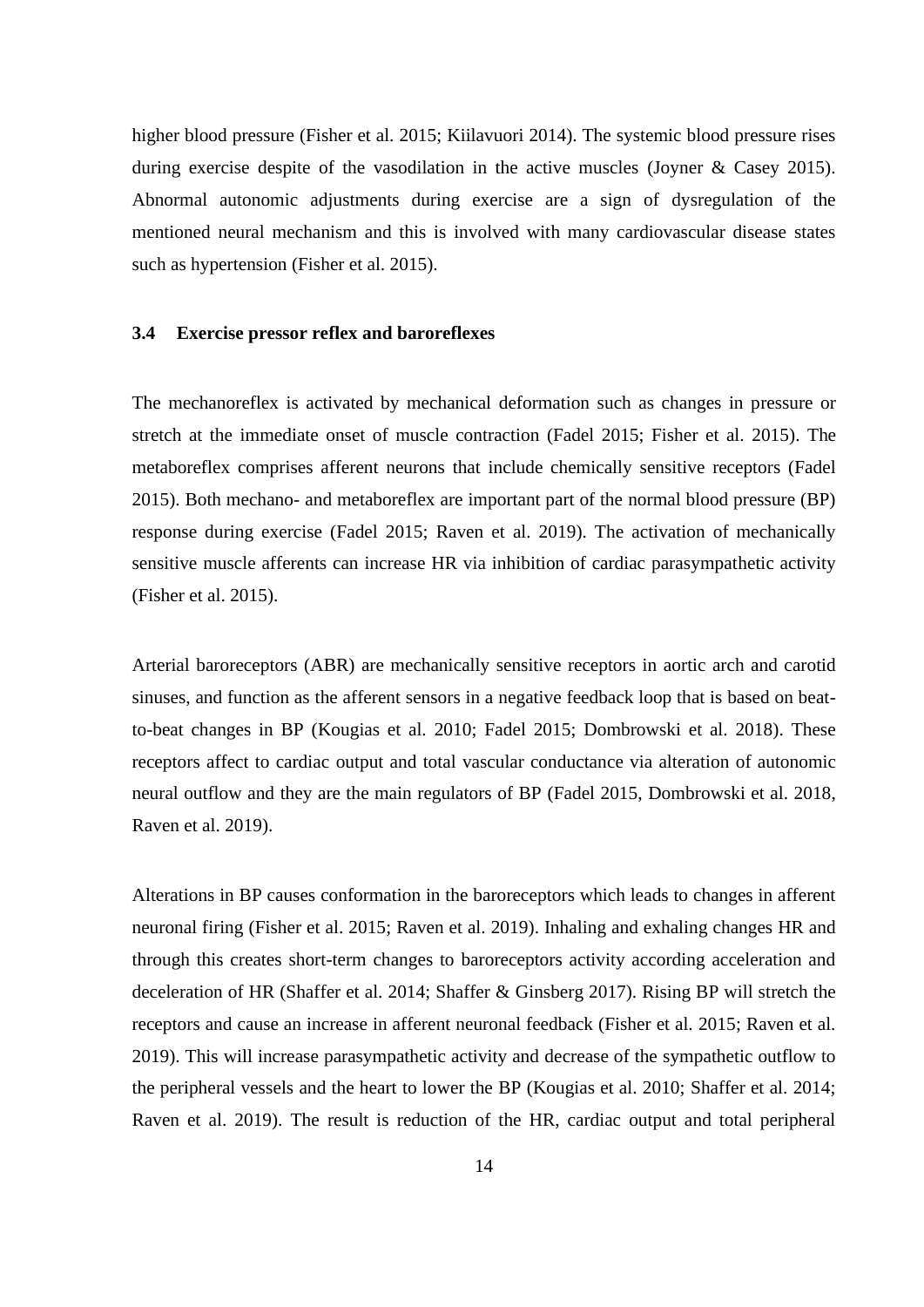resistance, which will reduce BP back to setpoint value (Raven et al. 2019). This reflexmediated regulation mechanism works both ways reducing and increasing BP according to afferent signals (Fisher et al. 2015).

The arterial baroreceptors have an ability to reset themselves to work around exercise-induced elevation in BP with maintained sensitivity (Fisher et al. 2015; Raven et al. 2019). If the sensitivity of the arterial baroreflex is impaired it will lead to altered neural cardiovascular responses during exercise (Fisher et al. 2015). Baroreflex function in hypertension may be attenuated which affects its ability to restrain pressor responses from the muscle metaboreflex and in turns allows exaggerated increase in blood pressure during exercise (Dombrowski et al. 2018). Impaired baroreflex control is commonly associated with high blood pressure (Mancia & Grassi 2014). In addition, a cardiopulmonary baroreflex has a role in alteration of the SNS, the BP and ABR resetting during exercise (Fadel 2015; Raven et al. 2019). The loading of these receptors will exert an inhibition of the SNS during dynamic exercise (Raven et al. 2019).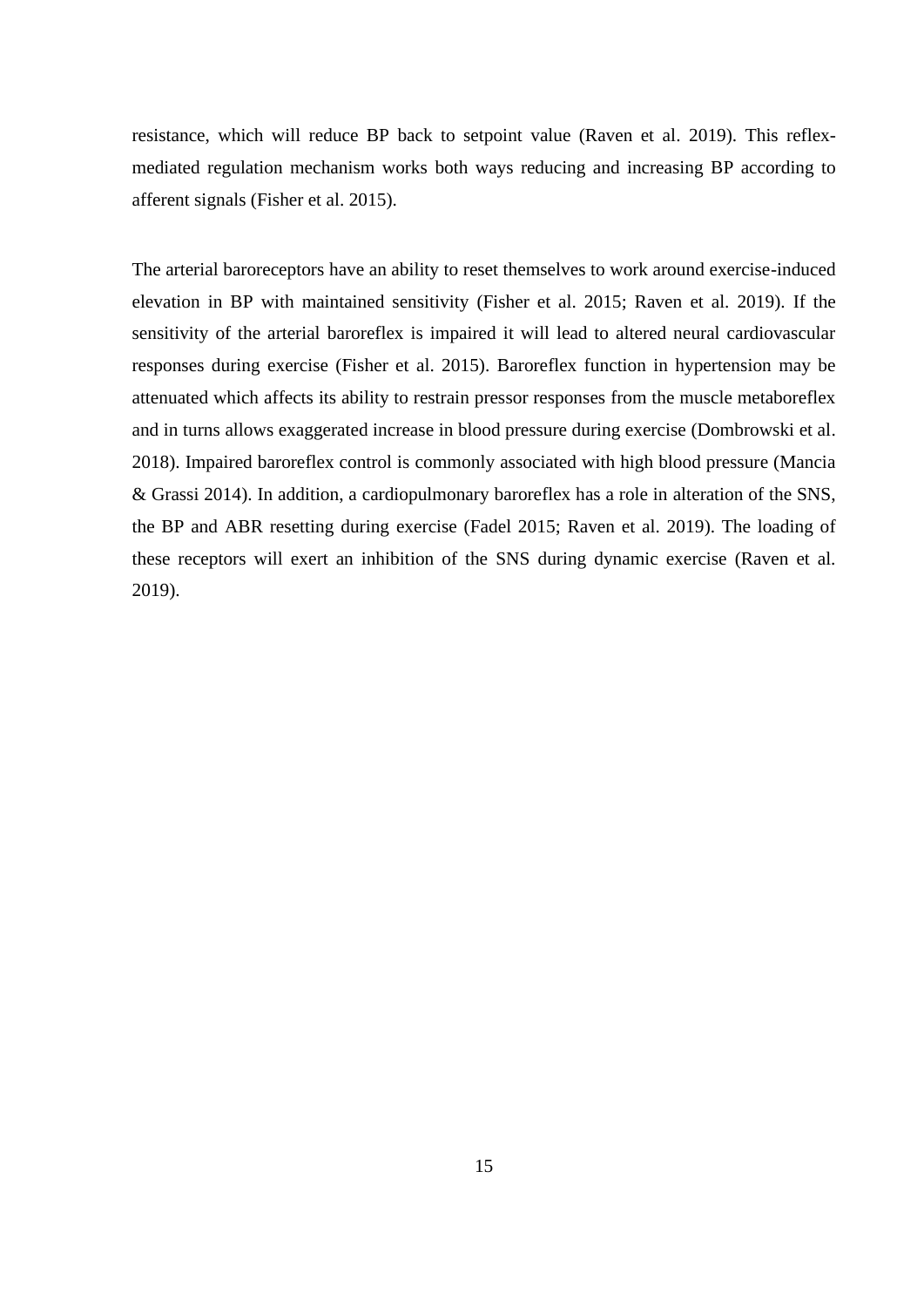#### **4 HEART RATE VARIABILITY**

Heart rate variability (HRV) is commonly used as an index of health and it corresponds to the adaptation of the heart during any stimulus (Fatisson et al. 2016). HRV represent heart's ability to be responsive and resilient (Shaffer et al. 2014). Reduction of HRV correlates with disease and mortality, which may be due reduced regulatory capacity meaning ability to adapt stressors like exercise and stress (Shaffer et al. 2014). Low HRV is seen in patients with reduced cardiac regulatory capacity and increased likelihood of prior myocardial infraction (Shaffer et al. 2014) when an optimal level of HRV is linked to health and resilience (Shaffer & Ginsberg 2017).

Low HRV is associated with increased risk for hypertension, cardiovascular events, and sudden cardiac death (SCD) (Singh et al. 1998; La Rovere et al. 2003; Hillebrand et al. 2013). Pathophysiology of SCD involves autonomic nervous system imbalance with reduced vagal tone or possibly higher sympathetic tone (Maheshwari et al. 2016). ANS dysfunction can be considered as a critical process that manifests itself with wide range of symptoms of poor health (Shaffer & Ginsberg 2017).

HRV values can be used as an indicator of the autonomic nervous system balance between parasympathetic and sympathetic nervous system (Fatisson et al. 2016; Laukkanen et al. 2019). Time and frequency domain of the HRV is commonly used as an indirect and noninvasive method to assess sympathetic and parasympathetic activity (Michael et al. 2017).

## **4.1 HRV as a marker for ANS function**

HRV means the change in the intervals between consecutive heartbeats and all HRV values are calculated from interbeat intervals (IBI) (Shaffer et al. 2014, Shaffer & Ginsberg 2017). The heart operates according to sympathetic and parasympathetic outflow and heart-brain interactions all of which contribute to beat-to-beat changes (Shaffer et al. 2014). HRV is affected by multiple physiological and pathological factors as well as environmental and lifestyle factors (Fatisson et al. 2016). These factors include age, sex, HR, health status,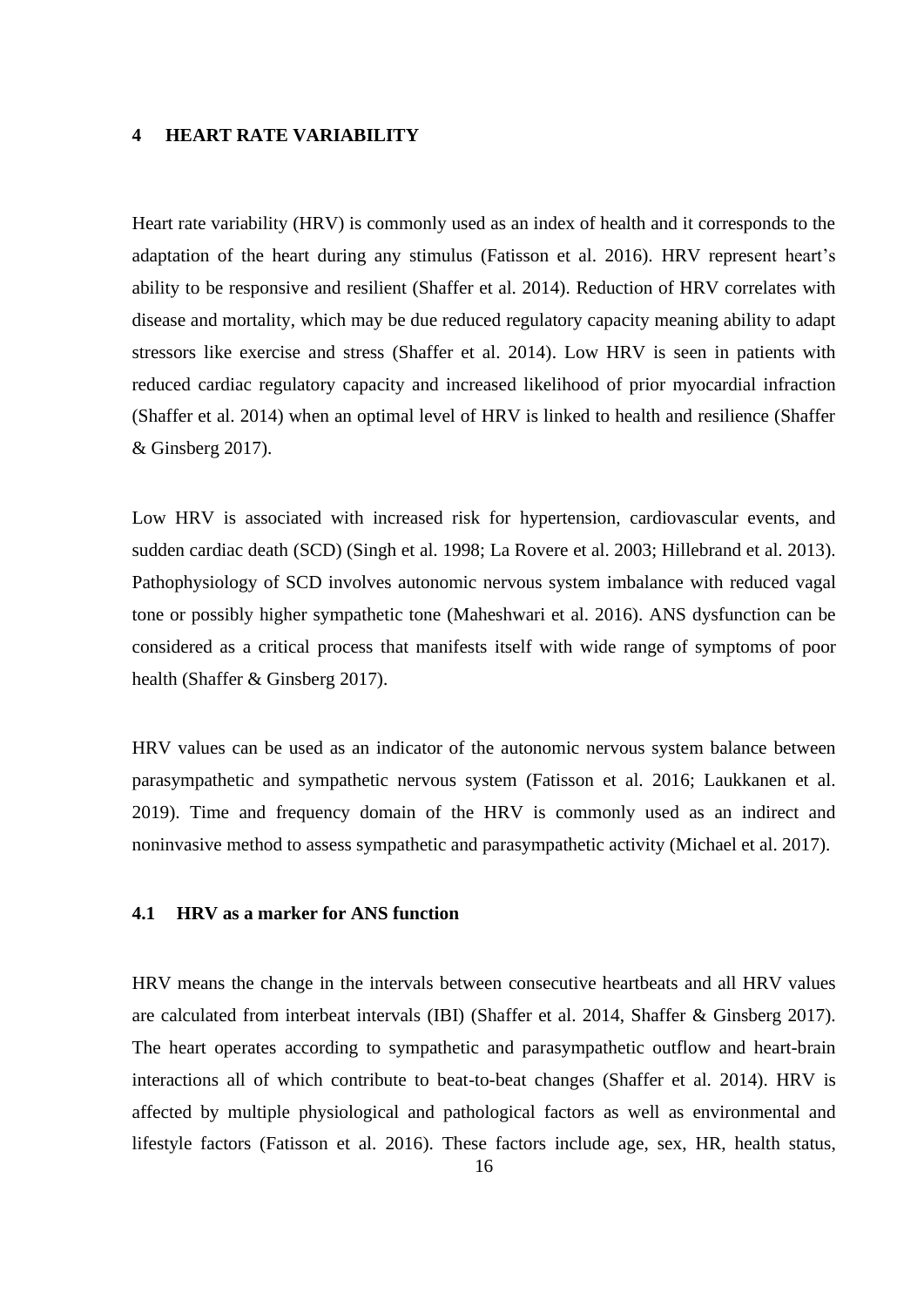physical activity, stress, emotions and alcohol consumption to name a few (Fatisson et al. 2016, Shaffer & Ginsberg 2017). Higher HR lowers HRV and vice versa (Shaffer & Ginsberg 2017). Patients with hypertension have reduced HRV when compared to normotensive individuals and autonomic dysregulation can be present already in the early stages of hypertension (Singh et al. 1998). Decreased HRV is as well associated with high levels of blood glucose (Fatisson et al. 2016) which is seen with diabetic patients.

The short-term measurements of HRV are affected by the relationship between the sympathetic and parasympathetic branches (Shaffer & Ginsberg 2017). Heart rate changes according to breathing by accelerating during inspiration and slowing during exhalation (Shaffer et al. 2014). This is due inhibition and restoration of vagal outflow (Shaffer et al. 2014). This HR variation is called respiratory sinus arrhythmia (RSA) and it affects HRV variations, which represent vagal activity (Shaffer et al. 2014). In addition, short-term variations of HRV is affected by baroreflex, which links together changes in HR, BP and vascular tone (Shaffer & Ginsberg 2017). Change in the baroreceptor activity due to BP shift affects the mechanism that changes HR and vascular tone (Shaffer & Ginsberg 2017). HR and vascular tone decrease if BP rises and in increase if BP falls (Shaffer & Ginsberg 2017). The longer 24-h HRV measurements are influenced by circadian rhythms, core body temperature, metabolism and hormones as well as environmental, lifestyle and neuropsychological factors (Shaffer et al. 2014; Fatisson et al. 2016).

#### **4.2 HRV during and after exercise**

Investigating HRV responses during and after stress (e.g. exercise) might provide useful information of the autonomic stress reactivity (Michael et al. 2017). The reactivity hypothesis suggests that cardiovascular responses to a stressor might predict development of cardiovascular disease (Treiber et al. 2003). Autonomic adjustments to exercise might reveal dysregulation on the neural mechanism that accompany many cardiovascular disease states such as hypertension (Fisher et al. 2015).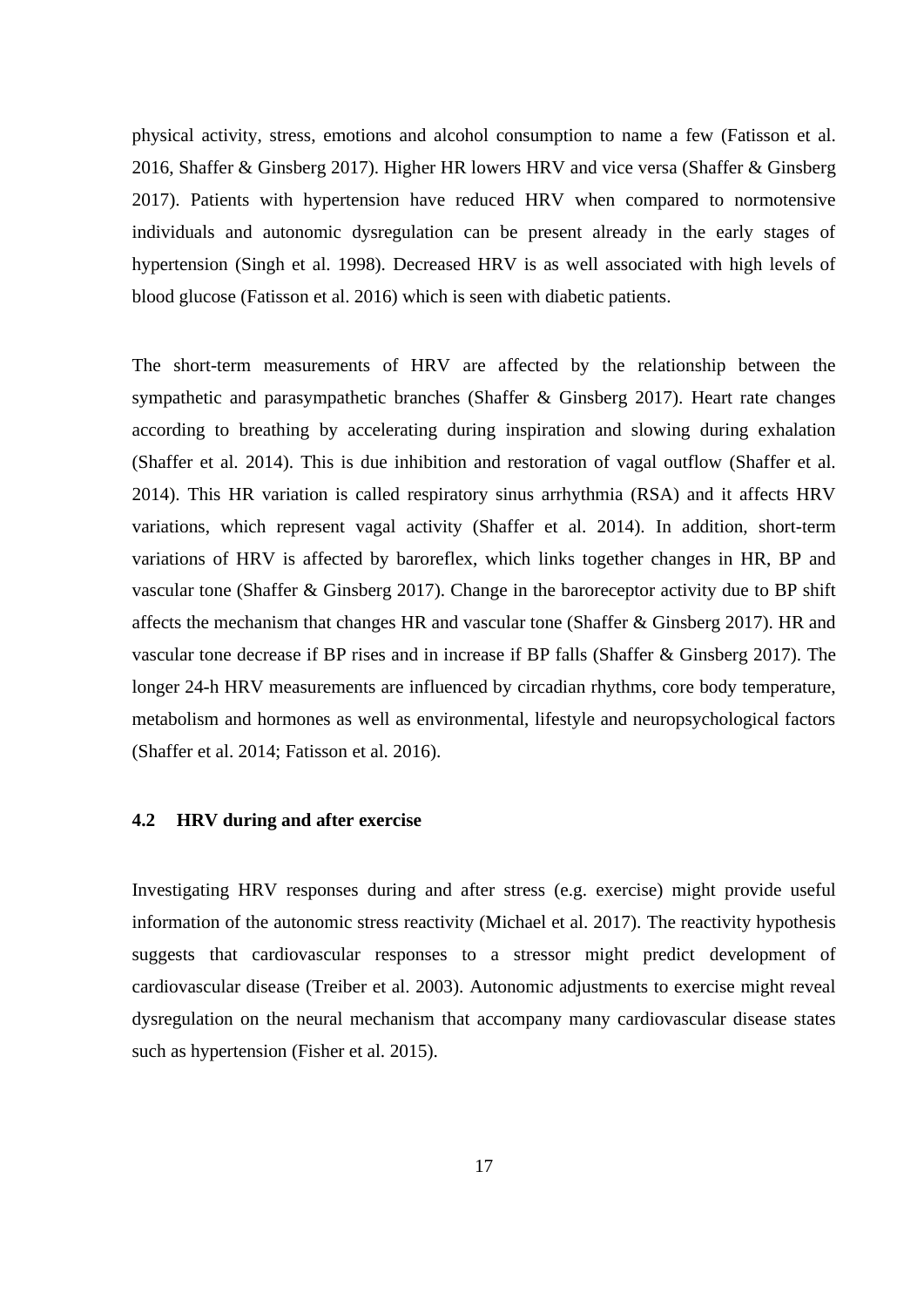All exercise intensities will result a very large reduction in cardiac parasympathetic activity in the first 10 minutes of exercise (Stanley et al. 2013). HRV returns rapidly to baseline values after manipulations such as mild exercise. A more powerful stimulus (i.e. maximum exercise) may result more longer effect to HRV before it can return to baseline values (Task Force Report 1996; Stanley et al. 2013). Recovery from exercise involves cardiac parasympathetic reactivation and this mechanism occurs more rapidly in individuals with greater aerobic fitness level (Stanley et al. 2013). Investigation of parasympathetic activation is possible with post-exercise HRV values (Buchheit et al. 2007).

#### **4.3 Methods of analysing HRV**

Two most common HRV analyzing methods are frequency domain or power spectral density and time domain analysis (Shaffer et al. 2014; Fatisson et al. 2016). There are other methods as well (Shaffer & Ginsberg 2017) but those are not discussed in this study. Each method starts with defining time intervals between each successive normal QRS complex from the electrocardiographic (ECG) record and excluding abnormal beats (Shaffer et al. 2014).

## **4.3.1 Frequency bands**

HRV can be separate to component rhythms that operate in different frequency ranges (Shaffer et al. 2014). The HRV waveform of heart rhythm oscillations can be divided with filtering techniques to high-frequency (HF), low-frequency (LF), very-low-frequency (VLF) and ultra-low-frequency (ULF) bands (Task Force Report 1996; Shaffer et al. 2014; Shaffer & Ginsberg 2017). Following recording periods are often used and recommended: ULF (24 h), VLF (5 min, 24 h), LF (2 min) and HF (1 min) (Shaffer et al. 2014; Shaffer & Ginsberg 2017).

The HF band operates within frequency of 0.15 to 0.4 Hz and it reflects parasympathetic activity (Task Force Report 1996; Vinik & Ziegler 2007; Shaffer et al. 2014). Patient under stress or anxiety and with pathological cardiac conditions have been found to have reduced parasympathetic activity and HF band (Shaffer et al. 2014). The HF band is often called the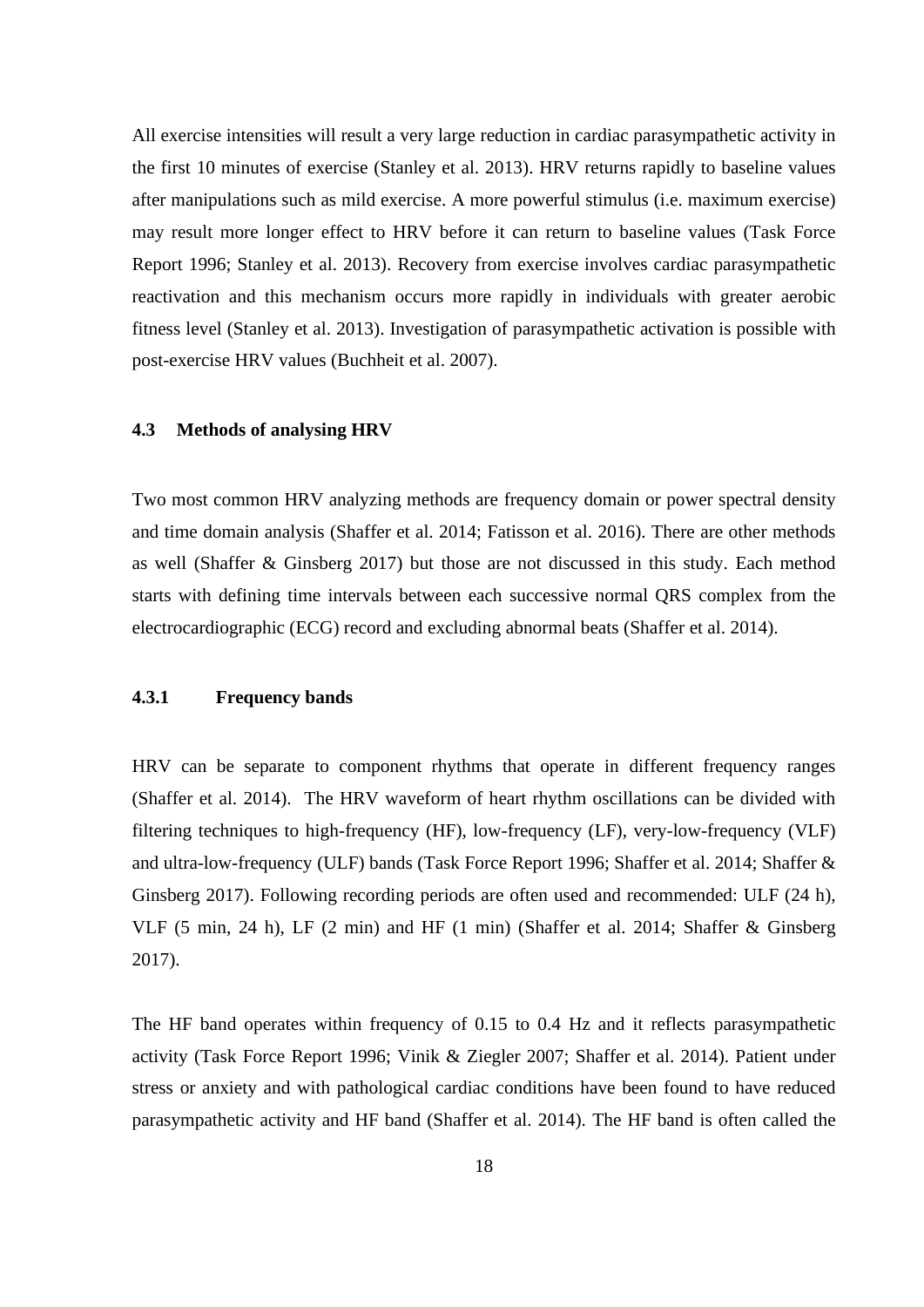respiratory band because it reflects the HRV values related to HR variations of the respiratory cycle (Shaffer et al. 2014; Shaffer & Ginsberg 2017).

The range of the LF band is from 0.04 to 0.15 Hz or rhythms with periods between 7-25 s (Shaffer & Ginsberg 2017). The power of LF band can be influenced with parasympathetic or sympathetic mechanisms and with baroreflex activity depending on the situation (resting vs. ambulatory) (Shaffer et al. 2014). Previously the LF band has been suggested to describe the sympathetic activity but at present it is thought to reflect mix of sympathetic and parasympathetic activity with other unidentified factors (Vinik & Ziegler 2007; Billman 2013; Michael et al. 2017)

The LF/HF ratio may estimate the ratio between SNS and PNS activity under controlled conditions (Shaffer & Ginsberg 2017). In 24 h recordings both PNS and SNS activity contribute to LF band and PNS to HF band (Shaffer & Ginsberg 2017). It is stated that low LF/HF ratio is a sign of a greater parasympathetic activity (Shaffer & Ginsberg 2017). A high LF/HF ratio may indicate higher sympathetic activity which is seen when people engage in fight-or-flight behaviors or parasympathetic withdrawal (Shaffer et al. 2014; Shaffer & Ginsberg 2017). However, interpretation of both LF and LF/HF should be done with caution due to complex interactions of SNS and PNS to LF band (Billman 2013; Michael et al. 2013).

The very-low-frequency (VLF) band operates between 0.0033 and 0.04 Hz or rhythms between 25-300 s (Shaffer et al. 2014; Shaffer & Ginsberg 2017). All low values of 24 h clinical HRV measurements are associated with greater risk of adverse outcomes (Shaffer et al. 2014), but the VLF band may have stronger associations with all-cause mortality than LF or HF band (Schmidt et al. 2005). VLF frequency is thought to be modulated by the sympathetic activity (Vinik & Ziegler 2007; Shaffer et al. 2014).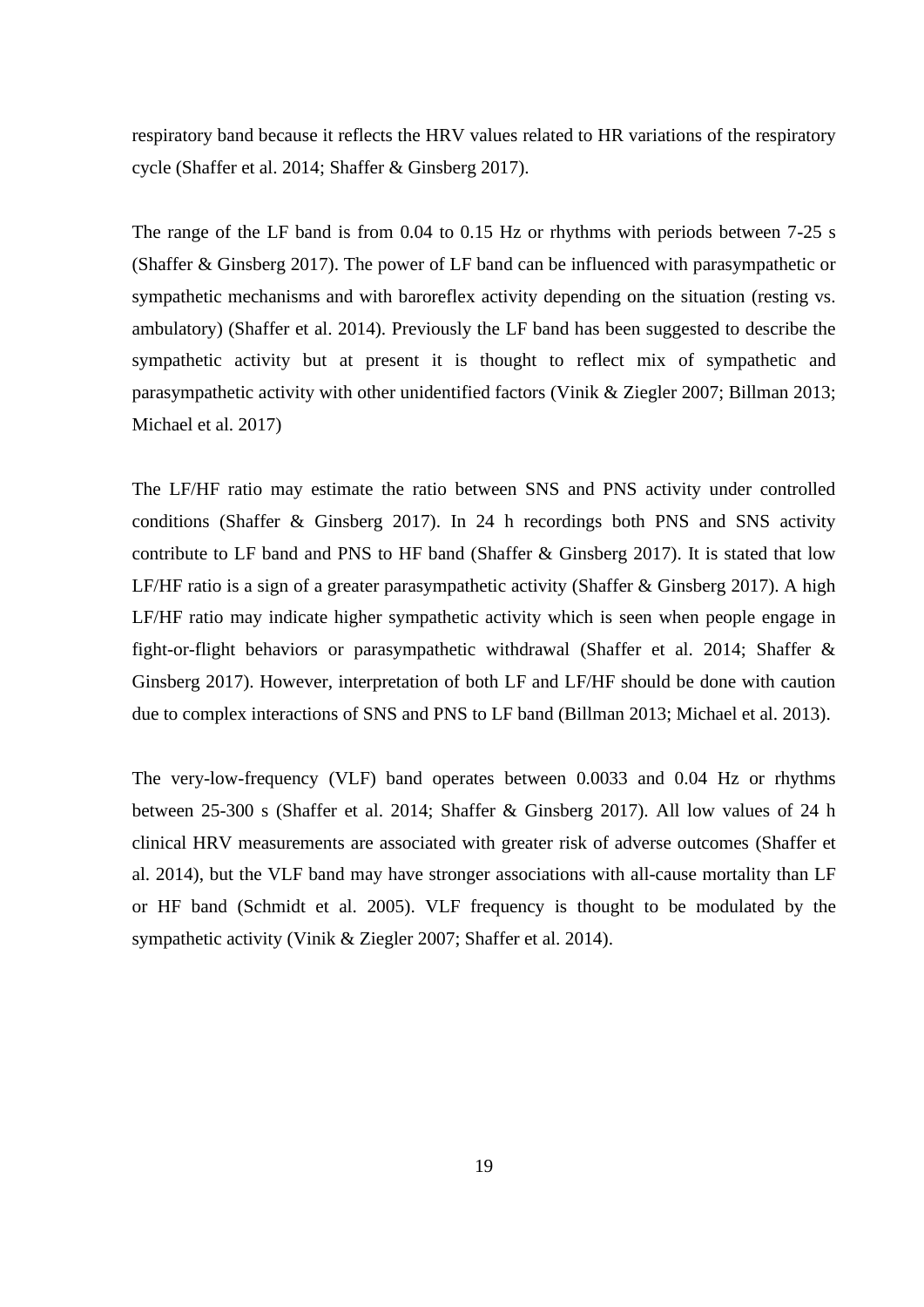## **4.3.2 Time domain measurements**

The three most common measurements for the 24-hour recordings are the SDNN, the SDNN index and the RMSSD (Shaffer et al. 2014). The SDNN means standard deviation of the normal-to-normal (NN) heartbeats in milliseconds, i.e. the square root of variance (Task Force Report 1996; Shaffer et al. 2014). With short-term recordings in resting conditions the SDNN is mainly affected by the parasympathetically-mediated RSA (Shaffer et al. 2014). Low values of SDNN with age-adjustment are associated with morbidity and mortality when higher SDNN values relate to higher survival (Shaffer et al. 2014).

The SDNN index is the mean value of the standard deviations of all the NN intervals from 24 h recording divided to 5-min segments (Task Force Report 1996; Shaffer et al. 2014). It represents an average of all the 5-min recordings values from one 24-h recording (Task Force Report 1996; Shaffer et al. 2014). The SDNN index is believed to represent the autonomic influence on HRV and it correlates with VLF band in 24-h recordings (Shaffer et al. 2014). The SDNN methods can be used with both short- and long-term recordings (Task Force Report 1996).

The RMSSD value means root mean square of successive differences between normal heartbeats in milliseconds (Task Force Report 1996; Shaffer et al. 2014; Shaffer & Ginsberg 2017). It represents the beat-to-beat variance of heart rate and it is most commonly used to measure the parasympathetically-mediated changes in HRV (Shaffer et al. 2014). The RMSSD correlates highly with HF power (Task Force Report 1996). The RMSSD estimate short-term components of HRV (Task Force Report 1996) and conventional minimum recording is 5-min (Shaffer & Ginsberg 2017).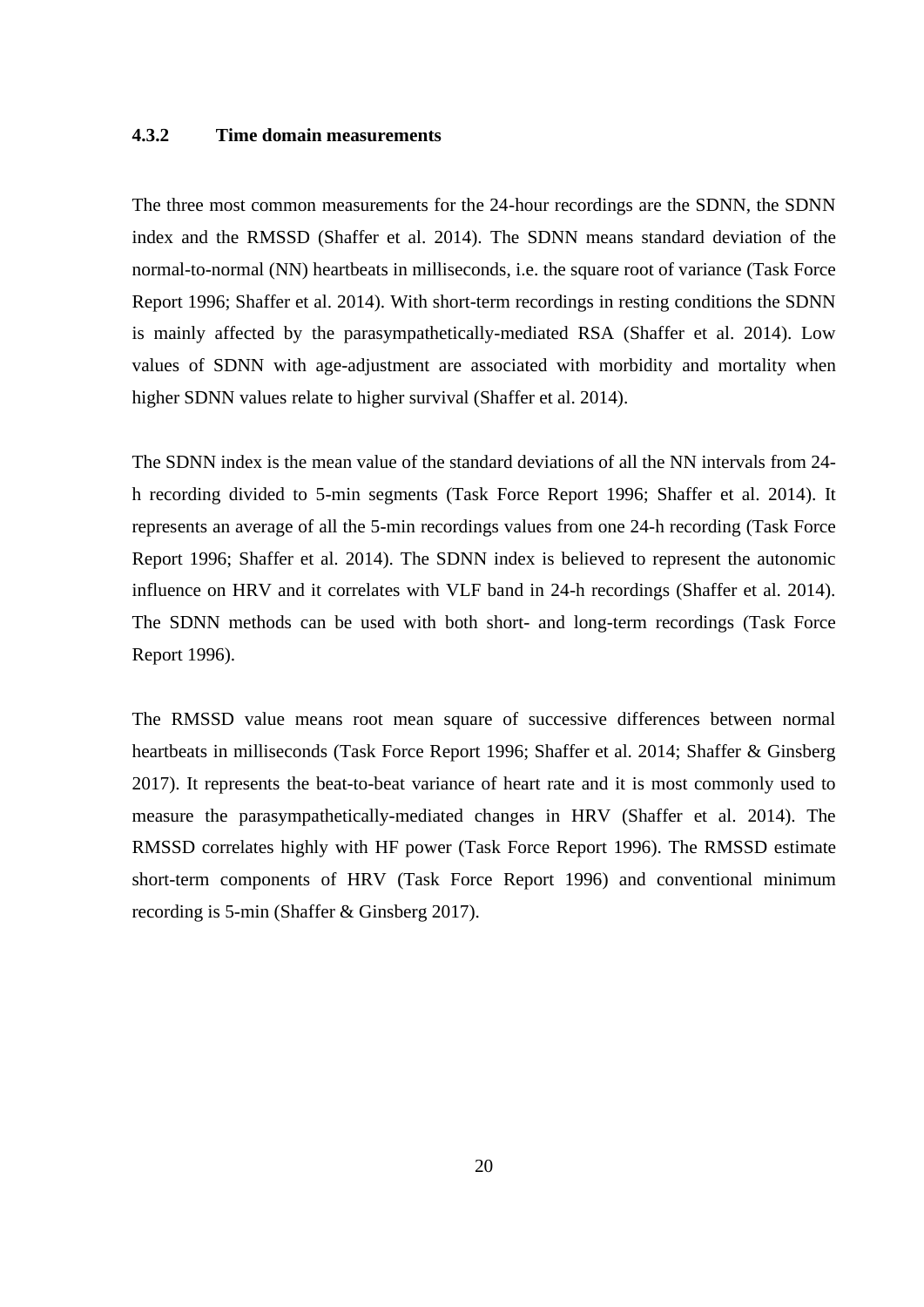#### **5 AIM OF THE RESEARCH AND RESEARCH QUESTIONS**

Aim of this thesis is to demonstrate associations of dysfunctional autonomic nervous system to the exercise-induced exaggerated blood pressure and blunted heart rate responses among hypertensive individuals and individuals with impaired glucose metabolism. Exaggerated blood pressure responses during exercise and slow reduction to baseline values are a risk factor for future cardiovascular events and diseases (Yosefy et al. 2006; Schultz et al. 2013, Laukkanen et al. 2014; Dombrowski et al. 2018; Schultz et al. 2017). Blunted HR response and slow post-exercise HR recovery are as well associated with adverse cardiovascular events and mortality (Diller et al. 2006; Brubaker & Kitzman 2011; Jae et al. 2016). ANS system is a regulator of the cardiovascular responses to exercise. Therefore, dysfunction of the ANS system during exercise and in daily activities may contribute to negative health outcomes such as hypertension and type 2 diabetes as well increase risk for mortality and morbidities.

Dysfunctional autonomic nervous system means imbalance between two branches of the ANS system also known as a reduced parasympathetic and an exaggerated sympathetic activation. In this study it is measured with heart rate variability (HRV) values during maximal exercise test and three continuous 24-h recordings.

*Research question 1.* Is there an association between the autonomic nervous system functioning and the exaggerated blood pressure and/or attenuated heart rate response during the maximal exercise test?

*Hypothesis 1.* The blood pressure responses to the exercise are lower with those who have higher parasympathetic and/or smaller sympathetic activity before, during and/or after the exercise test. The heart rate response to the exercise is higher with those who have higher parasympathetic activity and/or smaller sympathetic activity before and after the exercise test.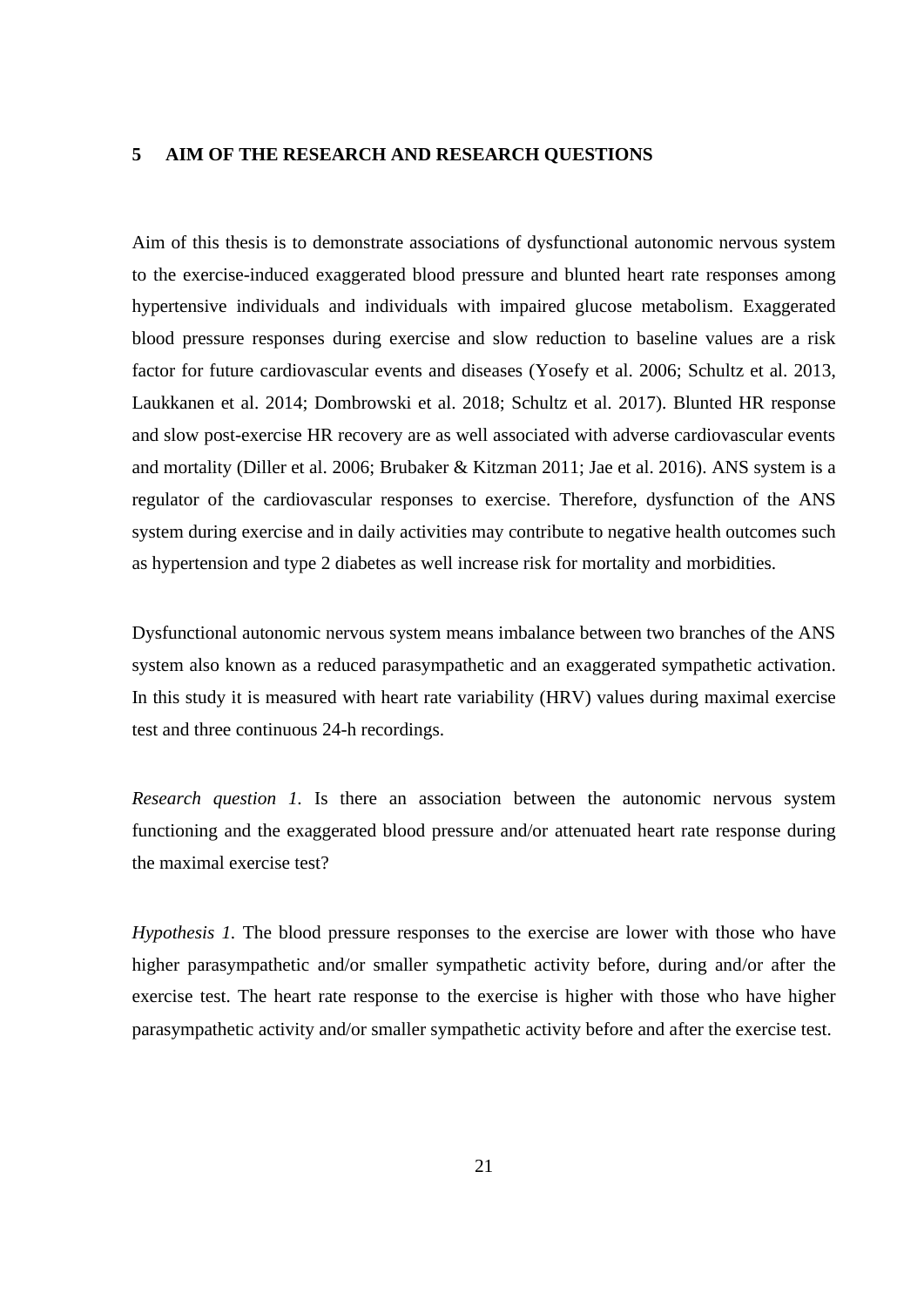*Research question 2*. Is there an association between the three continuous 24-h recordings of heart rate variability and the exaggerated blood pressure and/or attenuated heart rate response during the exercise test?

*Hypothesis 2.* Balanced ANS function is associated with lower blood pressure and higher heart rate responses during the exercise test.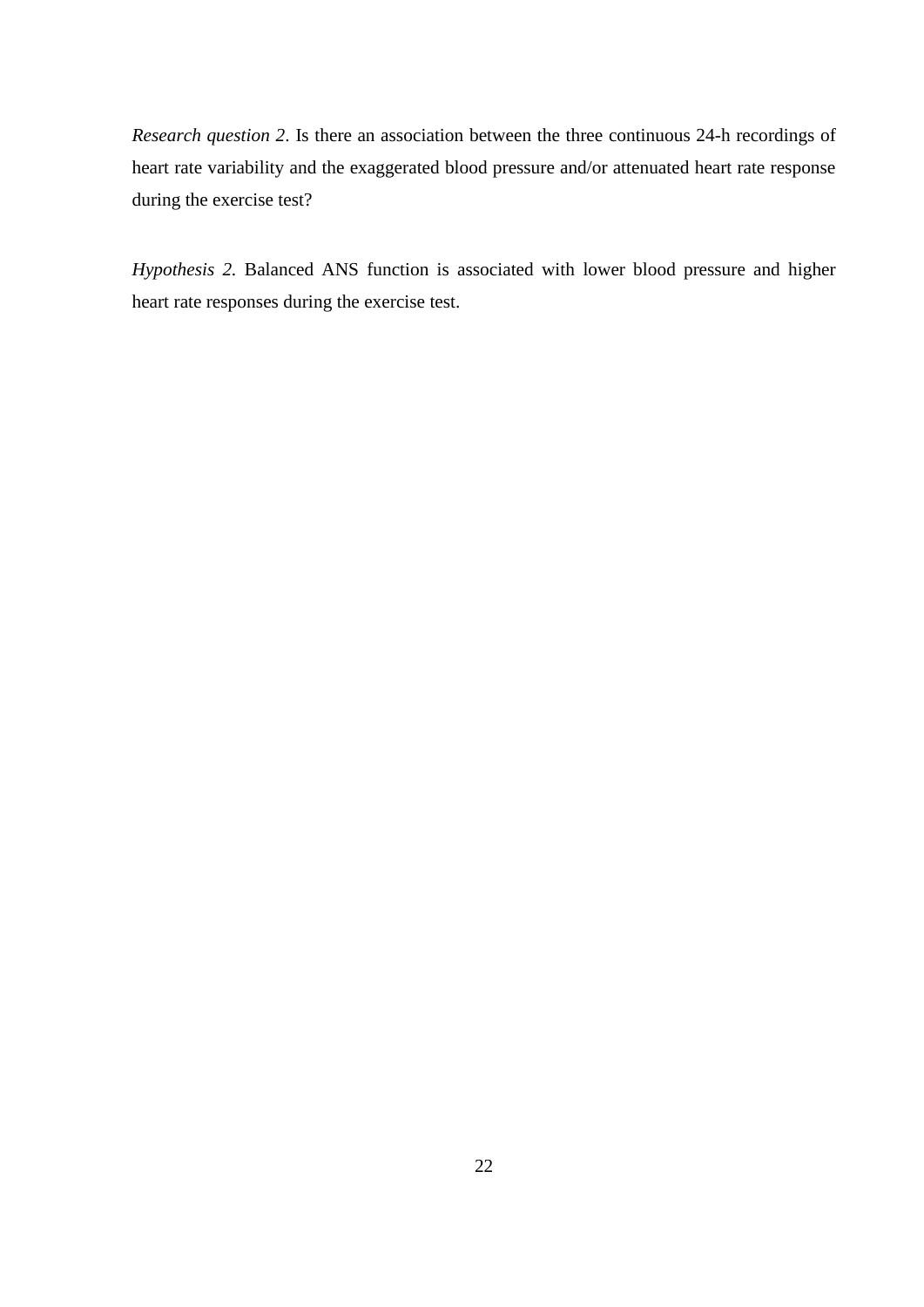#### **6 METHODS**

This chapter describes the study protocol of this thesis, the research methods and data, as well as statistical methods. The statistical methods are chosen to suit the data and the research questions.

## **6.1 Research data and data collection**

This thesis is done as a part of the Healthbeat – study ("*Kunto, uni ja stressi diabetes- ja verenpainetautipotilailla")* performed by the Central Finland Health Care District, University of Jyväskylä (the Faculty of Sport and Health Sciences, the Department of Psychology), and Firstbeat Technologies Oy in 2019-2020. Firstbeat Technologies Oy is specialized to measurement of heart rate variability. Aim of the Healthbeat – study was to investigate association with physical fitness, sleep and stress among hypertensive and/or diabetic patients and/or patients with impaired glucose metabolism. The research frame was cross-sectional study. This thesis includes only part of the study population (28 participants) because the thesis was done before the main study was finished. Aim of the Healthbeat study was to include 100 participants.

Study protocol consisted of six different tests that participants went through approximately in four weeks: 1) medical examination with the resting ECG-test, 2) blood test after overnight fast, 3) a cardiopulmonary exercise test (i.e. maximal graded exercise test), 4) 30-minute selfpaced walking test, 5) monitoring of sleep with polysomnography during one night and 6) a psychosocial stress test. In addition, study included three 72-hour HRV measurements, which were done with the Firstbeat Bodyguard 2 - device. This thesis concentrates on the maximal graded exercise test and blood pressure, heart rate and HRV values interrelate to the exercise test and one 72-hour HRV-measurement. The data of this thesis was collected during the medical examination and the maximal graded exercise test. The data from the blood samples was also used in this thesis.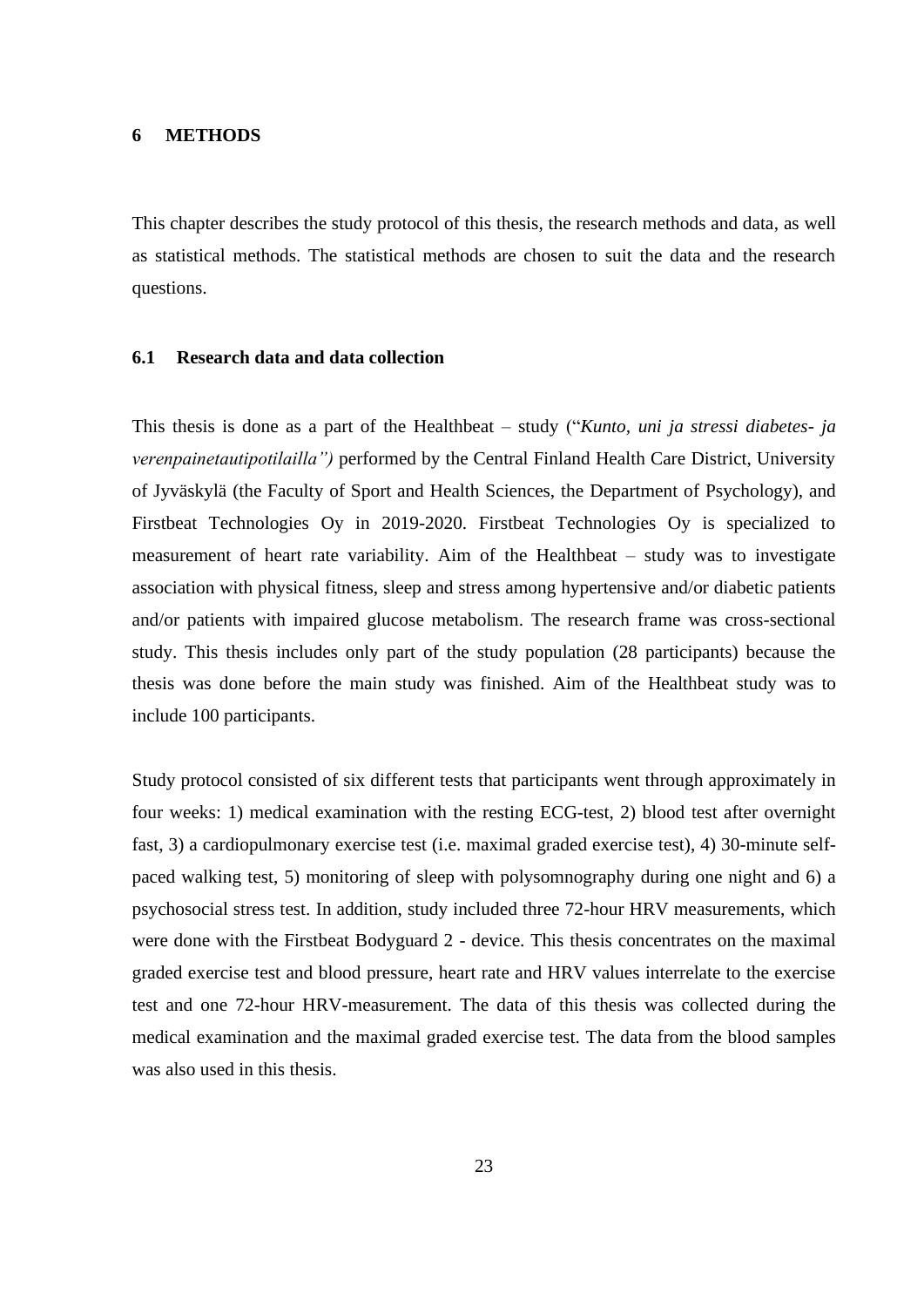#### **6.1.1 Exercise test**

The cardiopulmonary exercise test was a graded maximal exercise test what is commonly used to measure aerobic capacity and to define person's  $VO<sub>2max</sub>$  (Beltz et al. 2016). The exercise test was done by walking with treadmill (JUOKSUMATTO OJK-1, Telineyhtymä, Kotka, Finland). Incline of the treadmill was lifted with every 3-minute period to make the exercise harder due to uphill walking. The test participants walked until exhaustion was reached. The test was terminated if the participant experienced symptoms that demanded ending of the test or if the supervising research doctor observed reason to test termination.

*Pre-exercise test arrangements.* The conditions of the test subjects were standardized. The participants were instructed to avoid food, smoking, coffee, tea or other stimulating substances 2 hours before the test. Heavy exercise as well as alcohol was avoided 1,5 day before the test. The 12-lead ECG (CardioSoft V5.02, GE Medical Systems Information Technologies GmbH, Freiburg, Germany), resting BP and blood glucose level (only with diabetic patients) was measured before the test. Resting ECG and resting BP (SunTech Tango M2, SunTech Medical, Inc., Morrisville, USA) from the left hand were measured in supine position after 5-min rest. Weight, body composition, waist cicumference and height were measured before the exercise test. The bioimpedance device (InBody770, InBody Co., Ltd., Seoul, South Korea) was used to measure body composition and weight.

*Exercise test.* During the exercise test 12-lead ECG (CardioSoft V5.02, GE Medical Systems Information Technologies GmbH, Freiburg, Germany), BP, HR and HRV of the test participants were monitored and measured. Blood pressure was measured from the left hand with automated blood pressure meter (SunTech Tango M2, SunTech Medical, Inc., Morrisville, USA), which have been validated for the maximal treadmill test as well as rest BP measurements (Cameron et al. 2004). The BP measurements were done at the end of the 5-min rest phase before the exercise test, at the end of the every 3-min exercise phase, immediately after or prior to the exercise test cessation, after 1-minute recovery phase (standing) as well as after 3- and 5-minute recovery phase in supine position. HRV was measured with the Firstbeat Bodyguard  $2$  – device (Figure 3). The ventilatory gas analysis was performed during the test and the subjects wore oro-nasal mask for this purpose. Inspired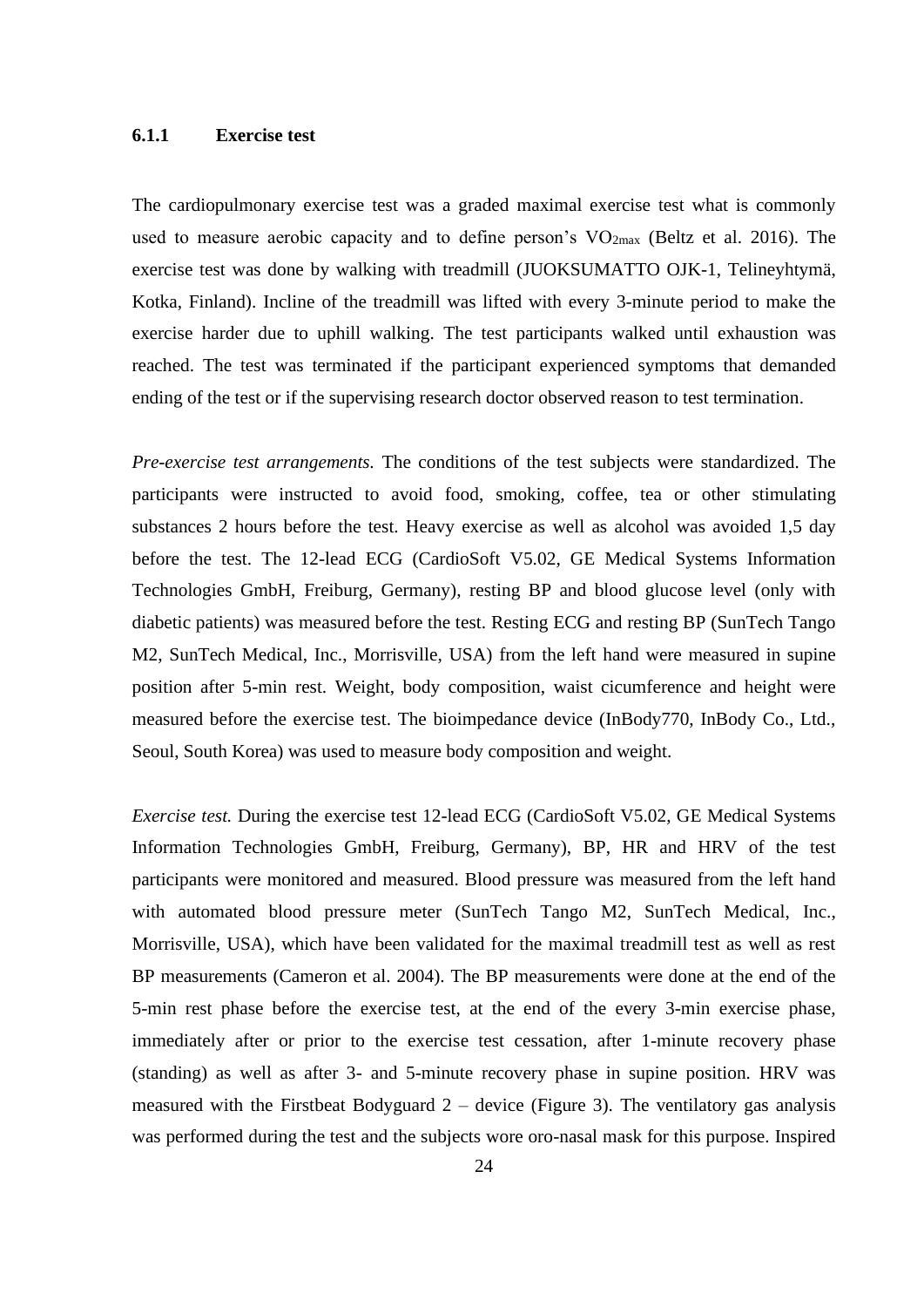and expired gases were collected breath-by-breath and  $O_2$  as well as  $CO_2$  concentrations analyzed (Oxycon Pro® Version 5.0, VIASYS Healthcare GmbH, Hoechberg, Germany). Volumes and flows of inspiratory and expiratory gases were measured (Triple  $V^{\circledast}$ , Erich Jaeger, Friedberg, Germany). Perceived exertion was asked with Borg scale (6-20) at the end of every 3-minute period during the test. In addition, perceived dyspnea with Borg scale 0-10 was asked at the same time.

The exercise test protocol consisted following stages (Wolthuis et al. 1977):

- 5 min rest phase (the subject stands on the treadmill)
- 3 min light walking (3,2 km/h with 0% incline of the treadmill)
- 3 min walking (5,3 km/h with 0% incline of the treadmill)
- 3 min walking periods until maximal exhaustion (5,3 km/h with +5% incline with every 3-minute period)
- 1 min rest phase in standing position on the treadmill
- 4 min rest phase in supine position

All the mentioned measuring devices where in place during the whole test protocol except the breathing mask, which was removed when the subject was moved to the supine position.

#### **6.1.2 HRV measurements**

In addition to the exercise, three continuous 72-hour measurement was recorded during the whole Healthbeat-study per one study participant. This thesis concentrates on one 3-day measurement following the exercise test. 3-day HRV recording was done with Bodyguard 2 device (Figure 3). Study participants were instructed to use the Bodyguard device and to fill out the 3-day diary. Participants could mark exercise, medications, alcohol use and sleep time (mandatory) to diary. There were no limitations to lifestyle (e.g. alcohol use or smoking) during this measurement. The 3-day recording period consisted two working days and one weekend day. After the whole test protocol, the participants received lifestyle assessment report based on their 72-hour HRV measurements.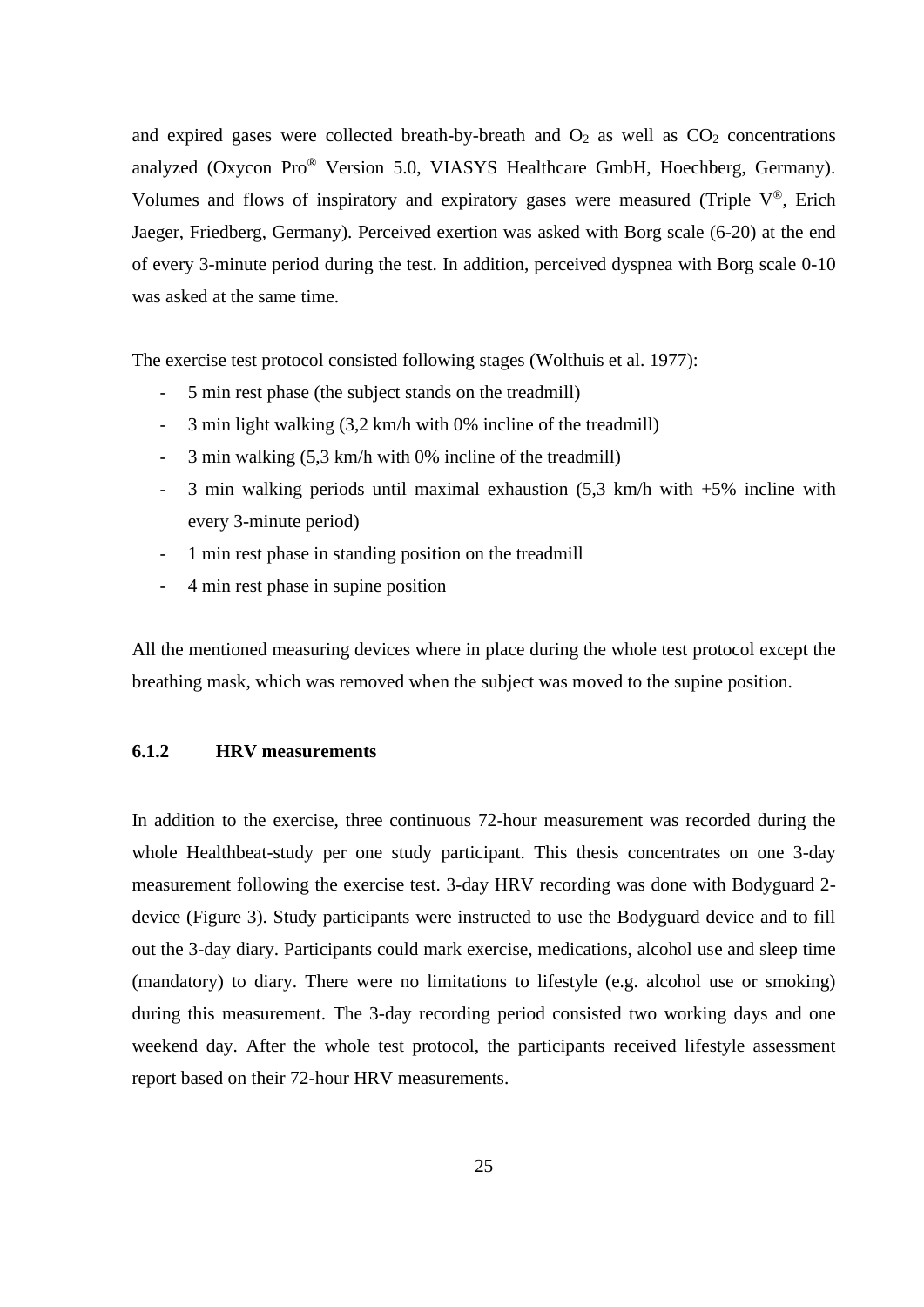

FIGURE 3. Firstbeat Bodyguard 2-device measures HRV with two electrodes attached according to figure (Firstbeat 2019).

#### **6.1.3 Study data**

The data of this thesis consisted the record of the maximal exercise test, data collected during the first medical exam (e.g. medication use) and 72-hour Bodyguard 2 – recording after the exercise test. Study populations consisted of 18- to 64-year-old individuals with prediabetes (i.e. elevated fasting glucose and/or impaired glucose tolerance), diagnosed type 2 diabetes during last five years and/or diagnosed hypertension. In Finland, hypertension is diagnosed with values 140/90 mmHg or higher (Mustajoki 2020). BMI of the research participants had to be under 40 kg/m<sup>2</sup>. In addition, exclusion criteria included specific medications (i.e. beta blockers and insulin medication), specific diseases (i.e. cardiovascular and pulmonary diseases, cancer), pregnancy and nursing as well as misuse of substances. More specific inclusion and exclusion criteria can be found from the attachment 1. Subject were recruited by online and local noticeboard advertisements and through local health care providers. Target area was Central Finland Health Care District.

There were 28 participants with a mean age 54,4. High blood pressure was diagnosed with 23 (82,1%) of the participants, type 2 diabetes with 4 (14,3%), impaired fasting glucose metabolism (IFG) or/and impaired glucose tolerance (IGT) with 10 (35,7%) of the participants. Descriptive data of the study participants is represented in Table 1.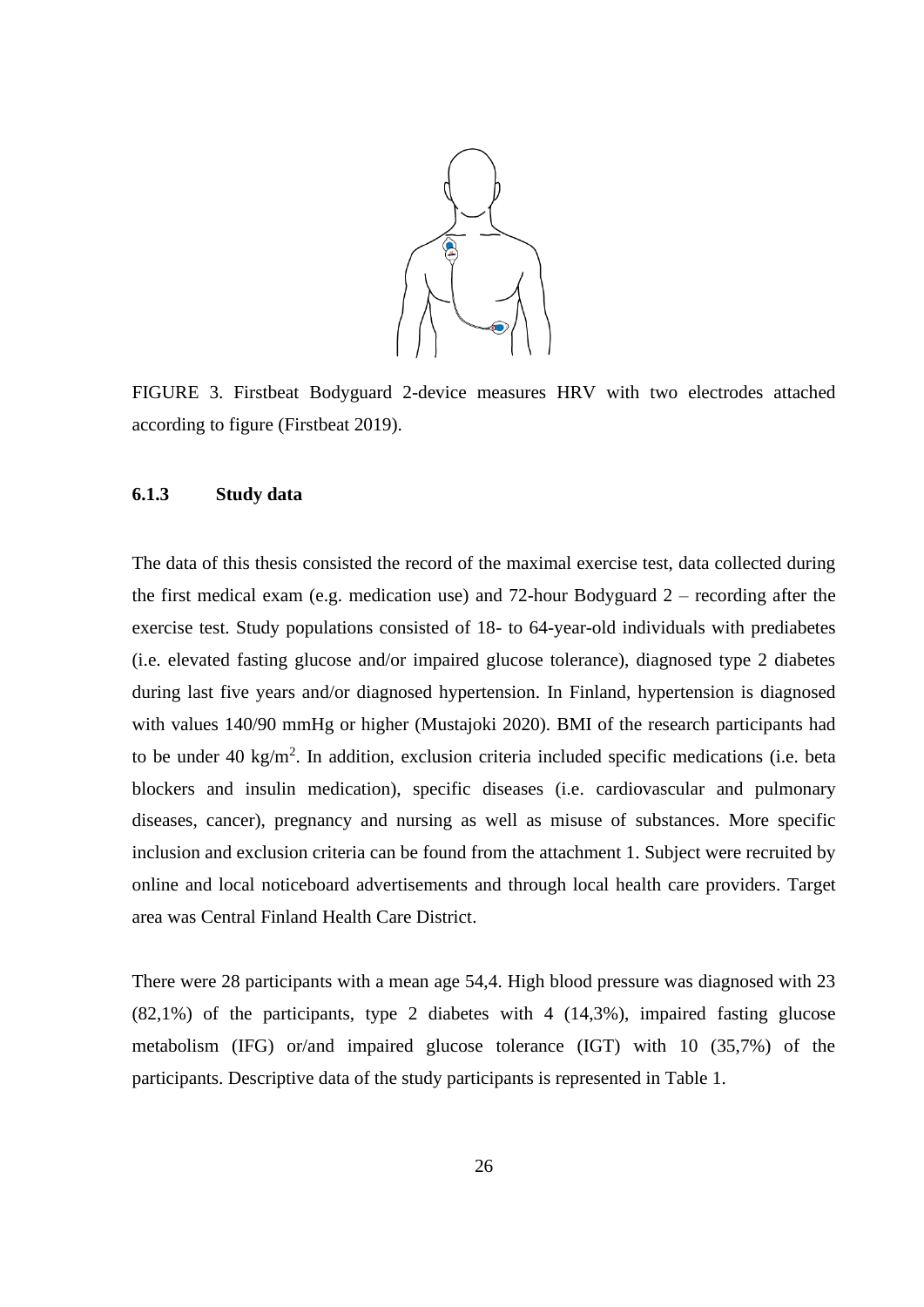TABLE 1. Descriptive data of the study participants.

| <b>Variable</b>                           | $N=28$      | Value <sup>a</sup><br>$(\text{mean} \pm SD)$ |
|-------------------------------------------|-------------|----------------------------------------------|
| <b>General</b>                            |             |                                              |
| Age (years)                               | 28          | $54,4 \pm 7,2$                               |
| Sex (Women, %)                            | 19 (67,9%)  |                                              |
| Body weight (kg)                          | 28          | $82,6 \pm 15,7$                              |
| Body mass index $(kg/m2)$                 | 28          | $28,5+4,5$                                   |
| Hypertension (yes, %)                     | 23 (82,1%)  |                                              |
| Diabetes (yes, %)                         | $4(14,3\%)$ |                                              |
| Type 2 diabetes (yes, $\%$ )              | $4(14,3\%)$ |                                              |
| IFG or/and IGT (yes, $\%$ ) $\frac{b}{c}$ | 10(35,7%)   |                                              |
| Systolic blood pressure, supine           | 28          | $136,8+13,8$                                 |
| Diastolic blood pressure, supine          | 28          | $83 \pm 6.8$                                 |
| Minimum HR $(bpm)^c$                      | 28          | $48,0{\pm}6,9$                               |
| Smoking, currently (yes, %)               | $0(0,0\%)$  |                                              |
| Hypertension medication (yes, %)          | 21 (75,0%)  |                                              |
| Total cholesterol (mmol/l)                | 28          | $4,9 \pm 0,9$                                |
| Serum HDL cholesterol $d$ (mmol/l)        | 28          | $1,5+0,4$                                    |
| Serum LDL cholesterol $f$ (mmol/l)        | 28          | $3,2\pm0,8$                                  |
| Triglycerides (mmol/l)                    | 28          | $1,3+0,7$                                    |
| Lipid metabolism medication (yes, %)      | $4(14,3\%)$ |                                              |

Table 1 explanations. <sup>a</sup> Continuous value are reported as mean  $\pm$  standard deviation; categorial values are shown as number of the participants (N) and percentage  $(\%)$ . **b** IFG=impaired fasting glucose, IGT=impaired glucose tolerance. **<sup>c</sup>** Minimum heart rate value measured with Bodyguard 2 device during 72 h recording. **<sup>d</sup>** High density lipoprotein. **<sup>f</sup>** Low density lipoprotein.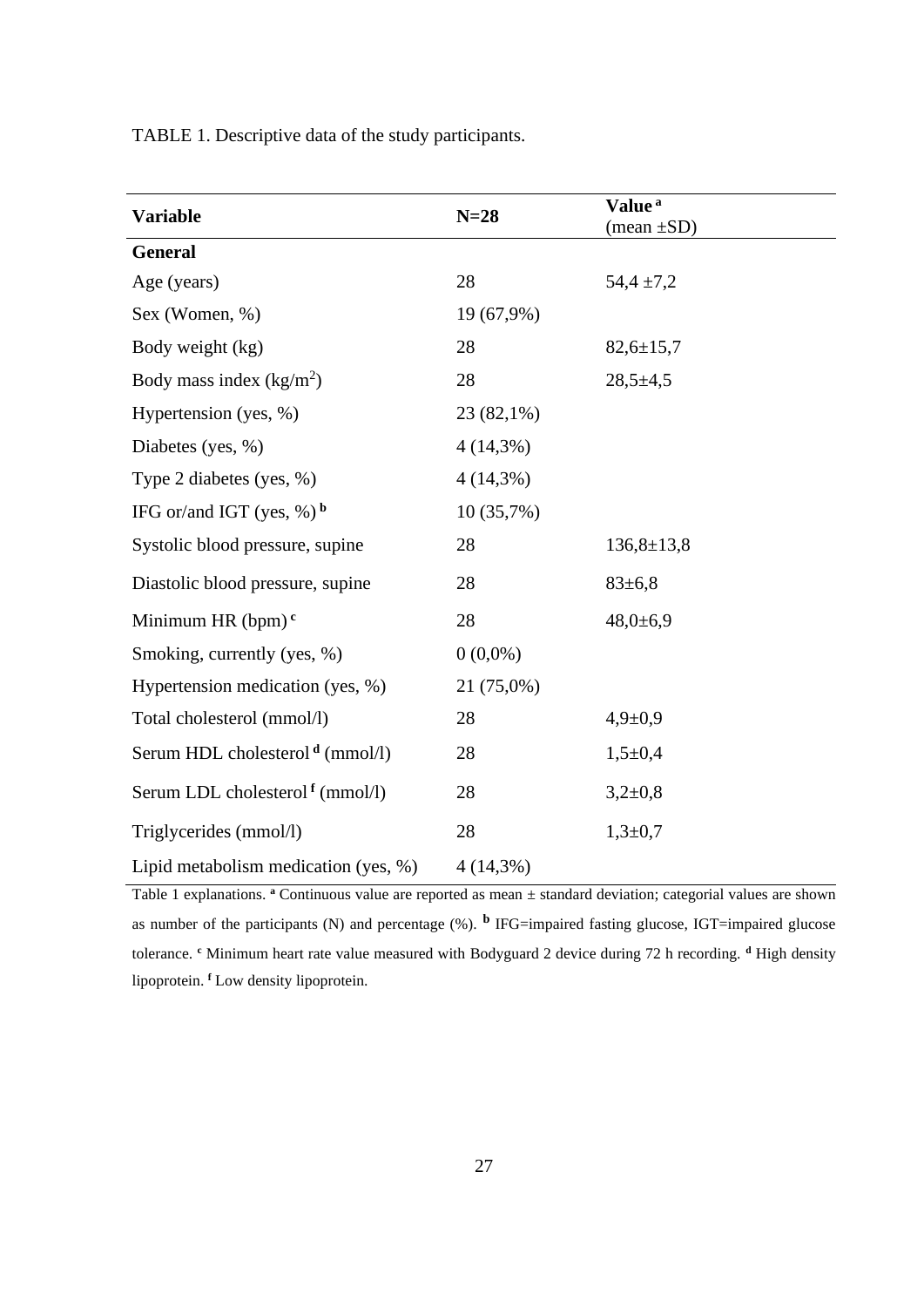#### **6.2 Statistical methods**

Main variables of this thesis are the maximal systolic blood pressure and maximal heart rate during the exercise test. Autonomic nervous system functioning was measured with the heart rate variability variables including HF, LF, VLF, LF/HF ratio, RMSSD, SD and SDNN Index. These HRV variables are commonly used when HRV is measured (Task Force Report 1996; Shaffer et al. 2014; Shaffer & Ginsberg 2017).

The study data were analyzed with IBM SPSS Statistic 26.0 – software. Normal distribution of the data were tested with Shapiro-Wilk test and by analyzing the skewness and kurtosis of the distribution. Group comparisons were done with t-test, crosstabs, Chi square  $(\gamma 2)$  – test and Mann-Whitney-test depending of the normality of the variable. Statistical significance value was p<0,05. Used statistical methods are reported with the results.

T-test is a method for testing differences between mean values (Metsämuuronen 2006, 374). The T-test can be used when the variables are normally distributed and when the scale of the variable is at least interval (Metsämuuronen 2006, 374). In this thesis, t-test was used to compare means between normally distributed variables such as weight, blood pressure, heart rate and age.

Crosstabs analyze detects associations between two variables and independence of the variables is analyzed with Chi square  $(χ2)$  – test (Metsämuuronen 2006, 347). Categorial variables can be analyzed with crosstabs and Chi square  $(\gamma 2)$  – test. In this thesis these tests were used to compare differences of the categorial variables between different groups such as gender, disease state and medication.

HRV data were compared between the groups with the Mann Whitney U - test since HRV data were not normally distributed and the sample size was small (N<30) (Metsämuuronen 2006, 369). Mann Whitney  $U$  – test arranges variables in sequence by the magnitude of the variable from the smallest to the largest (Metsämuuronen 2006, 370). There are differences between groups, if the means of the U-test significantly diverge from one another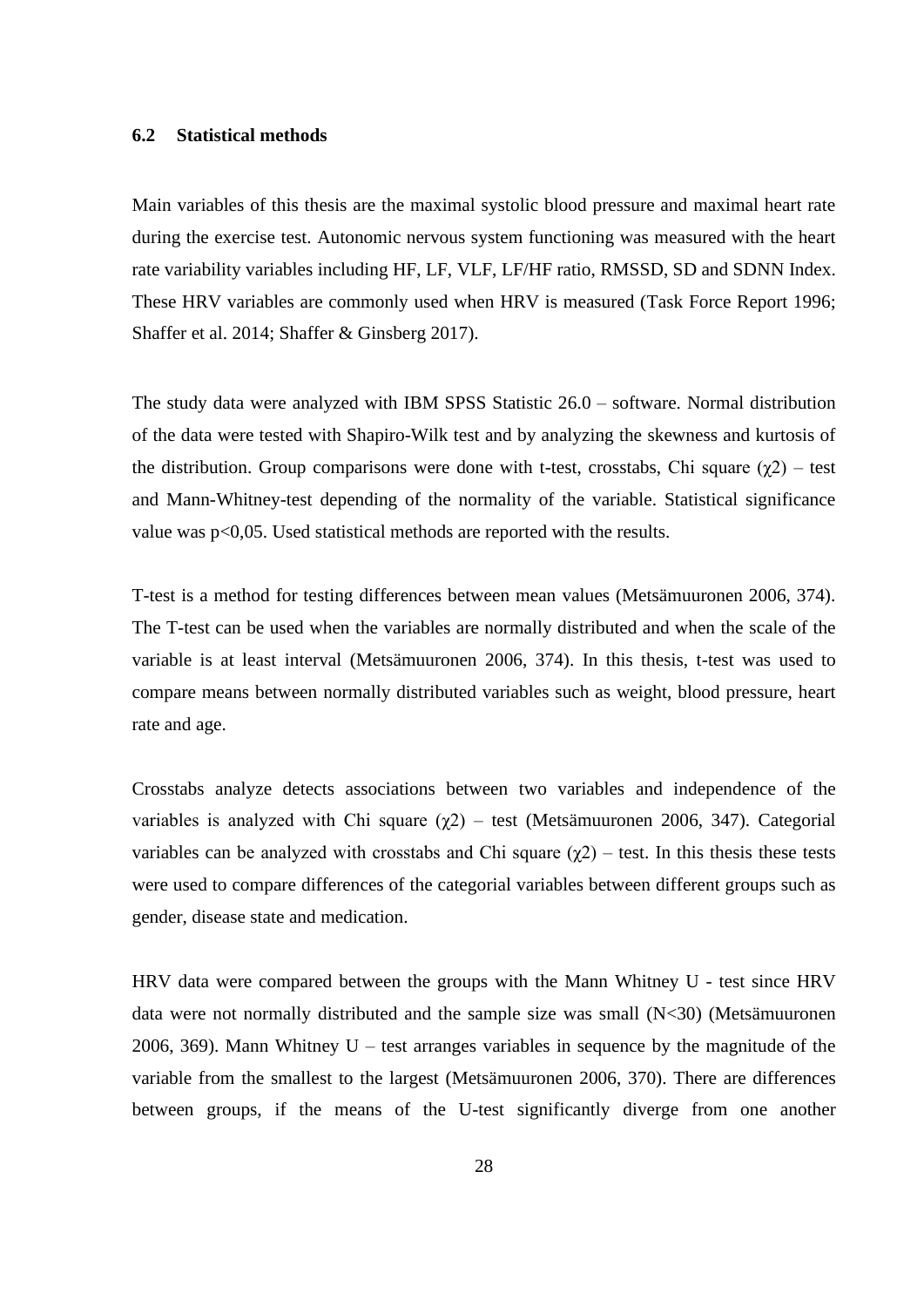(Metsämuuronen 2006, 371). With small sample sizes non-parametrical test like Mann Whitney can be more reliable than the parametric tests (Metsämuuronen 2006, 370).

The HRV data are represented in median values due to its very wide and non-normal distribution. Median value represents the middle value of all the values, and it is not affected by extremely small or large numbers that deviate from other values (Mattila 2003). Significantly deviating values affect greatly to mean values when the sample size is small (Mattila 2003). Therefore, median value can give better picture of the middle value than the mean value in situations with small sample size and deviating values (Mattila 2003).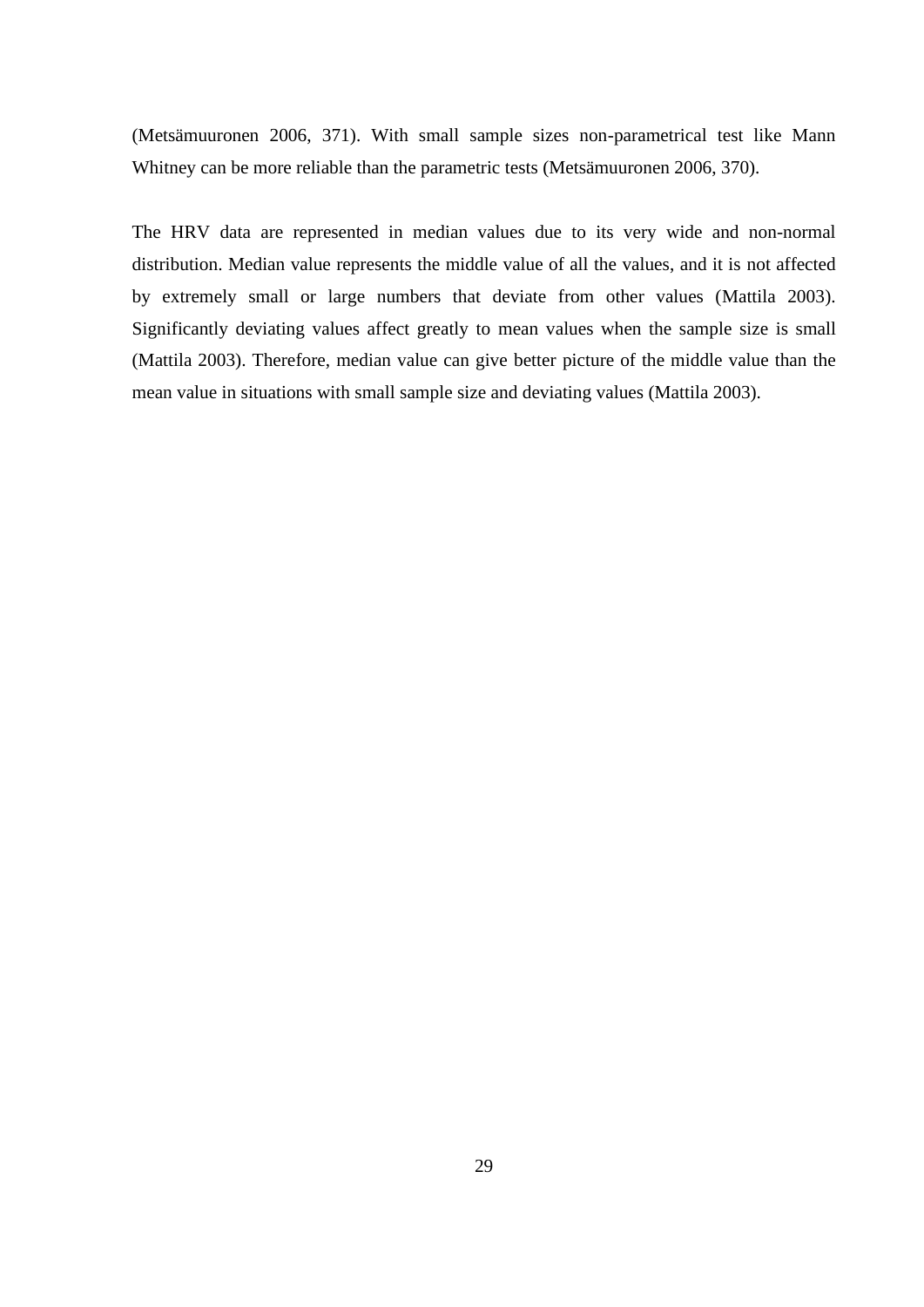#### **7 RESULTS**

This thesis researches the associations of the HRV values to the blood pressure and heart rate during maximal exercise test within participants with hypertension, diabetes or prediabetic state. The results in this chapter demonstrate differences of HRV values during exercise test and separate 72-hour recording between low and high blood pressure as well as age-adjusted HR groups. Group differences between related variables was analyzed to find possible confounding variables.

#### **7.1 Descriptive data of the subjects**

The study population was divided into two groups according to median values of the maximum SBP and maximum age-adjusted HR value during exercise test. Median value was used due to fact that study population was small and no absolute value for high SBP during exercise is represented (Currie et al. 2018). Median value divides population in half (Mattila 2003), which makes the group comparison meaningful with small study populations.

Table 2 represents the descriptive data of the study groups. There were 14 participants per group in both SBP and HR comparisons. SBP values for low and high SBP group were under  $\ll$ ) 218 mmHg and over  $\gtrsim$ ) 218 mmHg, respectively. Age-adjusted maximum HR values (%) for low and high HR group were under  $\langle \rangle$  104% and over  $\langle \rangle$  104%, respectively. The ageadjusted HR value was calculated dividing maximum HR during exercise test with agepredicted HR (220-age). Maximum HR values decline with age (Ozemek et al. 2015). Therefore, using of age-adjusted percent value standardizes the effect of the age to the maximum HR.

Only statistically significant difference between low and high SBP group in general variables (Table 2) was within IFG or/and IGT variable (low SBP  $N=2$  vs. high SBP  $N=8$ , p=0.036). There were no statistically significant differences between low and high SBP group within cholesterol related values (Table 3). There was statistically significant difference in maximum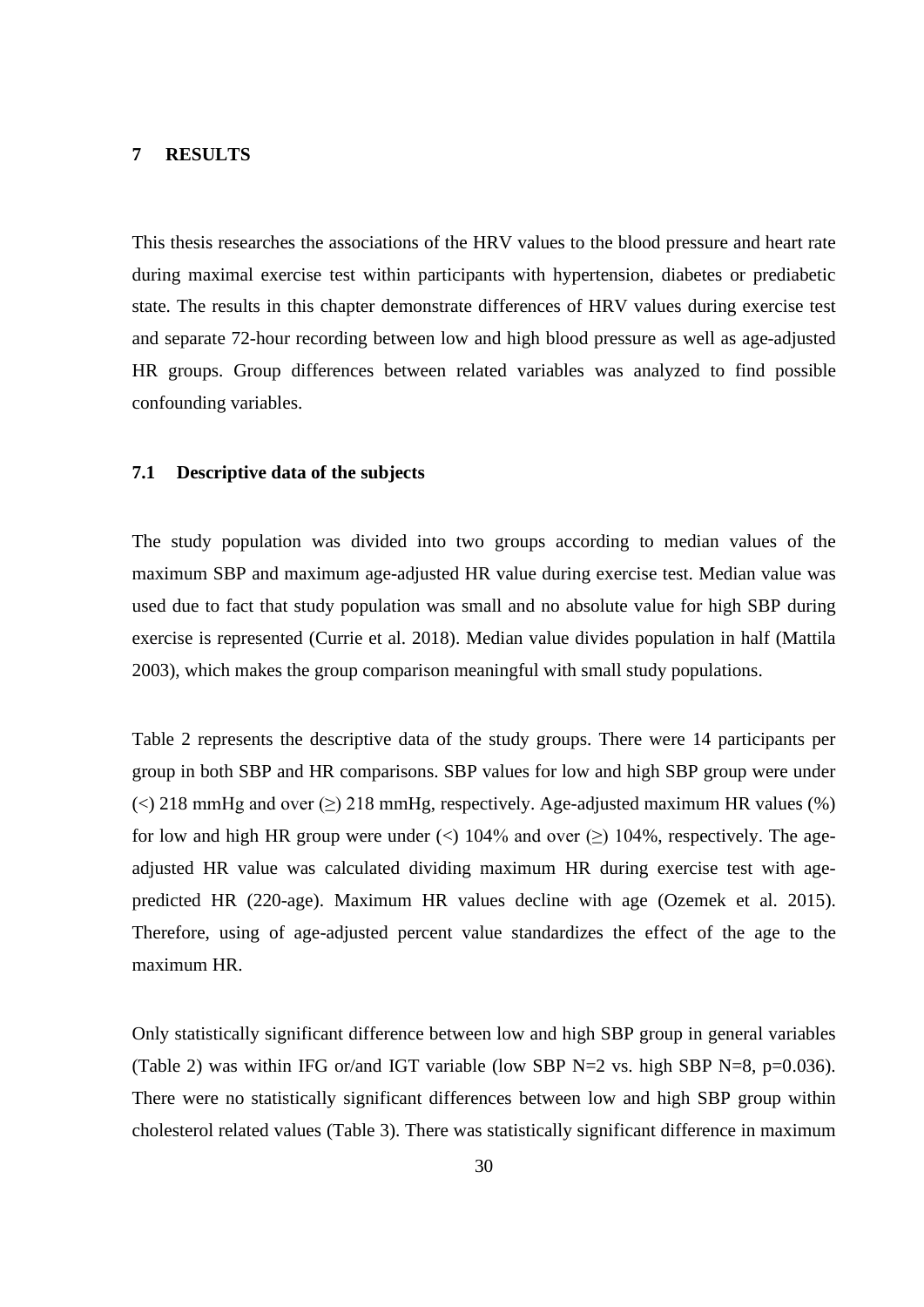SBP ( $p<0.001$ ) and MAP ( $p=0.007$ ) values within SBP groups (Table 4) due to fact that group were divided according to median value of the SBP. In addition, there was a nearly statistically significant difference in rest SBP (supine) values ( $p=0.073$ ). Maximum HR value was non-significantly higher in lower SBP group (177 vs. 171 bpm, p=0.141). Mean aerobic fitness (VO<sub>2</sub>max values) or exercise time did not vary between BP groups (Table 4).

In recovery phase significant differences were found in related to recovery SBP measured 1 and 3-minute post-exercise (Table 4). 1-minute post-exercise value was lower among participants with lower maximal SBP during the exercise test  $(196\pm 17 \text{ vs. } 230\pm 27 \text{ mmHg})$ , p=0.001) as well as 3-minute post-exercise values (179 $\pm$ 15 vs. 193 $\pm$ 19 mmHg, p=0.041). HR recovery was larger in lower SBP group post-exercise (1- and 3-minute post-exercise values), but the difference was not statistically significant (Table 4).

Statistical difference in body weight (kg) and body mass index (BMI) (kg/m<sup>2</sup>) between low and high HR group ( $p=0.007$ ) was found. Mean value of the body weight in low HR group was 90.3 kg (SD  $\pm$ 17.2) and in high HR group 75.0 kg (SD $\pm$ 9.4). Mean values for BMI in low and high HR group were 30,7 kg/m<sup>2</sup> (SD $\pm$ 4,8) and 26,4 kg/m<sup>2</sup> (SD $\pm$ 2,8), respectively. In addition, HDL-cholesterol values were larger in high HR group  $(1,7\pm0,3 \text{ vs. } 1,4\pm0,4 \text{ mmol/l})$ , p=0.039). There were no statistically significant differences between HR groups related to exercise values except in maximum HR (bpm) and maximum age-adjusted HR (%). This is a result of the groups being divided based on maximum HR. Mean aerobic fitness (Vo<sub>2</sub>max values) did not vary within different HR groups (Table 4). In higher HR group exercise test time was non-significantly higher (15,4 vs. 16,5 min, p=0.367). Higher HR group had a higher HR reserve  $(84\pm13 \text{ vs. } 96\pm17 \text{ bmp}, \text{ p=0.044})$ , which means difference between the minimal HR during pre-rest phase and maximal HR during exercise phase (Table 4).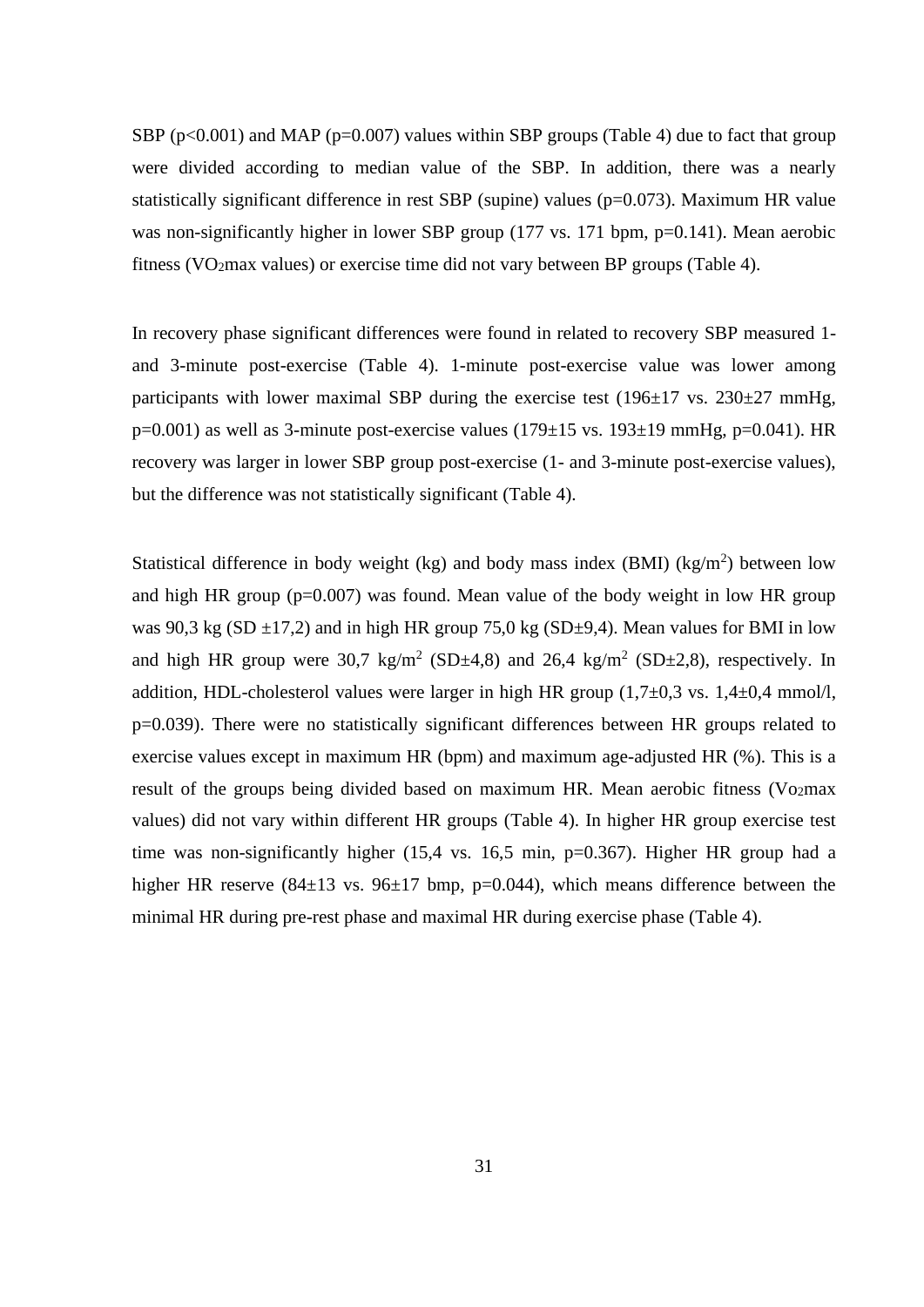|                                  | Systolic blood pressure |                         |                       | Max. age-adjusted HR (%) |                         |                      |
|----------------------------------|-------------------------|-------------------------|-----------------------|--------------------------|-------------------------|----------------------|
| Variable                         | Low                     | High                    | p-value               | Low                      | High                    | p-value              |
| <b>General</b>                   | $N$ (%) / Mean $\pm SD$ | $N$ (%) / Mean $\pm SD$ |                       | $N$ (%) / Mean $\pm SD$  | $N$ (%) / Mean $\pm SD$ |                      |
| $\mathbf N$                      | 14 (50,0%)              | 14 (50,0%)              | 1.000 <sup>b</sup>    | 14 (50,0%)               | 14 (50,0%)              | 1.000 <sup>b</sup>   |
| Age (years)                      | $53,4{\pm}5,6$          | $55,4 \pm 8,7$          | $0.104$ <sup>a</sup>  | $52,5+8,3$               | $56,3{\pm}5,7$          | $0.194$ <sup>a</sup> |
| Sex (Women, %)                   | 10(52,6%)               | $9(47, 4\%)$            | 1.000 <sup>b</sup>    | $9(47, 4\%)$             | 10(52,6%)               | 1.000 <sup>b</sup>   |
| Sex (Men, $%$ )                  | $4(44,4\%)$             | 5(55,6%)                | 1.000 <sup>b</sup>    | 5(55,6%)                 | $4(44,4\%)$             | 1.000 <sup>b</sup>   |
| Body weight (kg)                 | $85,1 \pm 16,5$         | $80,2{\pm}15,0$         | $0.414$ <sup>c</sup>  | $90,3 \pm 17,2$          | $75,0+9,4$              | $0.007*$ c           |
| Body mass index (kg/m2)          | $29,4+4,5$              | $27,7+4,4$              | 0.328 <sup>c</sup>    | $30,7{\pm}4,8$           | $26,4{\pm}2,8$          | $0.007*$ c           |
| Hypertension (yes, %)            | 13 (56,5%)              | 10(43,5%)               | 0.326 <sup>b</sup>    | $12(52,2\%)$             | 11 (47,8%)              | 1.000 <sup>b</sup>   |
| Type 2 diabetes (yes, %)         | $2(50,0\%)$             | $2(50,0\%)$             | 1.000 <sup>b</sup>    | $3(75,0\%)$              | $1(25,0\%)$             | 0.596 <sup>b</sup>   |
| IFG or/and IGT (yes, %)          | $2(20,0\%)$             | $8(80,0\%)$             | $0.036*$ <sup>b</sup> | $4(40,0\%)$              | $6(60,0\%)$             | 0.697 <sup>b</sup>   |
| Systolic blood pressure, supine  | $132 \pm 10$            | $141 \pm 16$            | $0.073$ <sup>c</sup>  | $136 \pm 16$             | $137 \pm 11$            | $0.894$ <sup>c</sup> |
| Diastolic blood pressure, supine | $82 + 8$                | $84\pm 6$               | $0.353$ <sup>c</sup>  | $82 + 7$                 | $84\pm7$                | $0.625$ <sup>c</sup> |
| Minimum HR $(bpm)^d$             | $48\pm8$                | $48 + 7$                | 0.909 <sup>c</sup>    | $49 \pm 7$               | $47 + 7$                | 0.514 <sup>c</sup>   |
| Hypertension medication (yes, %) | 11 (52,4%)              | 10(47,6%)               | 1.000 <sup>b</sup>    | $12(57,1\%)$             | 9(42,9%)                | 0.385 <sup>b</sup>   |

| TABLE 2. Descriptive data of the study groups. Percent values (%) within groups. |  |  |
|----------------------------------------------------------------------------------|--|--|
|                                                                                  |  |  |

<sup>a</sup> Mann-Whitney test (U=134,0 SBP class, U=127 Max HR class), exact p-value. <sup>b</sup> Chi-Square test, exact p-value. <sup>c</sup> Independent Sample t-test. \* p<0.05. <sup>d</sup> Minimum heart rate value measured with Bodyguard 2 device during 72 h recording.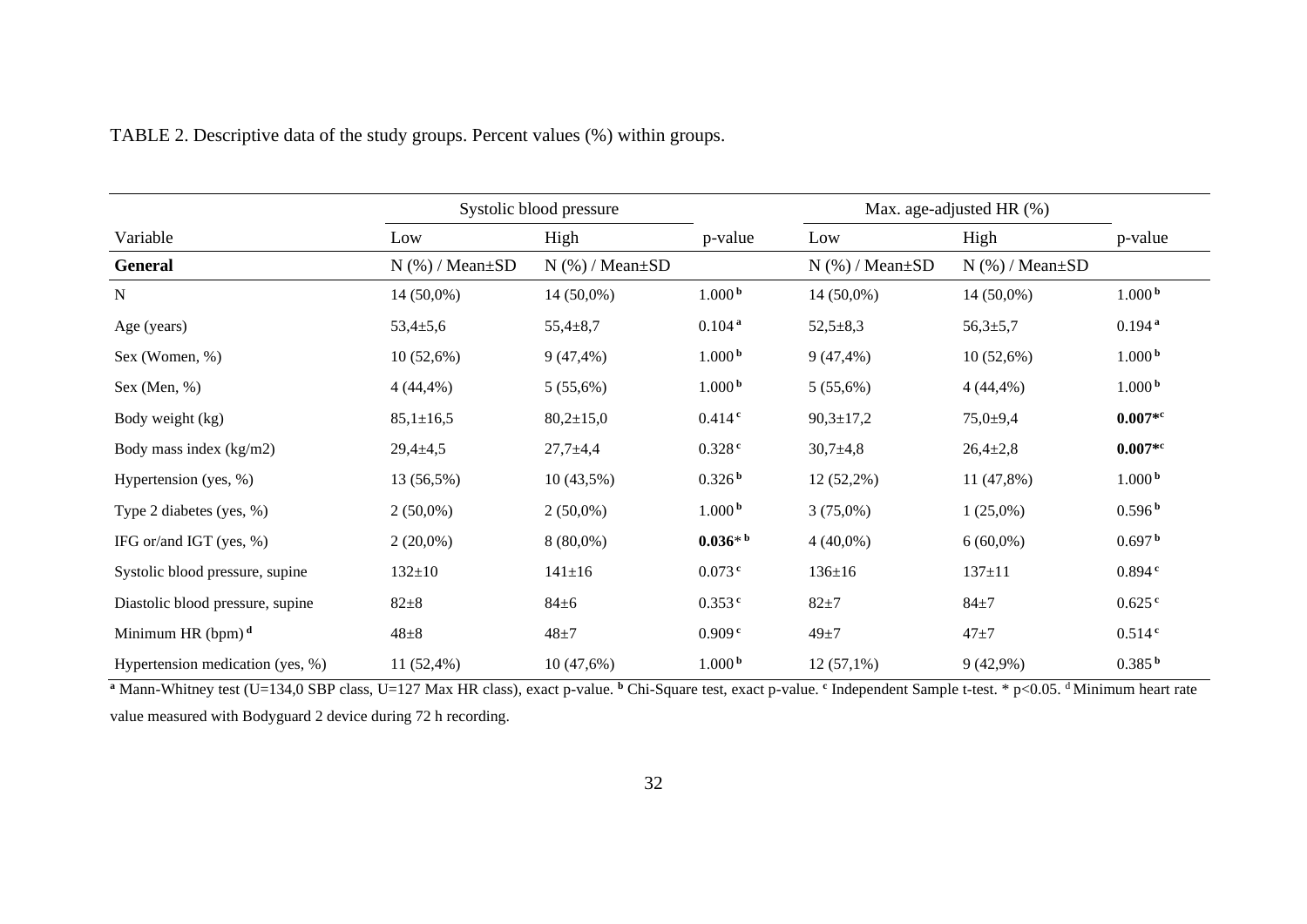|                                          | Systolic blood pressure |                         |                        | Max. age-adjusted HR $(\%)$ |                         |                    |
|------------------------------------------|-------------------------|-------------------------|------------------------|-----------------------------|-------------------------|--------------------|
| Variable                                 | Low                     | High                    | p-value                | Low                         | High                    | p-value            |
| <b>Cholesterol values</b>                | $N$ (%) / Mean $\pm SD$ | $N$ (%) / Mean $\pm SD$ |                        | $N$ (%) / Mean $\pm SD$     | $N$ (%) / Mean $\pm SD$ |                    |
| Total cholesterol (mmol/l)               | $4,9 \pm 0,8$           | $4,9 \pm 1,0$           | 0.984 <sup>b</sup>     | $4,6 \pm 0.9$               | $5,3{\pm}0,8$           | 0.070 <sup>b</sup> |
| Serum HDL cholesterol (mmol/l)           | $1,5+0,3$               | $1,6+0,5$               | 0.507 <sup>b</sup>     | $1,4\pm 0,4$                | $1,7+0,3$               | $0.039* b$         |
| Serum LDL cholesterol (mmol/l)           | $3,2{\pm}0,8$           | $3,1\pm0,9$             | 0.843 <sup>b</sup>     | $2,9+0,8$                   | $3,4\pm0,8$             | 0.119 <sup>b</sup> |
| Triglycerides (mmol/l)                   | $1,5+0,6$               | $1,2{\pm}0.8$           | 0.384 <sup>b</sup>     | $1,5+0,8$                   | $1,2{\pm}0,6$           | 0.232 <sup>b</sup> |
| Lipid metabolism medication (yes, $\%$ ) | $2(50\%)$               | $2(50\%)$               | $1.000^{\,\mathrm{a}}$ | $4(100,0\%)$                | $0(0,0\%)$              | 0.098 <sup>a</sup> |

TABLE 3. Cholesterol values and medication between the groups.

**<sup>a</sup>** Chi-Square test, exact p-value. **<sup>b</sup>** Independent Sample t-test. \* p<0.05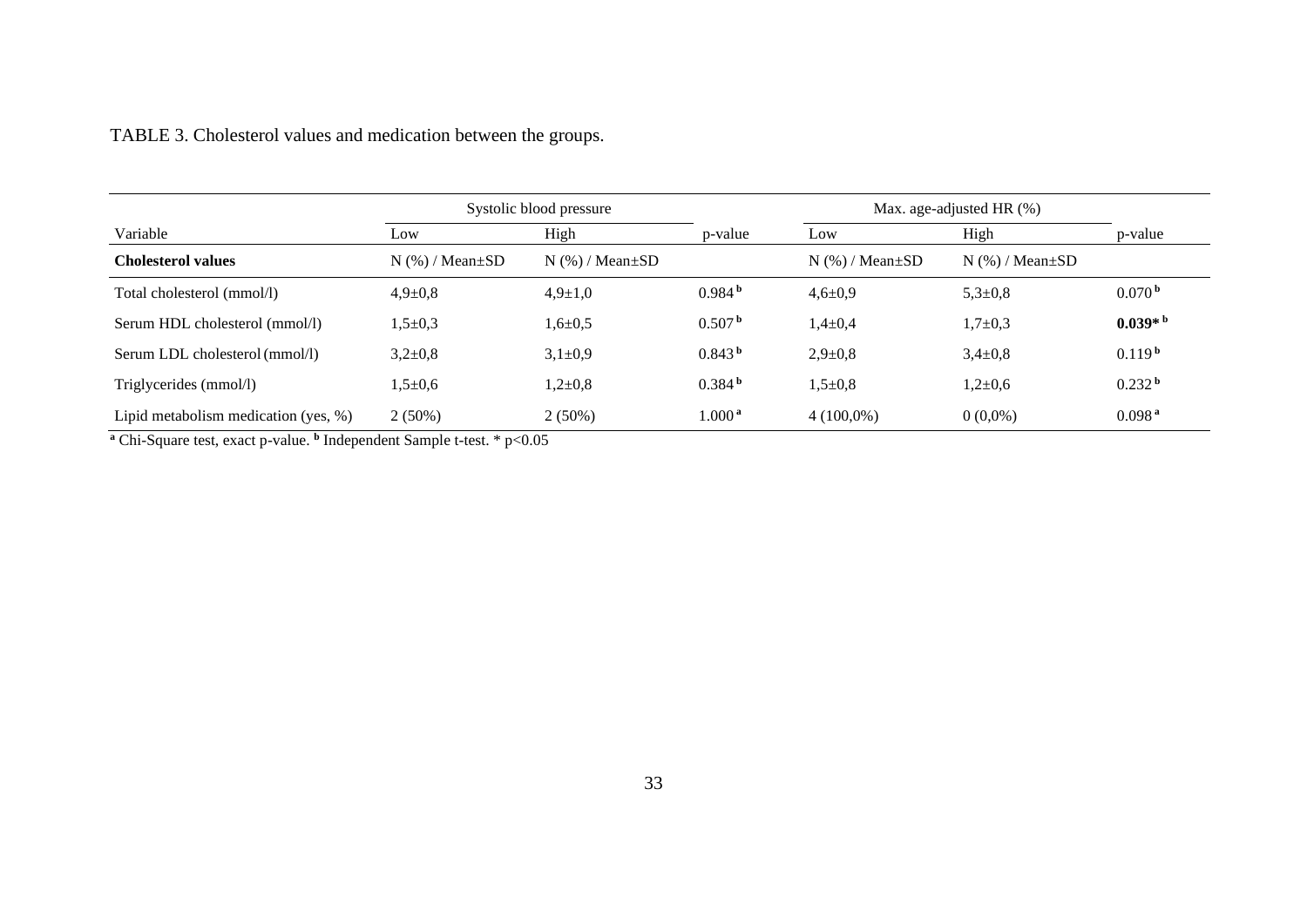# TABLE 4. Exercise test parameters between the groups.

|                                                    | Systolic blood pressure |                |                      | Max. age-adjusted HR (%) |                |                      |
|----------------------------------------------------|-------------------------|----------------|----------------------|--------------------------|----------------|----------------------|
| Variable                                           | Low                     | High           | p-value <sup>a</sup> | Low                      | High           | p-value <sup>a</sup> |
| <b>Exercise test</b>                               | Mean±SD                 | Mean±SD        |                      | Mean±SD                  | Mean±SD        |                      |
| Max HR <sup>b</sup> (bpm)                          | $177 + 12$              | $171 \pm 10$   | 0.141                | $167 \pm 10$             | $181 + 8$      | $>0.001*$            |
| Max HR predicted <sup><math>\rm c</math></sup> (%) | $107 + 8$               | $104 \pm 6$    | 0.353                | $100 \pm 3$              | $111 \pm 5$    | $>0.001*$            |
| Max $VO2$ <sup>d</sup> (l/min)                     | $2,7+0,7$               | $2,6 \pm 0.7$  | 0.633                | $2,8+0,7$                | $2,5+0,6$      | 0.283                |
| Max $VO2 BMe (ml/min/kg)$                          | $31,7+4,8$              | $32,8 \pm 8,5$ | 0.691                | $31,1\pm8,0$             | $33,3{\pm}5,3$ | 0.401                |
| Max $VO_2$ FFM $f$ (ml/min/kg)                     | $47,3 \pm 4,0$          | $46,0{\pm}7,4$ | 0.582                | $46,3{\pm}7,7$           | $47,0{\pm}3,4$ | 0.780                |
| Max exercise SBP (mmHg)                            | $207 \pm 10$            | $237 \pm 15$   | $>0.001*$            | $222 \pm 19$             | $221 + 21$     | 0.844                |
| Max exercise DBP (mmHg)                            | $99 \pm 15$             | $105 \pm 8$    | 0.157                | $100 \pm 16$             | $104 + 7$      | 0.471                |
| Max exercise MAP (mmHg)                            | $132 + 9$               | $143 \pm 10$   | $0.007*$             | $136 \pm 14$             | $138 + 8$      | 0.616                |
| Exercise time (min)                                | $16,0{\pm}1,8$          | $16,0{\pm}3,9$ | 0.998                | $15,4 \pm 3,4$           | $16,5 \pm 2,5$ | 0.367                |
| <b>Recovery phase</b>                              |                         |                |                      |                          |                |                      |
| Heart rate reserve (bpm)                           | $94 \pm 15$             | $86 \pm 16$    | 0.203                | $84 \pm 13$              | $96 \pm 16$    | $0.044*$             |
| Heart rate recovery after 1 min (bpm)              | $27 + 7$                | $23 \pm 8$     | 0.130                | $25 + 7$                 | $25 + 9$       | 0.981                |
| Heart rate recovery after 3 min (bpm)              | $72 + 14$               | $64 + 11$      | 0.113                | $66 + 11$                | $70+15$        | 0.353                |
| Systolic BP 1 min recovery                         | $196 \pm 17$            | $230 \pm 27$   | $0.001*$             | $213 \pm 30$             | $213 \pm 28$   | 0.979                |
| Systolic BP 3 min recovery                         | $179 \pm 15$            | $193 \pm 19$   | $0.041*$             | $183 + 20$               | $189 \pm 17$   | 0.411                |
| Systolic BP 5 min recovery                         | $153 \pm 16$            | $165 \pm 15$   | 0.059                | $158 + 21$               | $160 \pm 11$   | 0.726                |

<sup>a</sup> Independent Sample t-test. \* p<0.05, <sup>b</sup> Maximum HR during exercise test, <sup>c</sup> Maximum HR of age predicted (age-220) HR (%), <sup>d</sup> Maximum VO<sub>2</sub>, <sup>e</sup> Maximum VO<sub>2</sub> in relation to body weight, <sup>f</sup>Maximum VO<sub>2</sub> in relation to fat free mass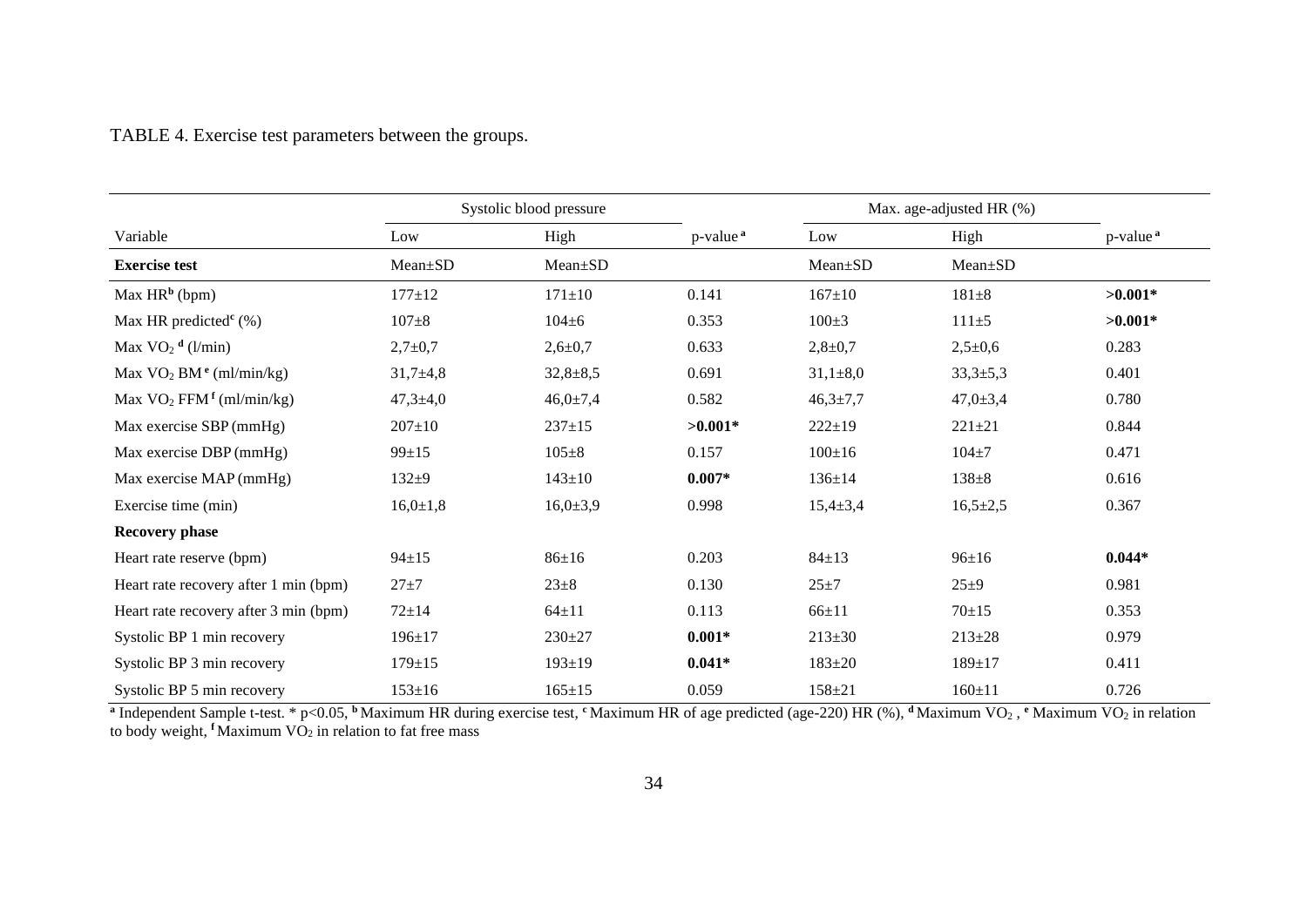### **7.2 HRV values in exercise test**

Comparison of the HRV values during the exercise test within the SBP and HR groups is represented in Table 5. The HRV values recorded in 5-minute rest phase before the exercise test did not separate between groups. The HRV values related to the exercise test were compared within the SBP and the HR group in different 3-minute walking phases and last 30s of the exercise test. Only first three 3-minute walking phases and last 30 second of the exercise test were analyzed due to fact that all the participants executed these phases. Beyond these phases sample size would have dropped. There were few statistically significant differences in HR group comparison but not within the SBP groups. The attachment 2 contains the comparison data with Mann Whitney U-test values. Table 5 represents HRV values in rest phase, peak exercise phase, 1- and 5-minute recovery phase.

In peak exercise phase HF values were higher in low HR group compared to high (median 2,2 vs. 0,7 ms<sup>2</sup>, p=0.011). LF values were as well higher in low HR group (median 1,0 vs. 0,3  $\text{ms}^2$ , p=0.024) in peak phase. There were no significant differences in recovery phase (0-5) minute) between lower and higher HR group. In recovery phase (0-1 minute) there were no differences between low and high SBP group. However, HF values were non-significantly higher in low SBP group during recovery (median 30,0 vs.  $13,8 \text{ ms}^2$ , p=0.125) as well as LF values (median  $52,2$  vs.  $26,4$  ms<sup>2</sup>, p=0.164).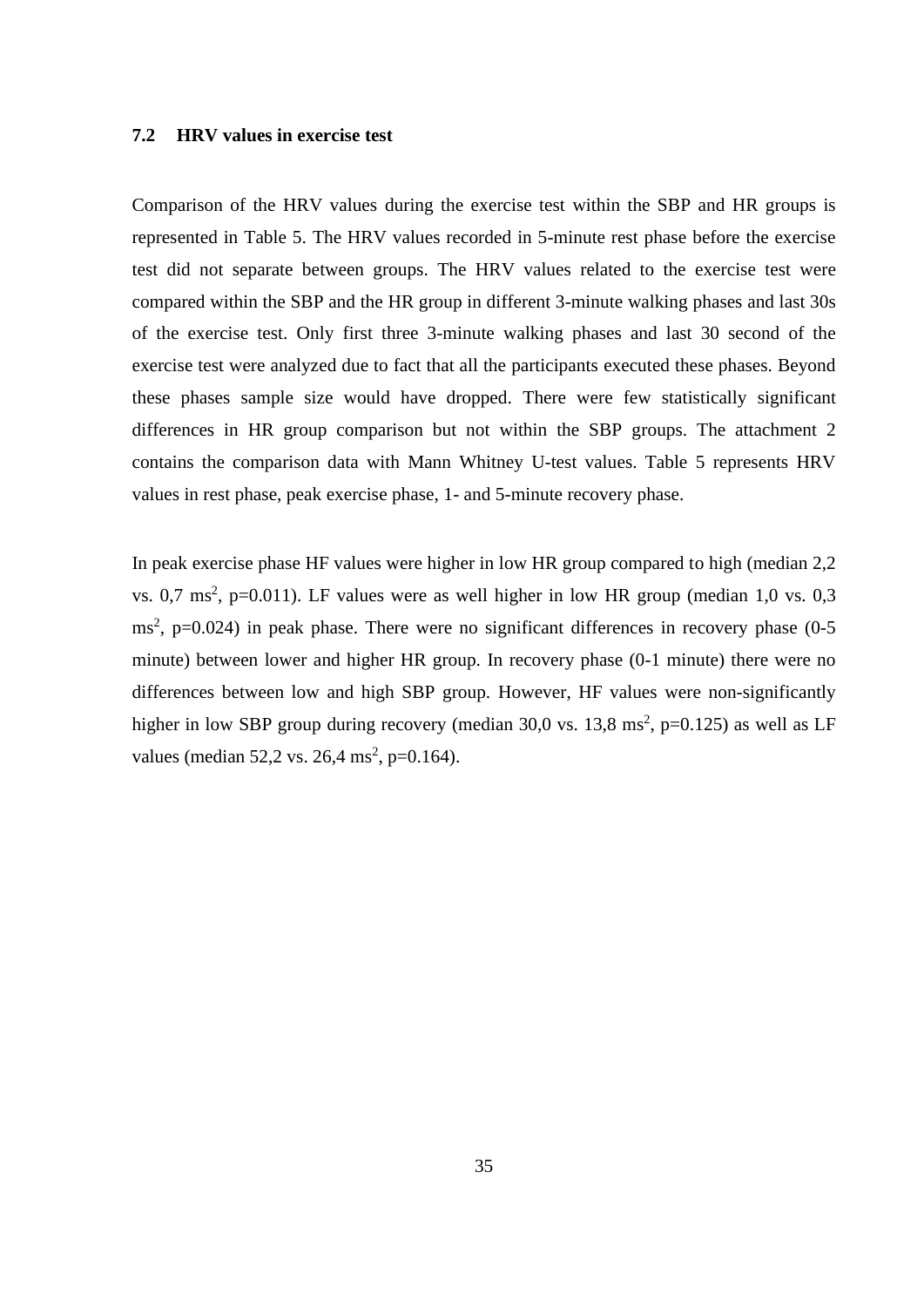|                            | Systolic blood pressure |        |                      | Max. age-adjusted HR (%) |        |                      |
|----------------------------|-------------------------|--------|----------------------|--------------------------|--------|----------------------|
| <b>HRV</b> values          | $_{\text{Low}}$         | High   | p-value <sup>a</sup> | Low                      | High   | p-value <sup>a</sup> |
| Rest 5 min                 | Median                  | Median |                      | Median                   | Median |                      |
| HF $(ms2)$                 | 304,9                   | 325,6  | 0.701                | 325,6                    | 304,9  | 0.804                |
| $LF$ (ms <sup>2</sup> )    | 663,2                   | 640,0  | 0.401                | 565,8                    | 663,2  | 0.603                |
| <b>LF/HF Ratio</b>         | 2,3                     | 1,8    | 0.635                | 1,9                      | 2,1    | 0.701                |
| $VLF$ (ms <sup>2</sup> )   | 70,8                    | 68,5   | 0.376                | 51,2                     | 75,3   | 0.329                |
| RMSSD (ms)                 | 14,3                    | 13,6   | 0.635                | 12,9                     | 14,7   | 0.701                |
| $SD$ (ms)                  | 35,8                    | 30,1   | 0.701                | 30,1                     | 36,8   | 0.874                |
| Peak exercise <sup>b</sup> |                         |        |                      |                          |        |                      |
| HF $(ms^2)$                | 0,9                     | 1,6    | 0.667                | 2,2                      | 0,7    | $0.011*$             |
| LF $\rm (ms^2)$            | 0,5                     | 0,6    | 0.804                | 1,0                      | 0,3    | $0.024*$             |
| <b>LF/HF Ratio</b>         | 0,6                     | 0,5    | 0.227                | 0,5                      | 0,5    | 0.946                |
| RMSSD (ms)                 | 4,5                     | 4,4    | 0.804                | 4,8                      | 4,1    | 0.104                |
| $SD$ (ms)                  | 11,4                    | 9,8    | 0.265                | 13,2                     | 9,5    | 0.094                |
| Recovery 0-1 min           |                         |        |                      |                          |        |                      |
| HF $\rm (ms^2)$            | 1,9                     | 1,1    | 0.329                | 2,2                      | 1,1    | 0.077                |
| LF $(ms^2)$                | 2,2                     | 1,1    | 0.329                | 2,5                      | 1,4    | 0.352                |
| <b>LF/HF Ratio</b>         | 1,1                     | 1,2    | 0.874                | 1,0                      | 1,3    | 0.427                |
| RMSSD (ms)                 | 4,2                     | 4,3    | 0.769                | 4,8                      | 3,2    | 0.077                |
| $SD$ (ms)                  | 18,9                    | 17,2   | 0.635                | 17,9                     | 16,6   | 0.210                |
| Recovery 0-5 min           |                         |        |                      |                          |        |                      |
| HF $\rm (ms^2)$            | 30,0                    | 13,8   | 0.125                | 23,8                     | 19,2   | 0.306                |
| LF $(ms^2)$                | 52,2                    | 26,4   | 0.164                | 39,7                     | 29,5   | 0.352                |
| LF/HF Ratio                | 1,5                     | 2,2    | 0.056                | 1,7                      | 2,1    | 0.306                |
| $VLF$ (ms <sup>2</sup> )   | 5,6                     | 3,9    | 0.454                | 6,3                      | 4,3    | 0.246                |
| RMSSD (ms)                 | 6,1                     | 5,6    | 0.454                | 6,4                      | 4,9    | 0.210                |
| $SD$ (ms)                  | 85,7                    | 94,9   | 0.874                | 98,5                     | 86,0   | 0.265                |

TABLE 5. HRV median values between different SBP and HR groups.

<sup>a</sup> Mann-Whitney test (exact p-value), <sup>b</sup> Last 30s of the maximal exercise, \* p<0.05

Figures 4-9 represent HF, LF and RMSSD median values during exercise test within the SBP and the HR groups. Statistically significant and near-significant values are represented in the pictures. The explanations for the abbreviations used in the figures are following: rest=5 min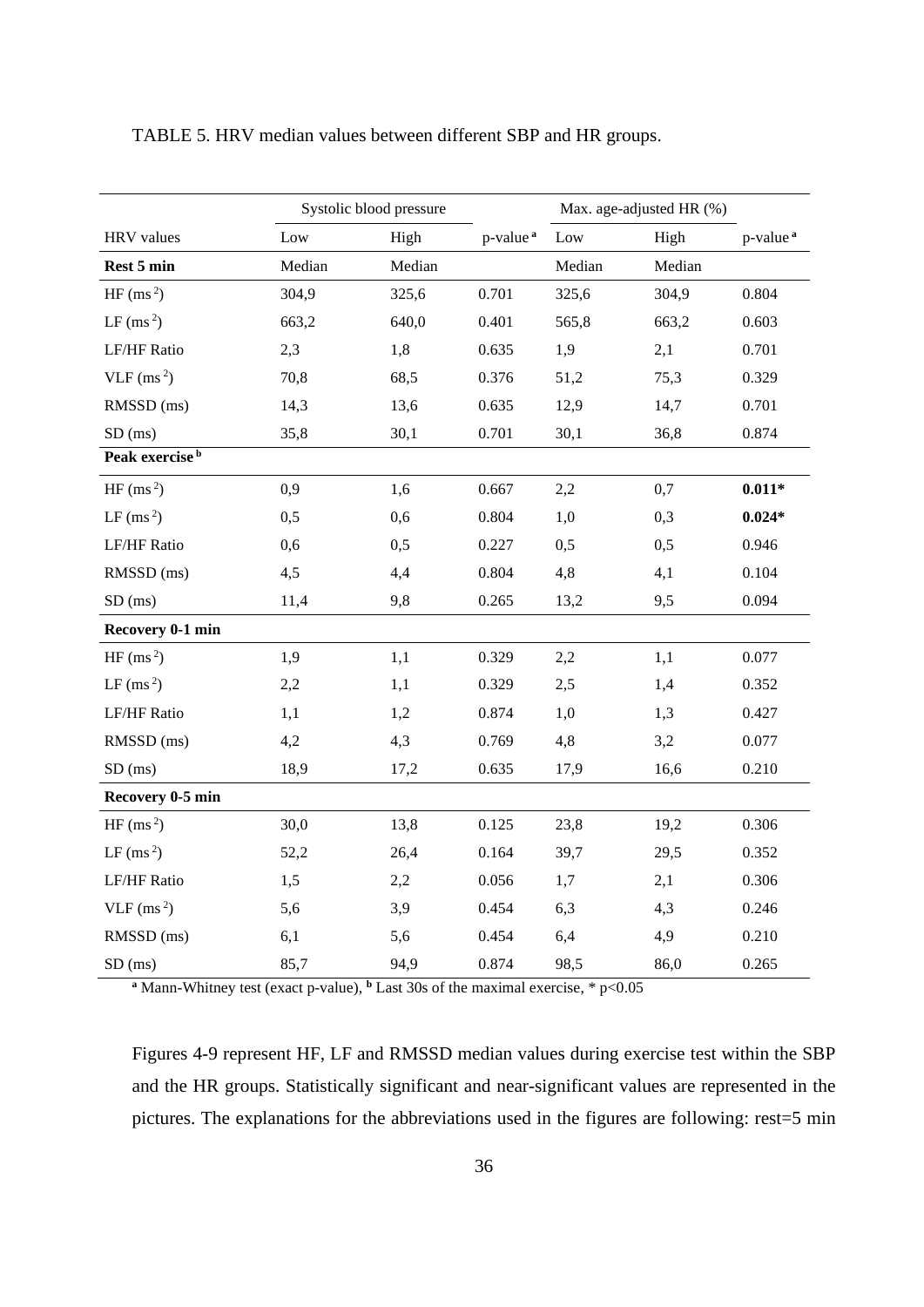rest before the exercise test; Ex1=first 3-minute walking phase; Ex2=second 3-minute walking phase; Ex3=third 3-minute walking phase, Peak Ex=last 30 s of the exercise test; Rec 0-1 min= recovery time between 0-1 minute; Rec 0-3 min=recovery time between 0-3 minute; Rec 0-5 min=recovery time between 0-5 minute.

Figure 4 represents  $HF \, (ms^2)$  values in low and high SBP groups during the maximal graded exercise test including the rest phase before the actual exercise and the 5-min recovery phase post-exercise. In the figure, results of the first three 3-min walking stages and last 30 s of the exercise (peak exercise phase) are represented. There were no statistically significant differences in HF values between low and high SBP groups. Highest non-significant difference was found in the recovery phase, in which higher HF values were found in the lower SBP group  $(30,0 \text{ vs. } 13,8 \text{ ms}^2, \text{ p=0.125}).$ 

FIGURE 4. Median HF  $(ms^2)$  values during the exercise test between low and high SBP group.

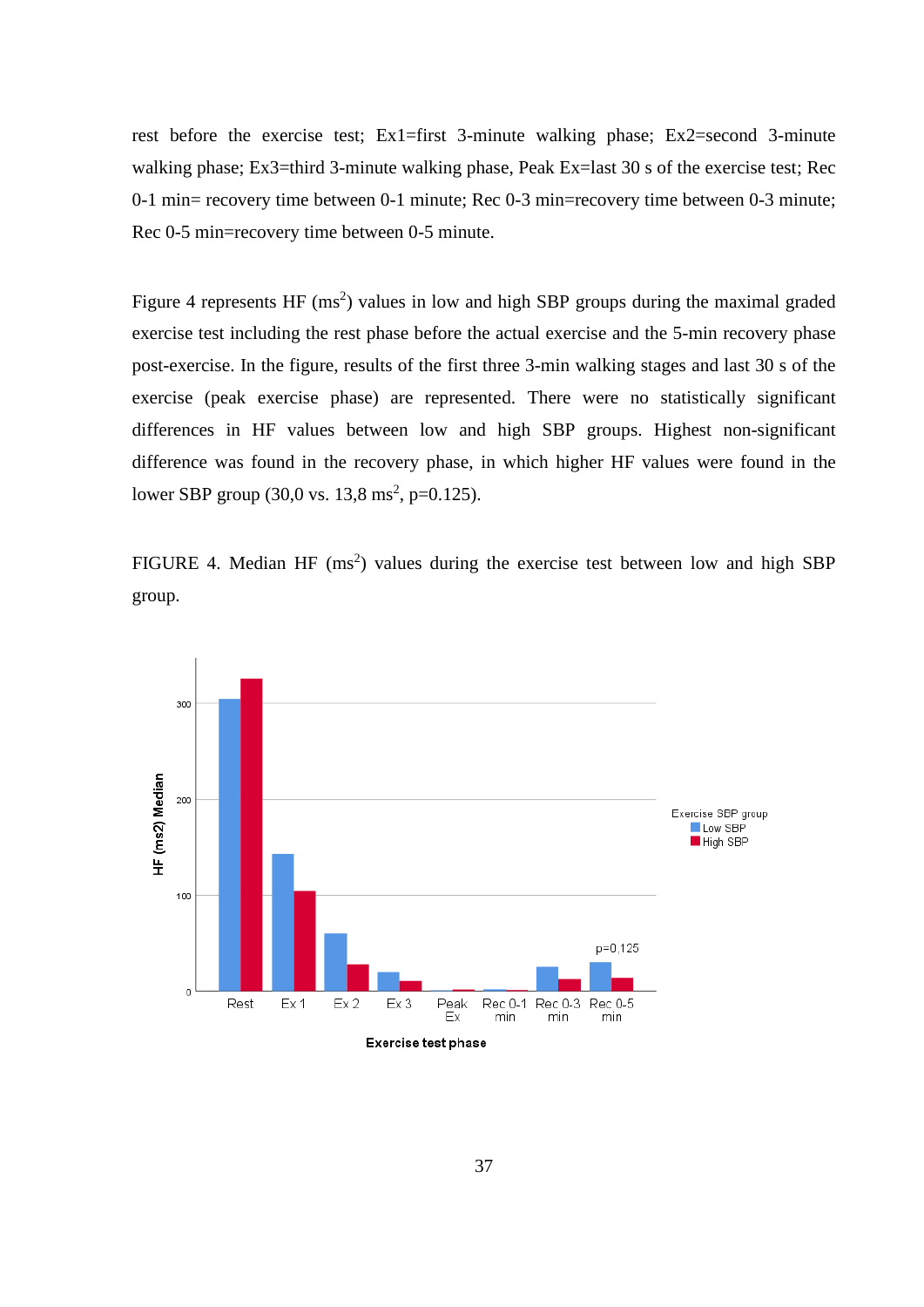In Figure 5 HF  $(ms^2)$  values during the exercise test including the rest and 5-min recovery phase in lower and higher age-adjusted HR group are depicted. Significantly higher HF value was found in lower HR group during the peak exercise phase  $(2,2 \text{ vs. } 0,7 \text{ ms}^2, \text{ p=0.011}).$ During the recovery phase (0-1 min and 0-3 min) higher, but non-significant, HF values were seen in the lower HR group.

FIGURE 5. Median HF  $(ms^2)$  values between low and high HR group during the exercise test.



 $LF$  (ms<sup>2</sup>) values during the exercise test including pre-rest and recovery phase are represented in Figures 6 and 7. There were no statistically significant differences in LF values between lower and higher SBP groups (Figure 6). Highest non-significant difference was after 5-min recovery when higher LF values were found in the lower SBP group  $(52, 2 \text{ vs. } 26, 4 \text{ ms}^2)$ , p=0.164). Between HR groups (Figure 7), the only statistically significant difference was found in peak exercise phase where higher LF values were found in lower age-adjusted HR group  $(1,0 \text{ vs. } 0,3 \text{ ms}^2, \text{ p=0.024}).$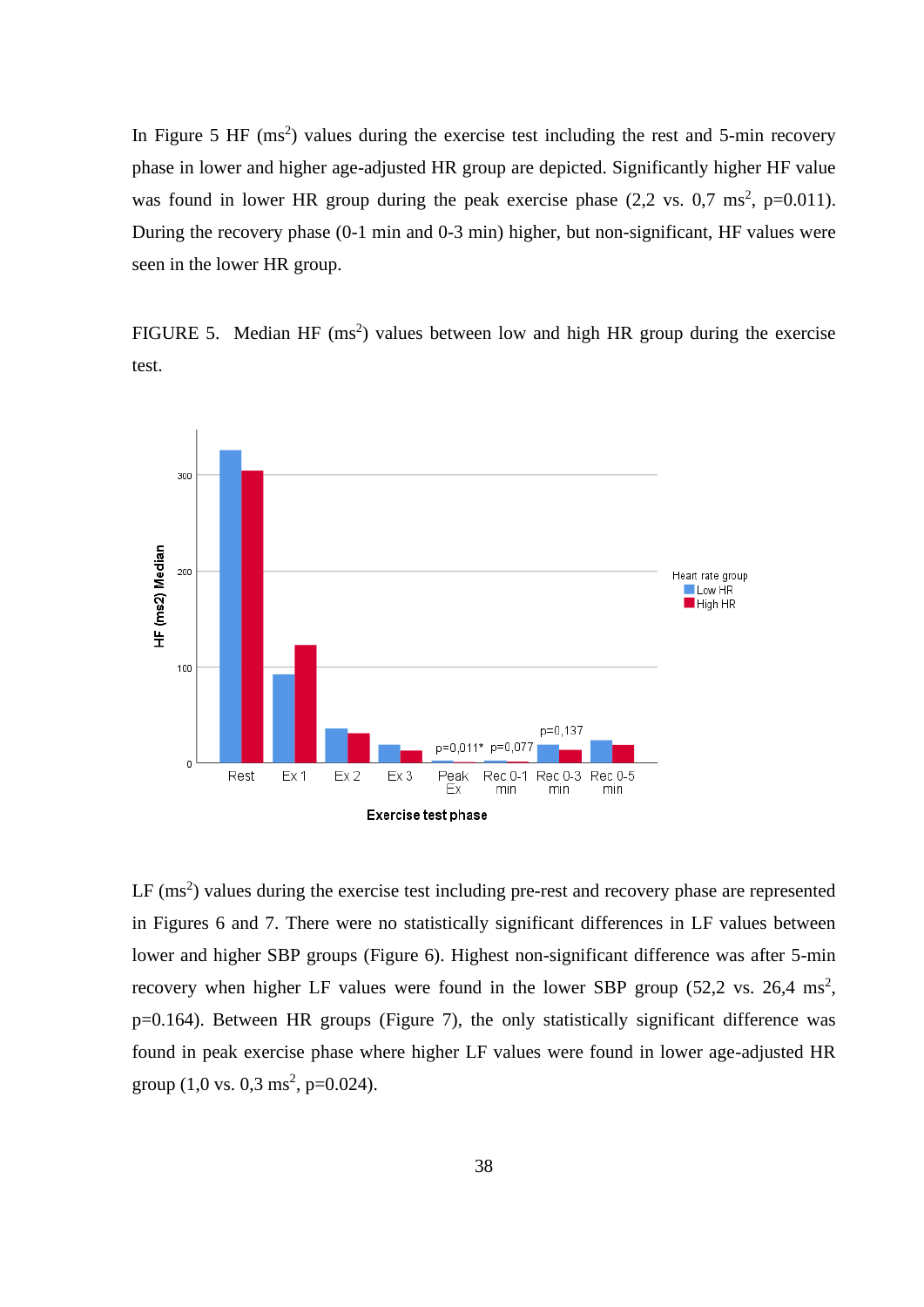



FIGURE 7. LF  $(ms^2)$  values during the exercise test in low and high HR group.

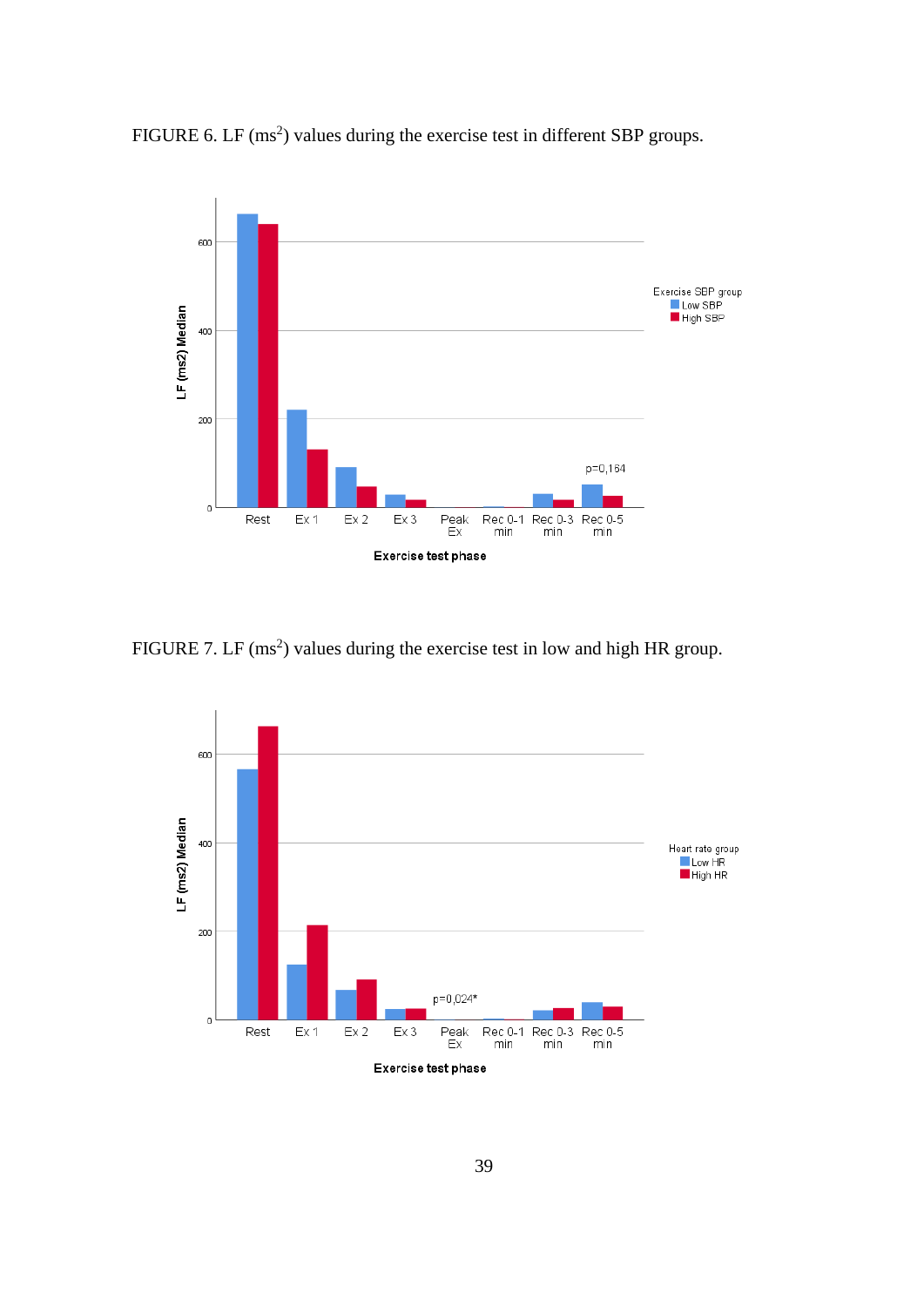RMSSD (ms) values during the exercise test as well as pre-rest and post-recovery phases are represented in Figures 8 and 9. No statistically significant differences in RMSSD values were found between lower and higher SBP groups (Figure 8) during the 5-min pre-rest, the exercise phase or during the 5-min recovery phase.



FIGURE 8. RMSSD (ms) values during exercise test in different SBP groups.

Within HR group comparison of the RMSSD values (Figure 9) the only statistically significant difference was during third  $3$ -min exercise phase ( $p=0.044$ ) where higher RMSSD values were seen in the lower HR group. Non-significantly higher RMSSD values were seen in the pre-rest phase and during the first 3-min exercise phase in the higher HR group. After the first exercise phase as well as during the recovery phase non-significantly higher RMSSD values were recorded in lower HR group.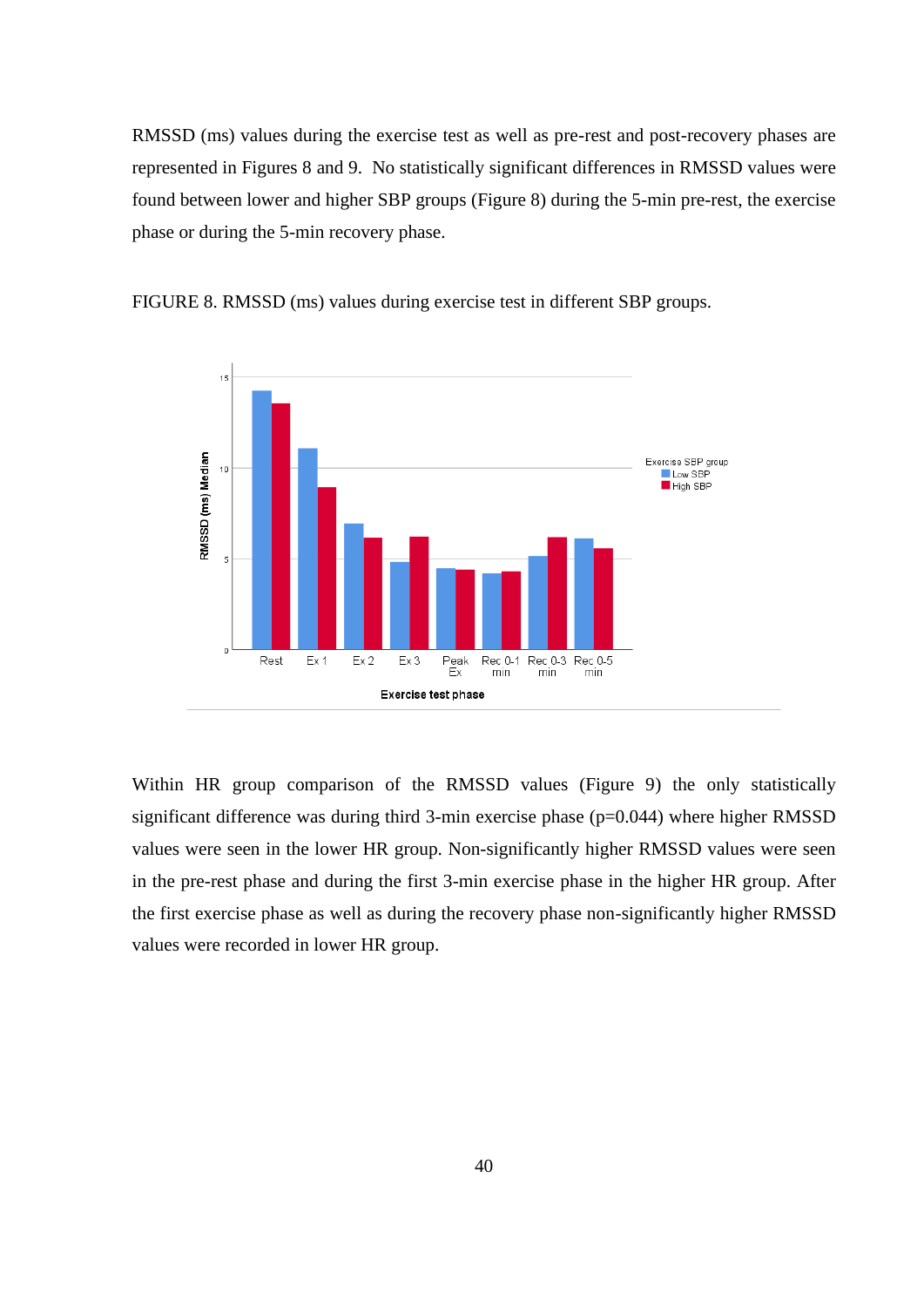



#### **7.3 HRV values in 72-hour recordings**

Table 6 represents the median HRV values in 72-hour recordings between groups. 72-hour continuous recording was analyzed in three different segments: the whole 72-hour recording and only daytime or nighttime of the same 72-hour recording. Group comparisons of the HRV values was done with Mann-Whitney U-test.

Statistically significant differences were found only between LF/HF ratio in SBP group comparison. 72-hour continuous recording (day and night values) of LF/HF ratio was 3,5 on low SBP group and 2,7 in high SBP group (p=0.044). LF/HF ratio what consisted only daytime values of 72-hour recording was higher in low SBP group (3,9 vs. 3,0, p=0.035). In addition, the nighttime values of LF/HF ratio were non-significantly higher in lower SBP group  $(2,2 \text{ vs. } 1,7, \text{ p=0.085}).$ 

There were no statistically significant differences between low and high HR group. LF  $(ms^2)$ values were non-significantly higher in high HR group,  $694.2 \text{ ms}^2$  vs.  $1243.4 \text{ ms}^2$  (p=0.114)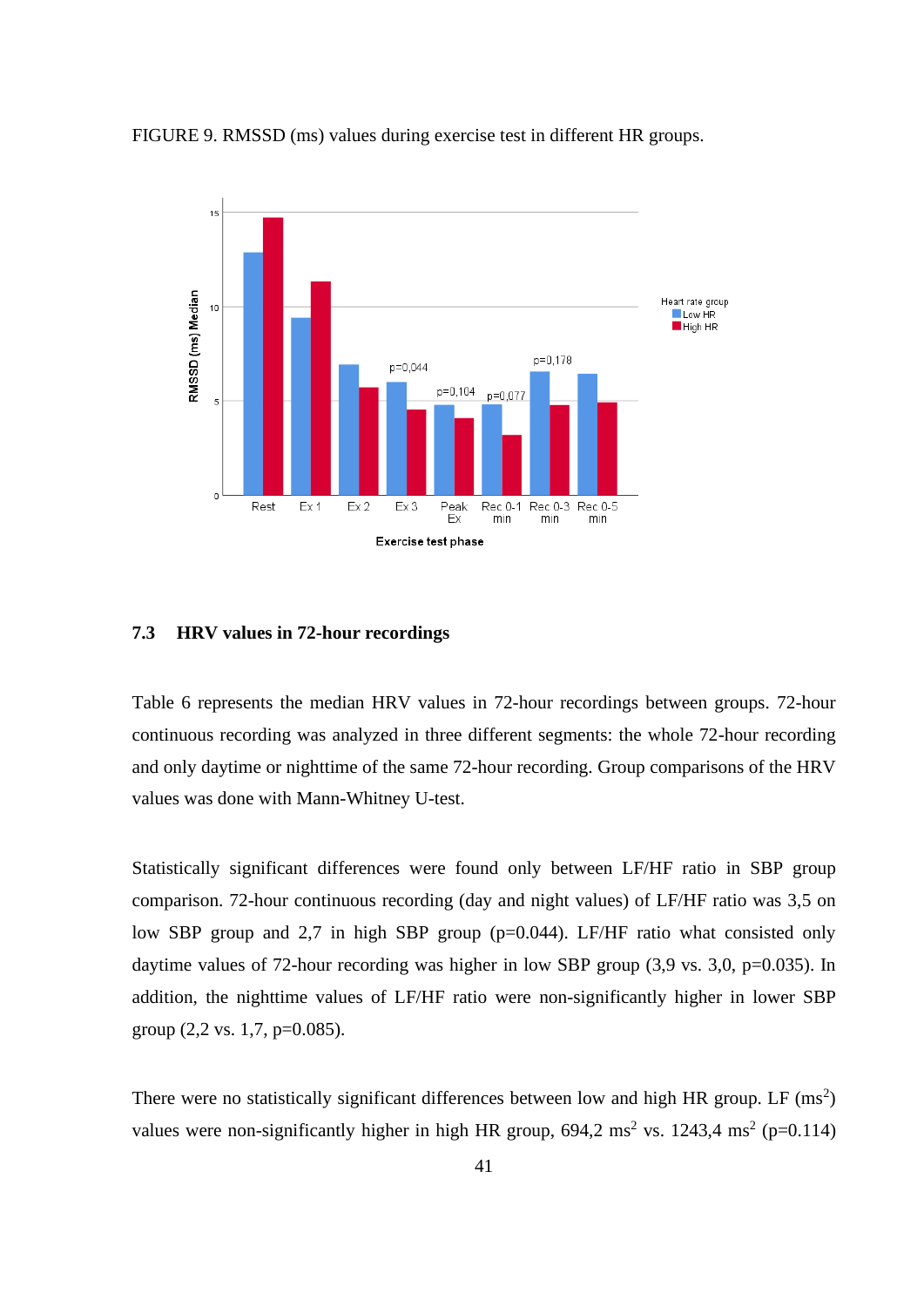as well as VLF (ms<sup>2</sup>) values (110,6 ms<sup>2</sup> vs. 159,9 ms<sup>2</sup>, p=0.150) in recording that considered both day and night. SDNN Index was non-significantly higher in the high HR group (45,5 vs. 62,0, p=0.125) in the same recording. Analyzing daytime and nighttime separately did not resulted statistically significant results in HR group comparison.

|                          | Systolic blood pressure |        |                      | Max. age-adjusted HR (%) |        |                      |
|--------------------------|-------------------------|--------|----------------------|--------------------------|--------|----------------------|
| <b>HRV</b> values        | Low                     | High   | p-value <sup>a</sup> | Low                      | High   | p-value <sup>a</sup> |
| 72-h (day and night)     | Median                  | Median |                      | Median                   | Median |                      |
| HF(ms <sup>2</sup> )     | 489,7                   | 529,3  | 0.603                | 478,3                    | 534,2  | 0.401                |
| $LF$ (ms <sup>2</sup> )  | 1243,4                  | 948,4  | 0.635                | 694,2                    | 1243,4 | 0.114                |
| LF/HF Ratio              | 3,5                     | 2,7    | $0.044*$             | 2,9                      | 3,2    | 0.603                |
| $VLF$ (ms <sup>2</sup> ) | 147,3                   | 132,6  | 0.603                | 110,6                    | 159,9  | 0.150                |
| RMSSD (ms)               | 24,6                    | 24,1   | 0.946                | 23,8                     | 26,6   | 0.454                |
| $SD$ (ms)                | 140,8                   | 168,7  | 0.352                | 146,4                    | 166,5  | 0.265                |
| SDNN Index (ms)          | 53,9                    | 52,1   | 0.804                | 45,5                     | 62,0   | 0.125                |
| 72-h (daytime)           |                         |        |                      |                          |        |                      |
| HF(ms <sup>2</sup> )     | 339,0                   | 318,0  | 0.734                | 302,7                    | 384,2  | 0.265                |
| $LF$ (ms <sup>2</sup> )  | 1013,9                  | 949,0  | 0.804                | 557,5                    | 1064,7 | 0.194                |
| <b>LF/HF Ratio</b>       | 3,9                     | 3,0    | $0.035*$             | 3,5                      | 3,4    | 1.000                |
| $VLF$ (ms <sup>2</sup> ) | 119,1                   | 115,4  | 0.769                | 79,4                     | 133,4  | 0.178                |
| RMSSD (ms)               | 20,2                    | 21,5   | 0.839                | 20,2                     | 22,9   | 0.376                |
| $SD$ (ms)                | 111,2                   | 134,3  | 0.285                | 108,2                    | 138,6  | 0.137                |
| SDNN Index (ms)          | 49,7                    | 53,7   | 0.571                | 43,0                     | 60,6   | 0.085                |
| 72-h (nighttime)         |                         |        |                      |                          |        |                      |
| HF(ms <sup>2</sup> )     | 715,7                   | 694,1  | 0.901                | 614,6                    | 813,4  | 0.603                |
| $LF$ (ms <sup>2</sup> )  | 1280,7                  | 1092,7 | 0.571                | 865,9                    | 1280,7 | 0.137                |
| <b>LF/HF Ratio</b>       | 2,2                     | 1,7    | 0.085                | 1,4                      | 2,3    | 0.194                |
| $VLF$ (ms <sup>2</sup> ) | 175,6                   | 183,5  | 0.667                | 174,4                    | 184,4  | 0.246                |
| RMSSD (ms)               | 35,0                    | 31,5   | 1.000                | 30,2                     | 35,5   | 0.454                |
| $SD$ (ms)                | 92,8                    | 109,2  | 0.734                | 87,2                     | 111,0  | 0.125                |
| SDNN Index (ms)          | 58,5                    | 54,8   | 0.839                | 50,0                     | 61,6   | 0.178                |

TABLE 6. 72-hour HRV recordings between groups. Mann-Whitney U-test.

**<sup>a</sup>** Mann-Whitney U-test. \* p<0.05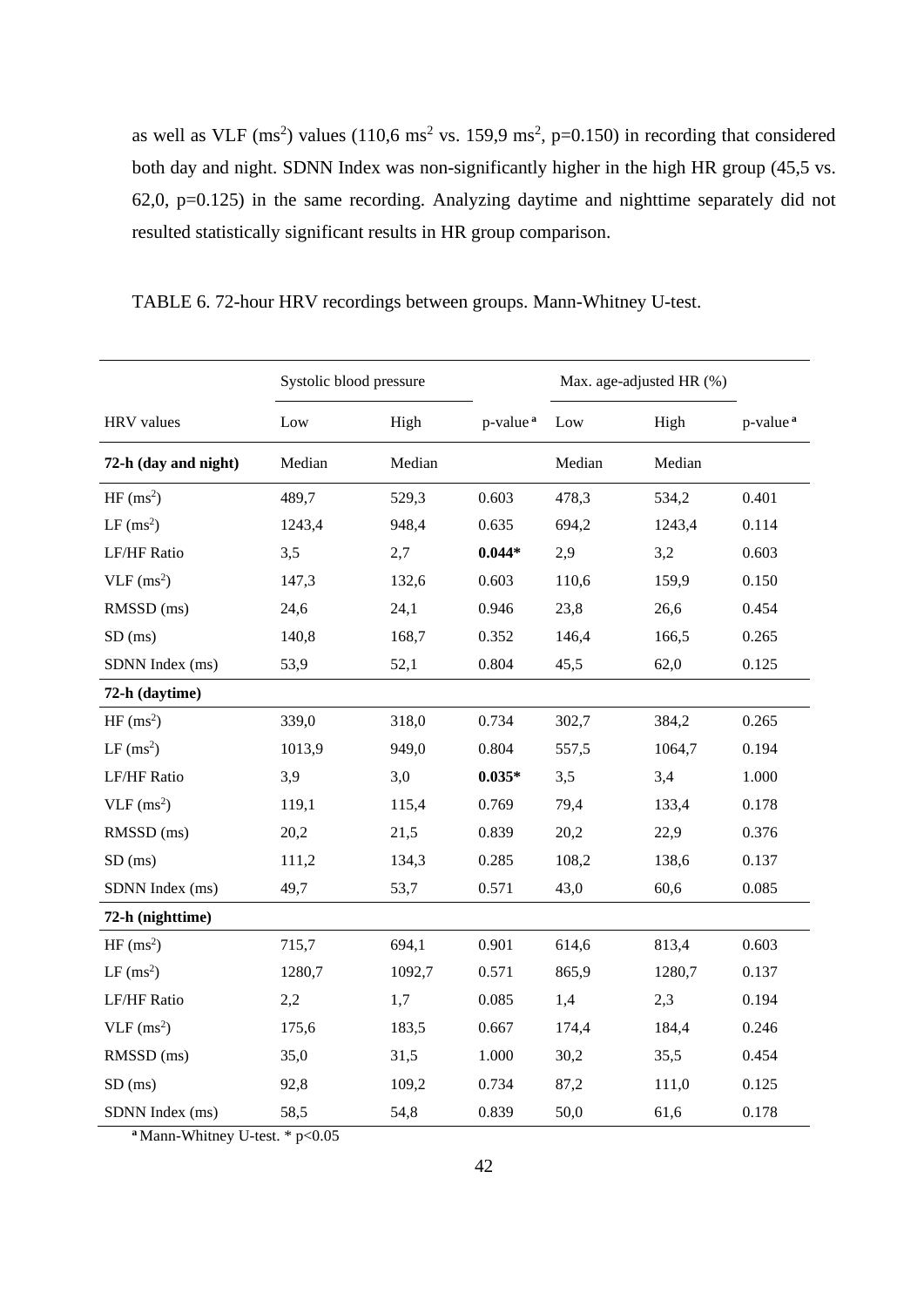72-hour HF and LF values in lower and higher SBP group are presented in Figure 10, however there were no statistically significant differences. Both HF and LF values are represented in continuous 72-hour recording as well as only daytime and nighttime values of the same recording.



FIGURE 10. HF and LF median values  $(ms<sup>2</sup>)$  in 72-hour recording between SBP groups.

72 h recording of HRV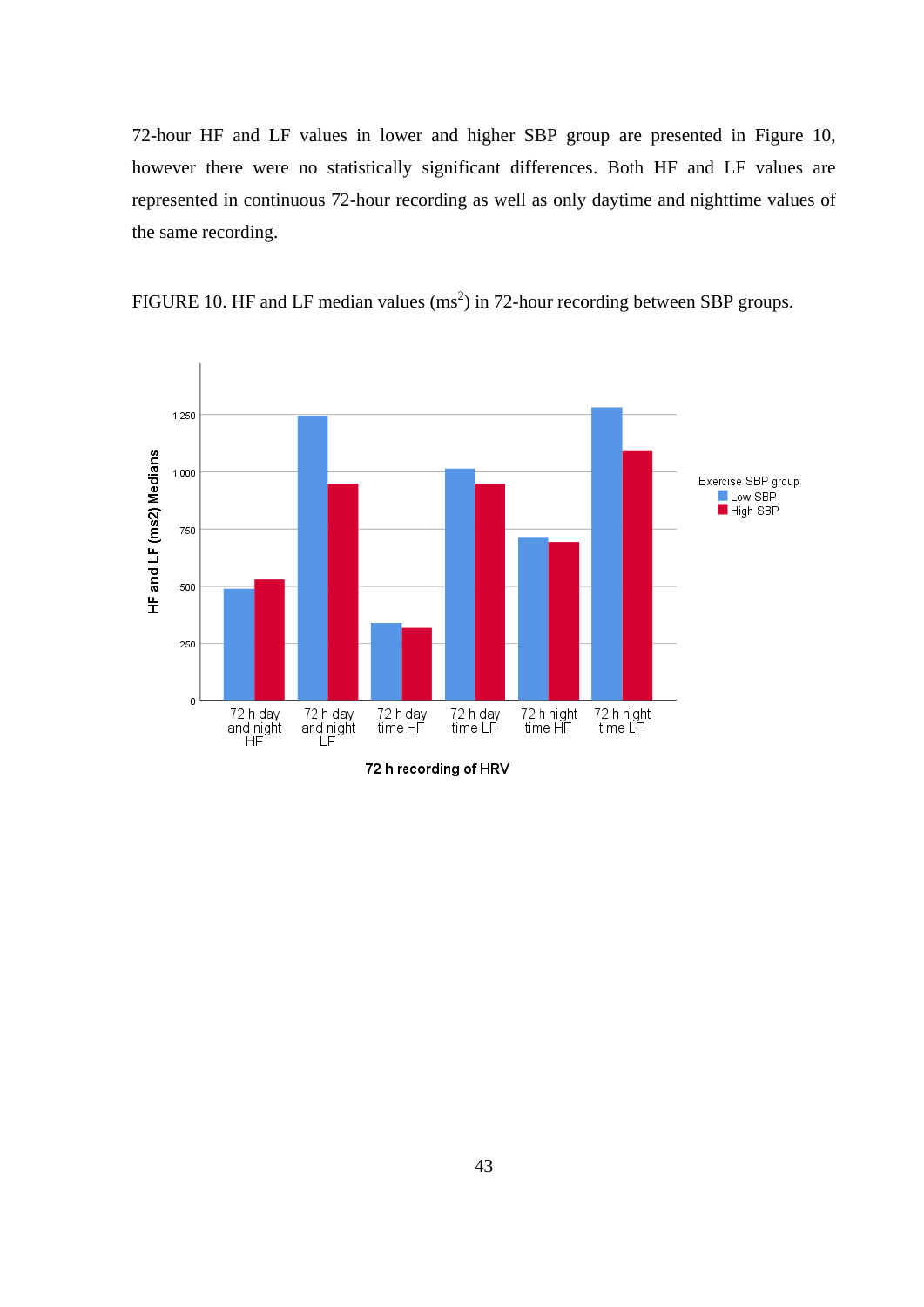For the LF/HF ratio 72-hour continuous, daytime and nighttime values between SBP groups are represented in Figure 11. Continuous 72-hour recording of the LF/HF ratio was significantly higher in the group with lower SBP values during the exercise test (3,5 vs. 2,7, p=0.044). The daytime values of LF/HF ratio was significantly higher and the nighttime values was non-significantly higher in lower SBP group.



FIGURE 11. LF/HF Ratio on 72-hour recording between SBP groups.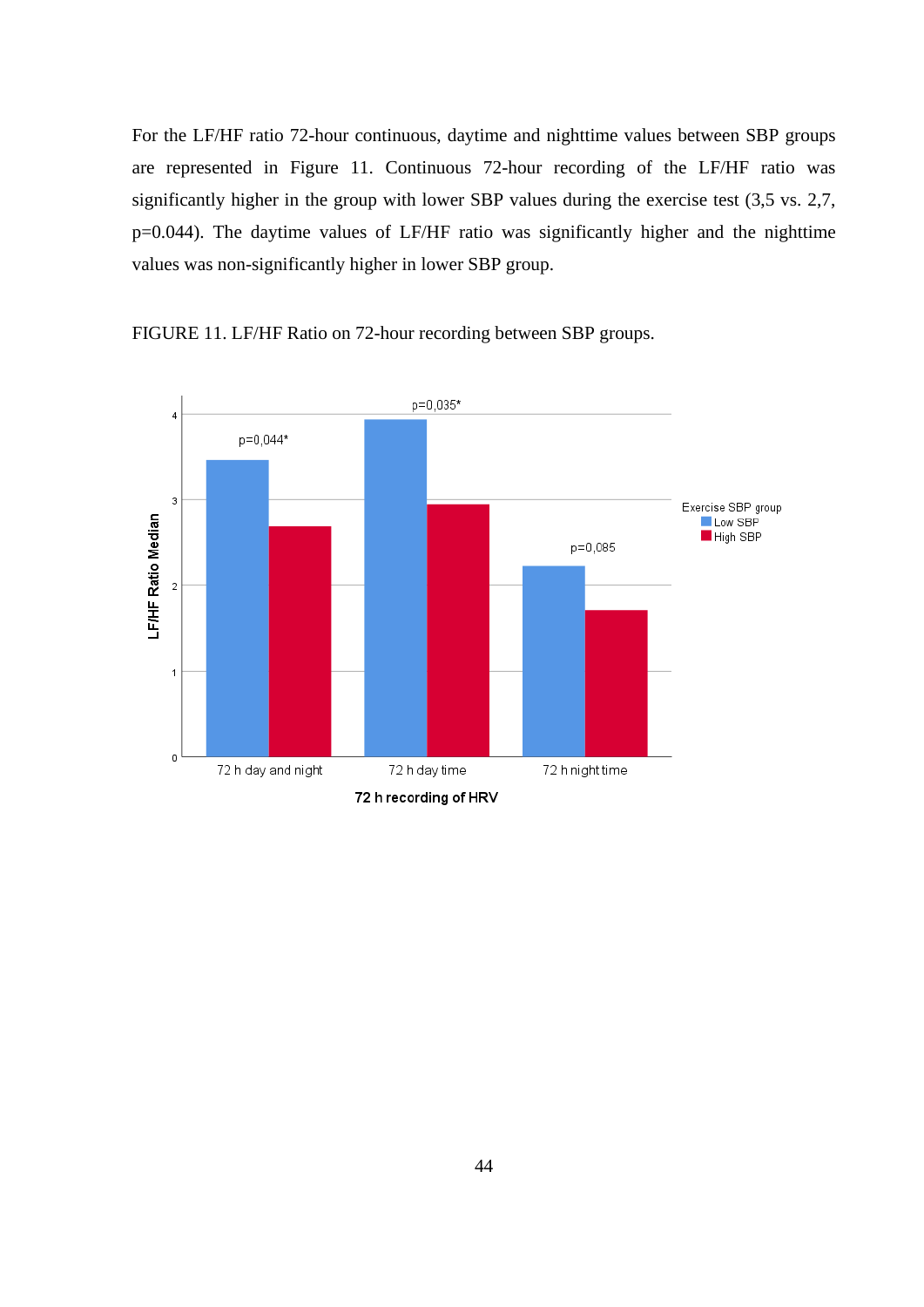In Figure 12 HF, LF and VLF values in 72-hour continuous recording between lower and higher age-adjusted HR group are depicted. There were no statistically significant associations between HF, LF or VLF 72-hour values depending on the HR during the exercise test. However, all of the presented frequency domain HRV values were non-significantly higher in higher HR group.

FIGURE 12. Frequency HRV values  $(ms<sup>2</sup>)$  and continuous 72-hour recording within HR groups.

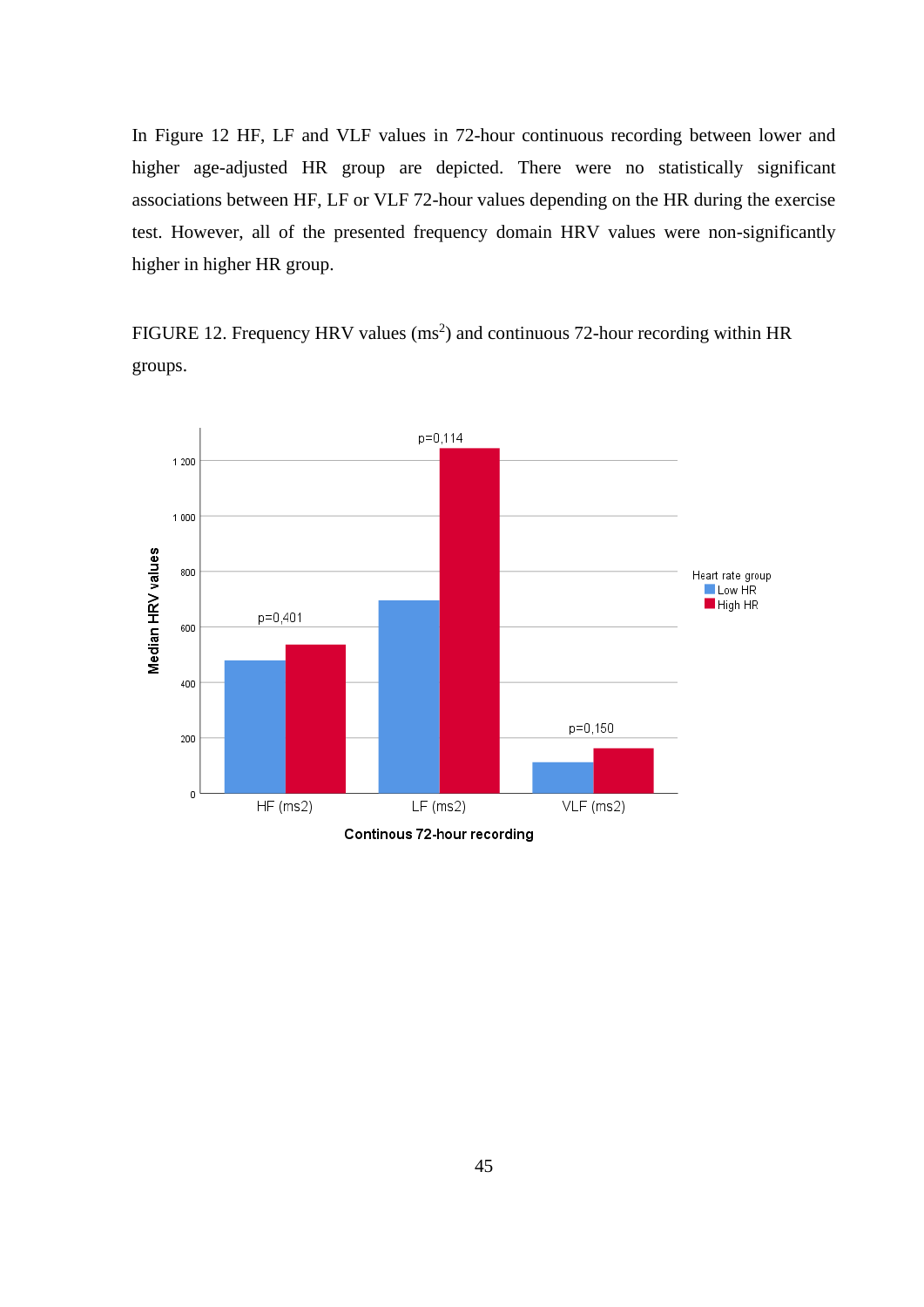Comparison of the 72-hour continuous recording of the time domain HRV values (RMSSD, SD and SDNN Index) between lower and higher HR group are depicted in Figure 13. No statistically significant differences were found depending on the HR during exercise.



FIGURE 13. Time domain HRV values and continuous 72-hour recording between HR groups.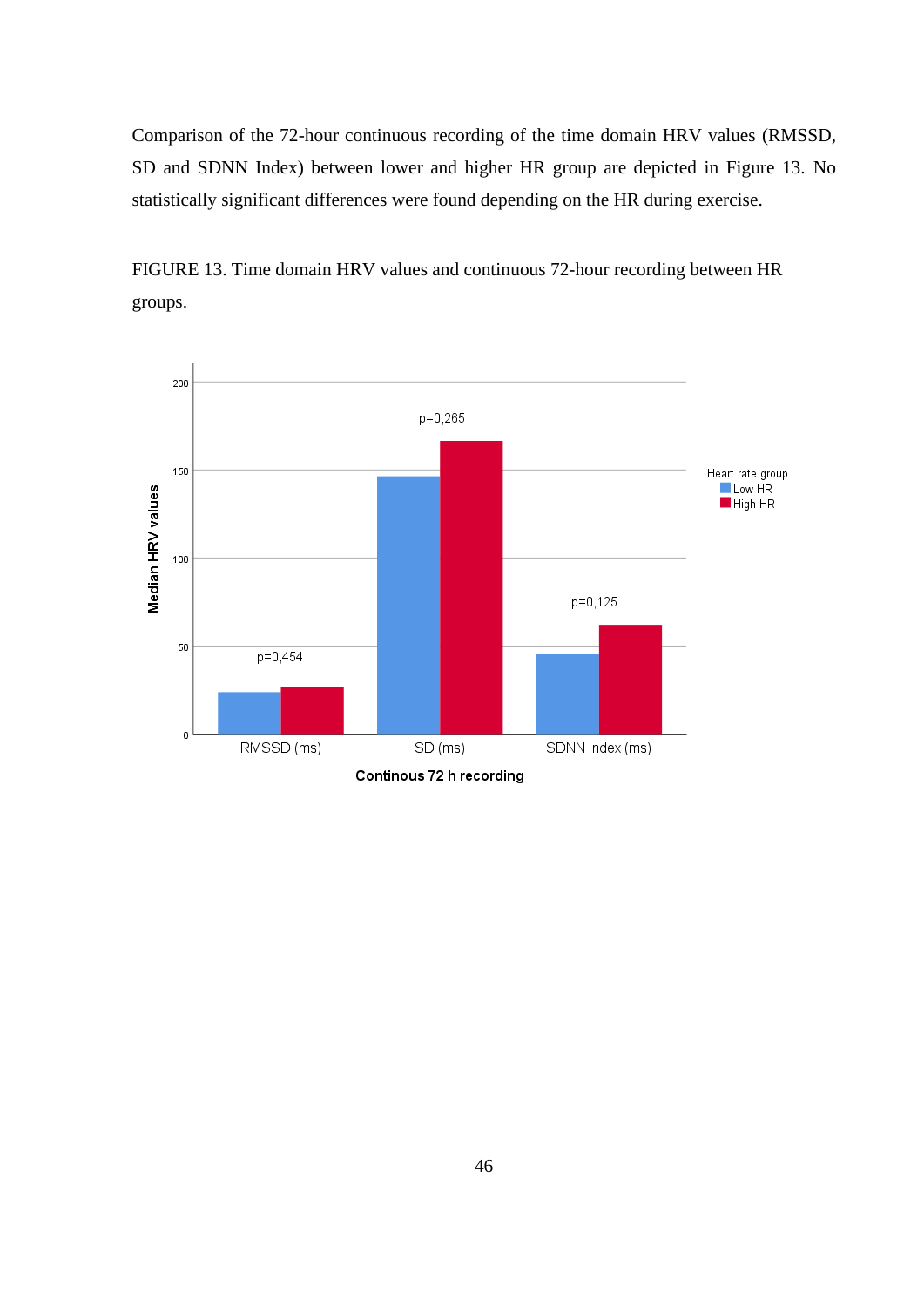### **8 DISCUSSION**

The aim of this thesis was to study associations between an imbalanced autonomic nervous system and the exercise-induced exaggerated blood pressure as well as attenuated HR response. SBP and HR responses during as well as after exercise and their associations to the autonomic nervous system were analyzed. The study population consisted of risk population with hypertension, type 2 diabetes and/or impaired glucose metabolism.

The ANS function was evaluated during the exercise test between low and high exerciseinduced SBP group as well as low and high age-adjusted HR group. HRV values were used to describe the function of the ANS. In addition, ANS function during 72-hour recording was compared within the SBP and the HR groups. Systolic blood pressure (SBP) value was used to measure blood pressure response since variation of the diastolic blood pressure (DBP) response is small during exercise (Fletcher et al. 2013).

In general, HRV values reacted to the exercise test according to theory represented in this thesis. When the exercise intensity grew it resulted large reduction to all of the HRV values. During the peak exercise phase, HF and LF values were near zero, but started to rise during recovery. Greater reduction during exercise and slower recovery of HRV values was seen with more intense exercise. More intense exercise has a longer HRV lowering effect (Task Force Report 1996; Stanley et al. 2013).

## **8.1 Associations of HRV and blood pressure**

Hypothesis was that the parasympathetic activity would be higher within low SBP group since higher parasympathetic activity lowers BP responses (Kougias et al. 2010; Shaffer et al. 2014; Raven et al. 2019). Higher HRV is the sign of healthy heart, which have more flexibility to react in stress situations (Fatisson et al. 2016) such as exercise. Activation of the parasympathetic nervous system (HF) was non-significantly higher in the low SBP group after the exercise when the mean value of 5-minute recovery was analyzed. If the population would have been higher, the difference might have been significant due to fact that the p-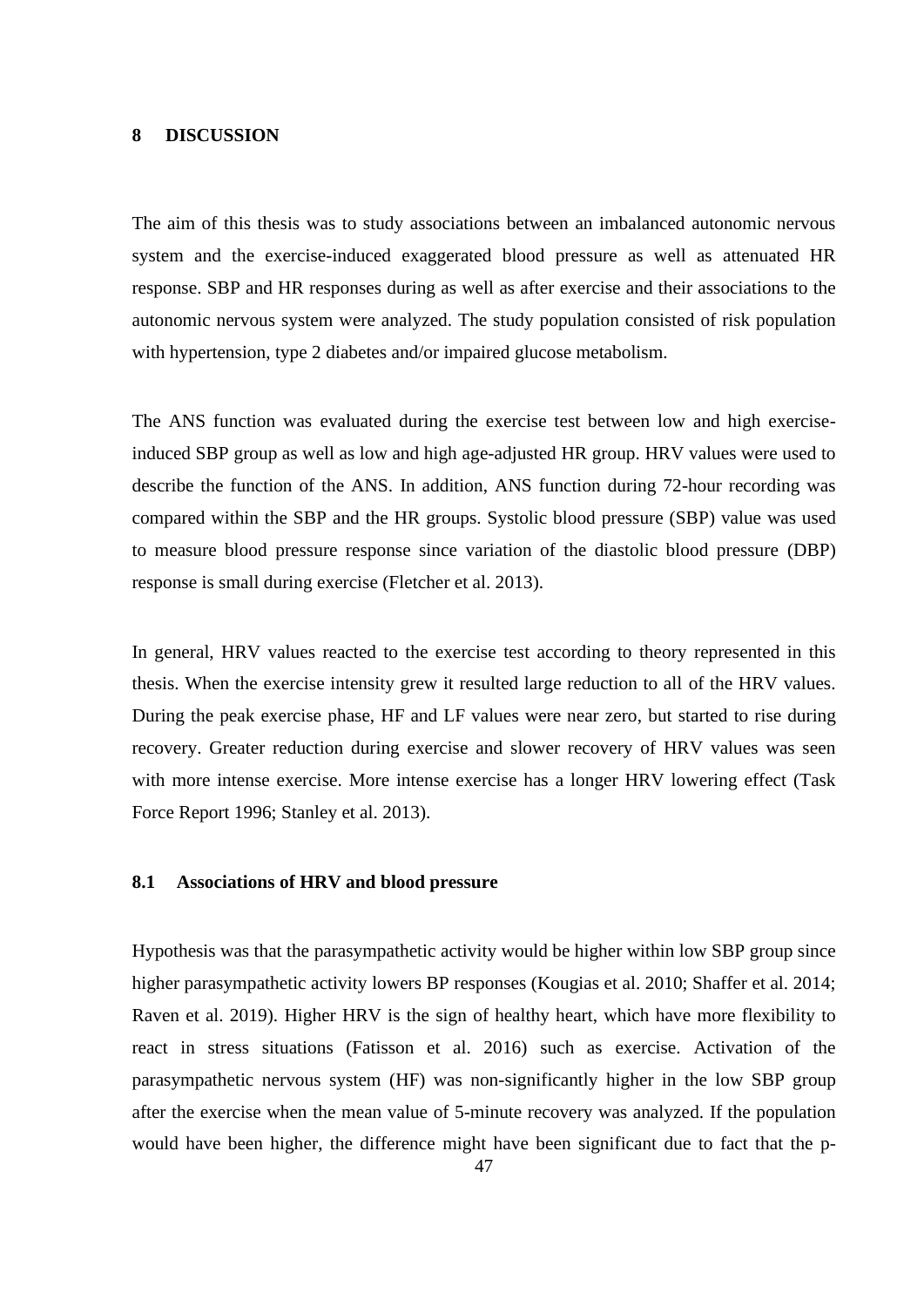value is affected by the population size (Thiese et al. 2016). This can indicate that the parasympathetic activation might be higher or faster with lower exercise induced SBP values, and dysregulation of the ANS might be associated with higher SBP values during exercise. Dysregulation of the ANS accompanies many CVD's, such as hypertension (Fisher et al. 2015). Dynamic autonomic regulation of the vagal outflow is important to cardiovascular health (Shaffer et al. 2014). More rapid parasympathetic activation is considered to represent more resilient and healthier ANS function.

When the LF values recorded during the exercise test were compared between SBP groups, largest non-significant difference was a mean value of 5-minute recovery with higher LF values in the lower SBP group. The LF can represent sympathetic nervous system activity, but it can be influenced with parasympathetic mechanisms as well (Vinik & Ziegler 2007; Shaffer et al. 2014). Exercise increases sympathetic activation (Fadel 2015; Fisher et al. 2015), but during the exercise test LF values acted in a similar way compared to HF values decreasing near zero in the peak exercise phase and starting again rise during the recovery phase. In addition, the LF values were higher, but not with statistical significance, in the lower SBP group in recovery phase when the activation of parasympathetic nervous systems occurs. According to these results, LF values can represent parasympathetic activation as well. Parasympathetic activation may have even stronger influence on the LF band compared to sympathetic activation (Billman 2013).

With RMSSD values no clear differences were found between SBP groups. RMSSD values represent parasympathetic activation (Shaffer et al. 2014). During exercise RMSSD values dropped when the intensity increased and raised again during recovery. The RMSSD values should correlate to HF values (Task Force Report 1996). However, there were no notable differences in the RMSSD values between SBP groups after the 5-minute recovery time, although higher, but not statistically significant, HF values were found in the lower SBP group.

The LF/HF ratio was non-significantly lower in low SBP group  $(1.47 \text{ vs. } 2.20, \text{ p} = 0.056)$  after 5-minute recovery time. The ratio can estimate ratio between SNS and PNS activity (Shaffer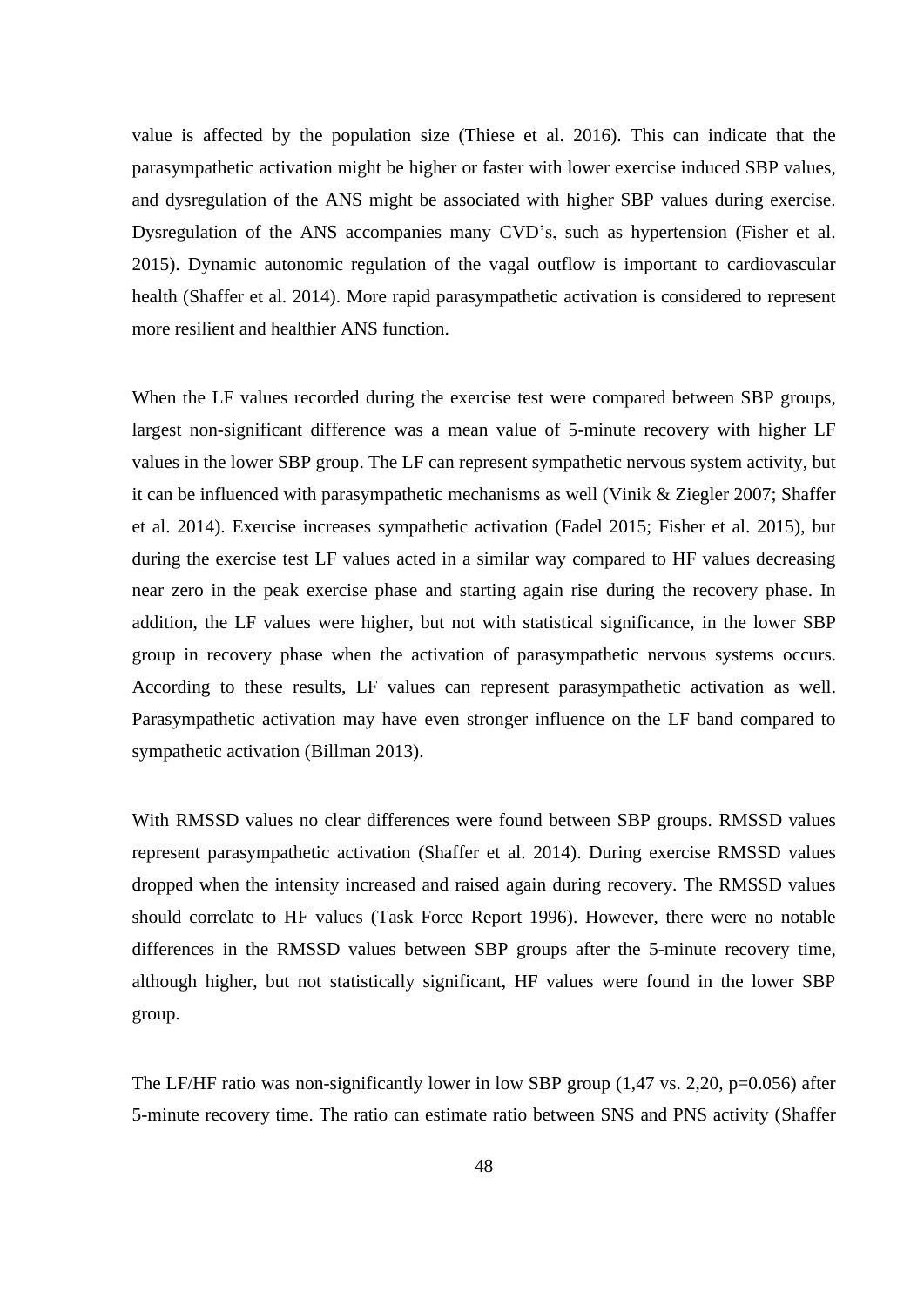& Ginsberg 2017). As stated, both SNS and PNS contribute to LF, but HF reflects PNS activity. For this reason, LF/HF ratio can indicate balance of the ANS function. Lower values in low SBP group can indicate higher PNS activation and whereas higher ratio values in high SBP group can represent larger SNS activation.

When the 72-hour recording of the LF/HF ratio was compared within SBP groups the significantly higher LH/HF ratio values were found in the group with lower SBP values during the exercise test. During exercise test, LF/HF ratio indicated higher PNS activation association to lower SBP value, longer recordings during everyday life did not indicate similar results. During the 72-hour HRV recording the circumstances of the study participants (e.g. exercise or alcohol consumption) were not controlled, which can greatly affect the HRV. Therefore, interpretation of the 72-hour recordings should be done with caution.

Although HRV has been considered useful method to evaluate autonomic activity, especially parasympathetic activity, there are controversies considering interpretation of HRV as a marker of cardiac sympathetic activity or "sympatho-vagal balance" (Michael et al. 2017). Due to the complex nature of LF band and its' contributions, the LF/HF ratio should be interpreted with caution especially with short-term recordings (Shaffer et al. 2014). Billman (2013) suggests that LF is not an index of sympathetic activity, but rather reflects a complex mix of SNS and PNS activity with unidentified factors and LH/HF ratio does not accurately measure "sympatho-vagal balance". As a consequence, the LH/HF ratio is difficult to interpret. The HRV measures that reflect parasympathetic activity (e.g. RMSSD and HF) are widely accepted and supported by multiple studies (Michael et al. 2017). Therefore, HF and RMSSD might provide more reliable insight to ANS status, especially to the activity of the PNS.

When secondary variables (Tables 2-4) were compared between lower and higher SBP group differences were found with important prognostic markers. IFG and IGT indicate early sign of type 2 diabetes and are a risk factor for CVD (Syvänne 2017; Ilanne-Parikka 2018). In addition, autonomic dysfunction is accompanied with type 2 diabetes (Röhling et al. 2017).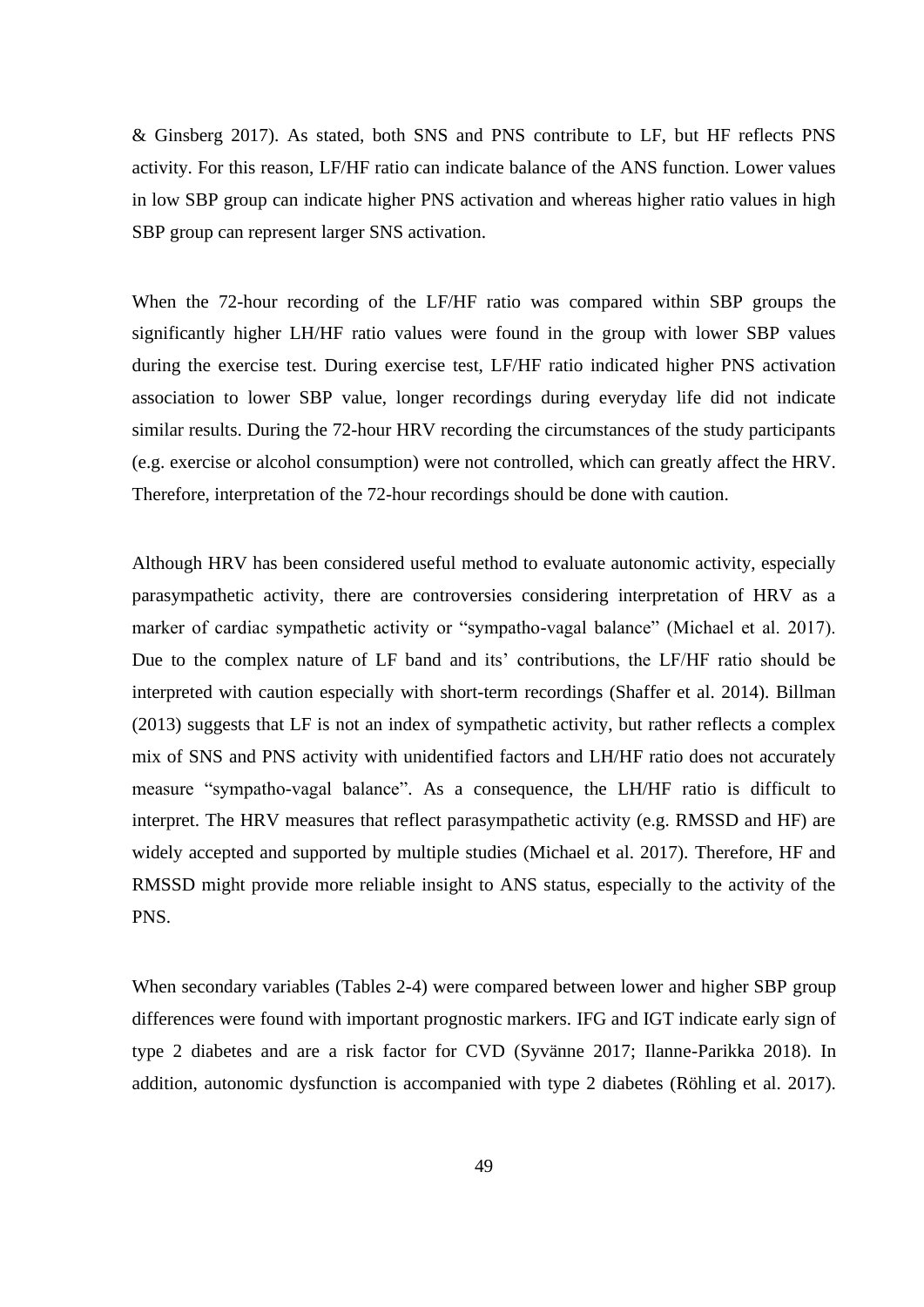Higher IFG and IGT prevalence in higher SBP group might indicate higher probability to autonomic dysfunction, which is associated with higher exercise induced SBP values.

Higher post-exercise SBP values are associated with adverse health outcomes and SCD (Yosefy et al. 2006; Laukkanen et al. 2014). Significantly higher 1- and 3-minute postexercise SBP values were found in the group with the higher SBP during exercise indicating slower parasympathetic activation. Cessation of the exercise should normally result to increased parasympathetic activity and rapidly lower the peripheral resistance as well as HR (Fisher et al. 2010; Fisher et al. 2015). Dysfunction of the ANS may result to increased vascular resistance and slower recovery of the SBP (Le et al. 2008).

In addition, the higher SBP group had higher, but not statistically significant, supine SBP and post-exercise SBP after 5 minutes. Non-significantly lower maximal HR, a non-significantly smaller heart rate reserve and a non-significantly slower heart rate recovery post-exercise were found in the higher SBP group. Smaller HR reserve and slower reduction of the HR can indicate the dysfunctional ANS system as well (Diller et al. 2006; Brubaker & Kitzman 2011).

## **8.2 Associations of HRV and heart rate**

Associations between HRV and HR were analyzed between lower and higher age-adjusted HR group. In the higher HR group subjects exceeded age predicted HR more than in the lower group. HRpeak (peak value of HR during an exercise test) declines with age (Ozemek 2015). Therefore, it is an important fact to take into consideration when comparing peak HR and HRV values. Failure to reach maximal HR value during an exercise test is a sign of chronotropic incompetence, which is a predictor of cardiovascular events and mortality (Brubaker & Kitzman 2011). In addition, there might be inverse association between CRF levels and the rate of decline in HRpeak value (Ozemek et al 2015).

When HR values were compared to HRV values during rest phase before the exercise test, there were no significant differences between groups. During peak exercise phase HF and LF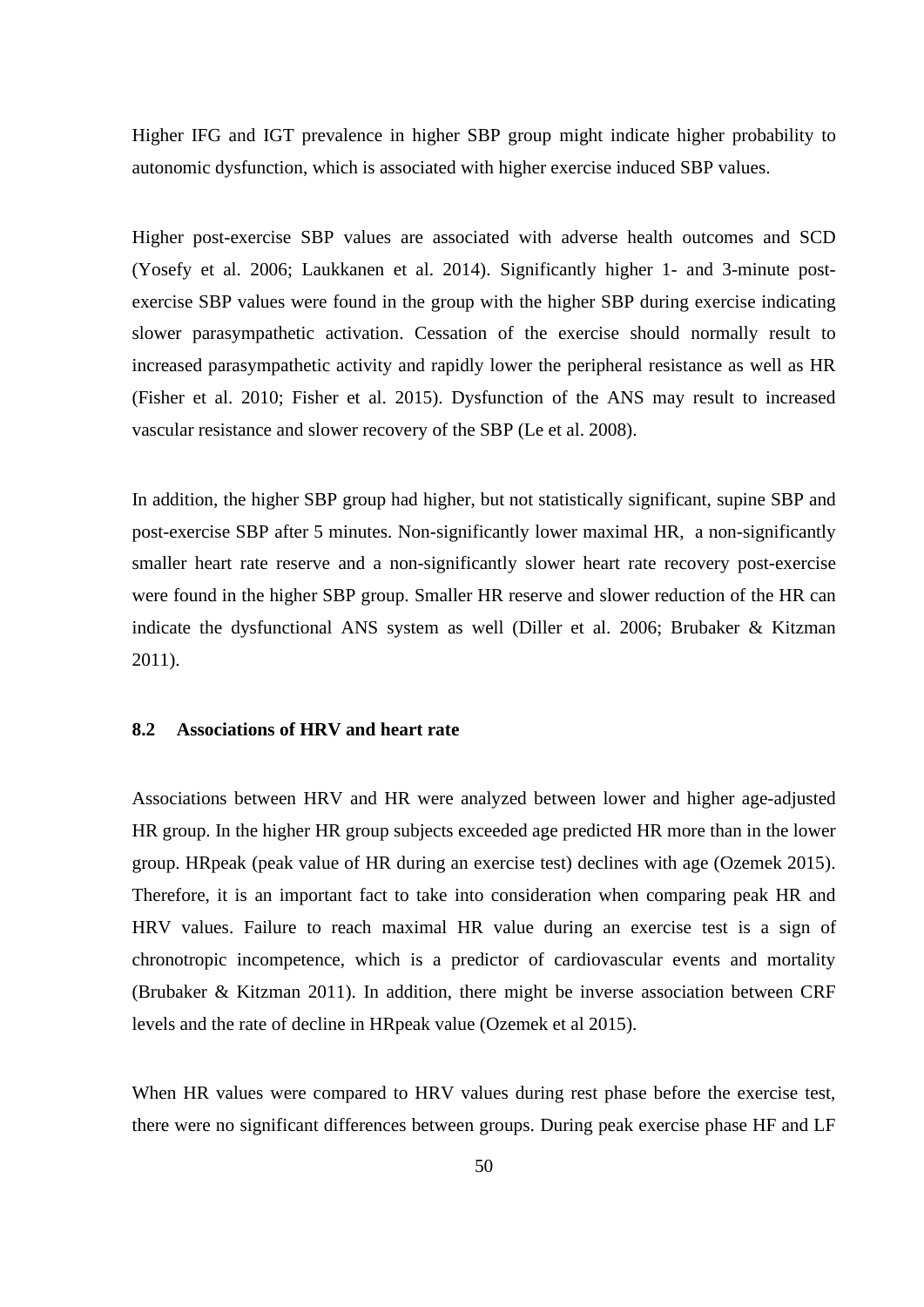values were significantly lower in higher HR group. HRV values drop more when the exercise intensity increases (Task Force Report 1996; Stanley et al. 2013) and with higher HR group exercise might have been more intense due to higher HR. HF and RMSSD values were nonsignificantly lower in the higher HR group after 1-min recovery. Significantly lower HF and LF values during exercise as well as non-significantly lower HF and RMSSD recovery values are probably a result of absolute higher HR values in the higher HR group. The exercise time was non-significantly shorter, and subjects were significantly more overweight in lower HR group. These facts might affect the maximum HR during exercise resulting in lower absolute HR values and therefore higher HRV during exercise.

No significant differences were found when 72-hour HRV recordings were compared between lower and higher HR group. However, all the HRV values were non-significantly higher in high HR group during the whole 72-hour recording. This can indicate higher overall HRV values during everyday life with subjects who exceed age-predicted HR more.

The cardiac parasympathetic reactivation after exercise occurs more rapidly in individuals with greater aerobic fitness level (Stanley et al. 2013). If the subject exceeds the age-predicted HR it might represent better fitness level (Ozemek et al. 2015). However, there were no differences in  $VO<sub>2</sub>max$  values between the HR groups (Table 4). HR reserve was significantly larger with the higher HR group. Failure to reach 80% of the age-predicted HR reserve can be used as a criterion for CI, which is a predictor for cardiovascular event and mortality (Brubaker & Kitzman 2011). Therefore, higher HR reserve might indicate more resilient heart and balanced ANS system as well as be a positive marker for one's health. In this thesis the mean value of maximal age-adjusted HR (%) in the lower HR group was nearly 100% which indicates that almost the whole study population reached their age-predicted HR.

When the background variables between the higher and lower HR group were compared largest differences were found in body weight, BMI and HDL-cholesterol values (Tables 2-3). Body weight (kg) and BMI (kg/m<sup>2</sup>) were significantly lower among subjects in the higher HR group. Overweight is a known risk factor for morbidities such as type 2 diabetes (Mustajoki 2019b). In addition, HDL-cholesterol was significantly higher among subjects belonging to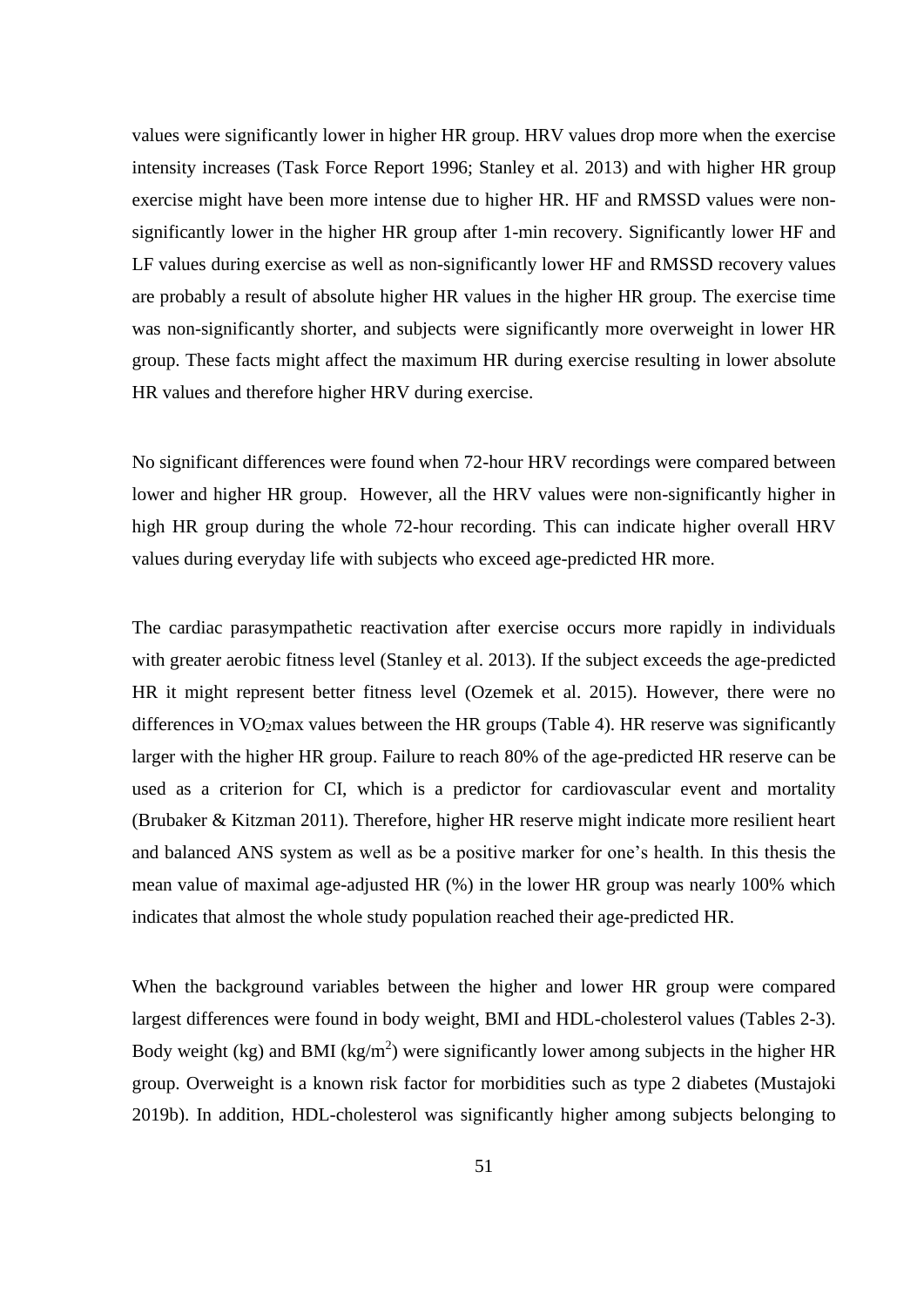higher the HR group. Low HDL-cholesterol values increase the risk for CVD (Mustajoki 2019c). However, significantly lower HDL cholesterol values in lower HR group were in the recommend range of the HDL cholesterol values (Eskelinen 2016) and not pathological. Differences in background variables can indicate association of a higher age-adjusted maximal HR to more positive health markers.

## **8.3 Reliability and ethics**

*Reliability of the study.* Reliability of this thesis could be affected by multiple factors. The sample size is an important factor when the reliability of the study is considered. Larger sample size gives more reliable results that can be generalized to larger population. The sample of this study was small  $(N=28)$ . Therefore, the results of this study might not represent the results that can be achieved with larger sample size. With small sample size one or few deviating values can affect greatly to mean values (Mattila 2003) that are used as a base of statistical analyzes. Majority of the group comparisons with normally distributed values was analyzed based on the mean values.

HRV varies greatly depending of the persons due to fact that multiple factors affect HRV (Fatisson et al. 2016). Environmental factors such as fatigue can affect HRV (Fatisson et al. 2016). Stress and negative emotions can also lower HRV (Fatisson et al. 2016). Test circumstances during the exercise test can create emotional stress as well as negative emotions and have lowering effect to HRV. In addition, stress from the exercise test can affect previous night sleep resulting fatigue in the test day. Due to individual variation of the HRV, the mean HRV values were not used in this study and the analyzing was done with Mann Whitney  $U$  – test, which is not affected by the variation of the data (Metsämuuronen 2006, 439). Similar analyzing methods with non-normally distributed HRV data have been used by others as well. Bobkowski et al. (2017) used Mann-Whitney U-test to compare sex differences in non-Gaussian HRV values among healthy children. Voss et al. (2015) compared HRV differences between different age and gender groups using Mann Whitney Utest due to fact that HRV values were not normally distributed.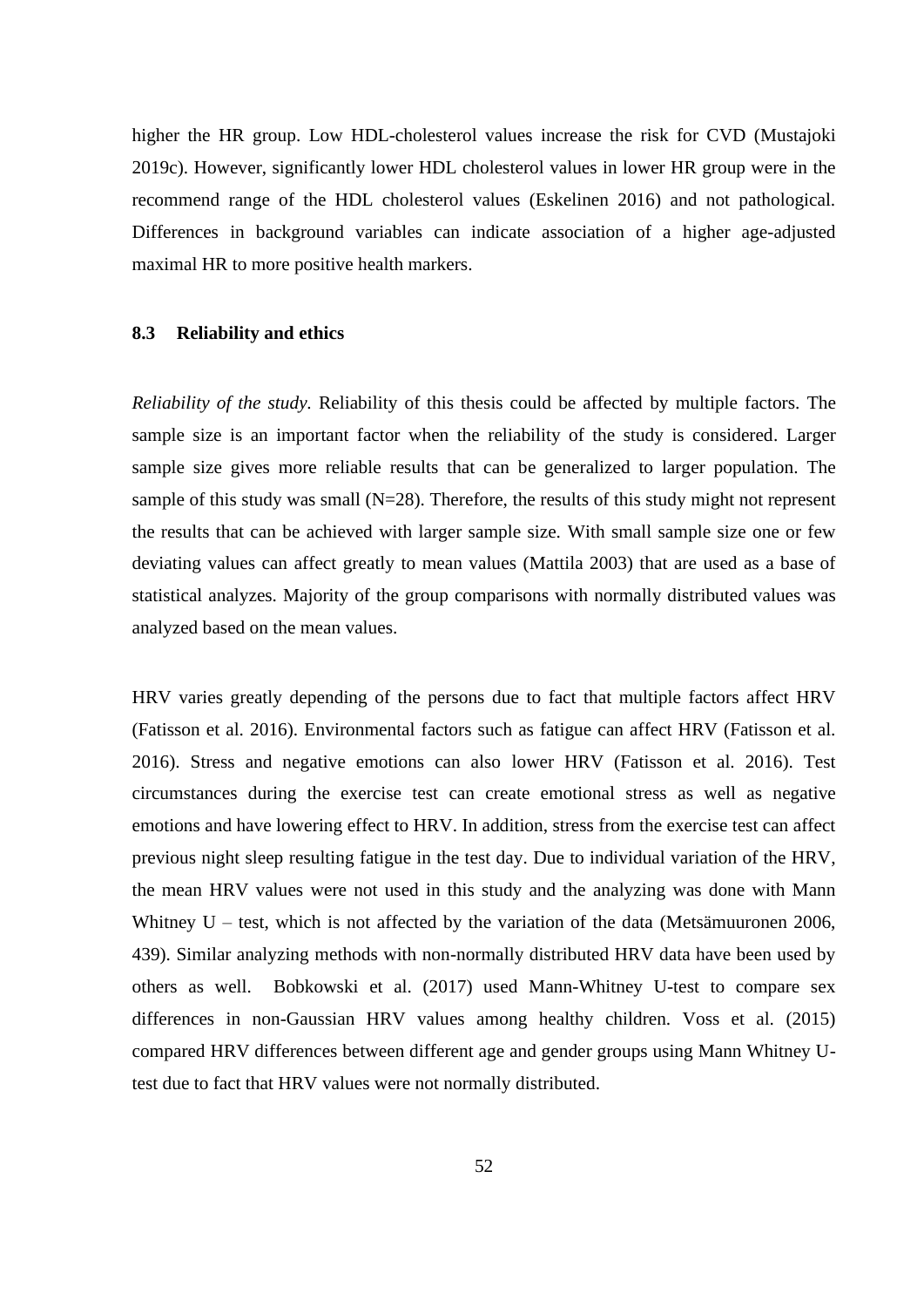However, other statistical methods are commonly used with HRV values such as normalization of the HRV data with natural logarithm (Shaffer & Ginsberg 2017). Normalization of the HRV values might have given different results due to fact that other and possibly wider statistical methods could have been used. However, this was not done due to fact that even after normalization there might have been too much variation within the HRV values. In addition, non-parametric Spearman correlation could have been used to study the associations between SBP, HR and HRV. Bobkowski et al. (2017) used both Mann-Whitney and non-parametric Spearman correlation to study associations between HRV, age and sex. Using both methods would have made the results to more reliable. However, this was not conducted in order to limit the already wide result section.

The group comparisons were done inside the study groups due to fact that this study did not include control group. The study population consisted population with confounding factors such as diseases, medication and overweight, which can affect to HRV values. Standardizations of the cofactors were not done due to fact that statistical test used in this thesis did not allow adding confounding factors to the model. If the control group consisting of healthy population would have been included in this study, the comparisons of the groups would have most likely given different results.

Exercise test was maximal exercise test, but several participants did not reach VO2max value rather than VO<sub>2</sub>peak value. VO<sub>2</sub>peak means highest value reached during the exercise test while VO<sub>2</sub>max represents highest physiologically reachable value for individual (Beltz et al. 2016). Thus, VO<sub>2</sub>peak is not always same as the true VO<sub>2</sub>max. This can alter the study results due to the fact that maximal HR and SBP were the base of the division of the comparison groups. If the subject is not actually achieving his or her maximal capacity, the maximal HR and SBP values are not truly maximal values. If a true maximal intensity would have been reached with all of the participants, the group divisions might have been different as well the results.

During the 72-hour continuous HRV measurement, the lifestyle of the participants was not controlled such as consumption of alcohol or exercise habits. Therefore, multiple everyday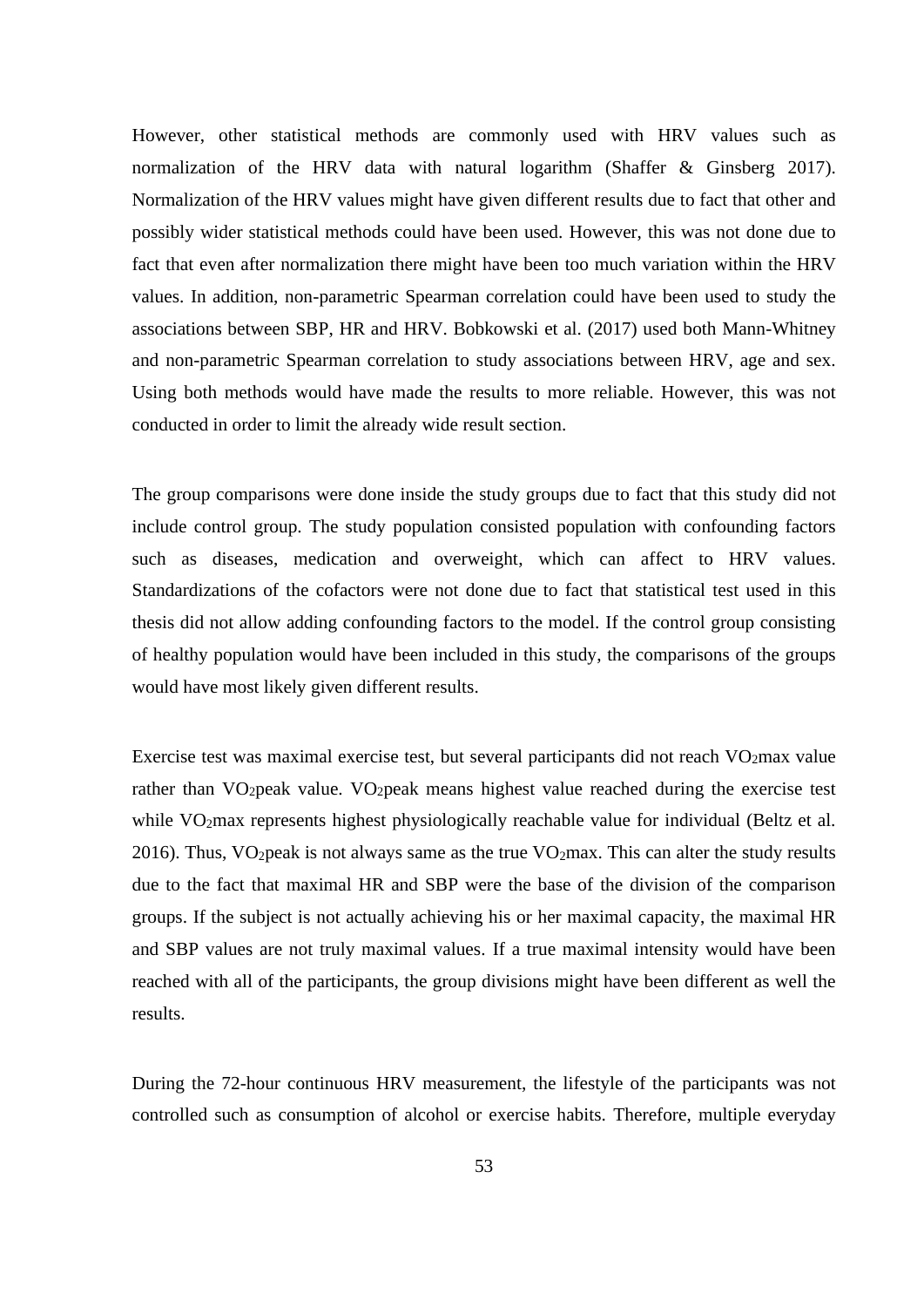factors affected HRV values during this longer measurement. Participants were instructed to keep diary during this 72-hour measurement, but the analyzation of the diaries was not included to this thesis.

*Ethics of the study*. The privacy of the study participants was respected during the whole study. The data was managed and stored carefully according to privacy protection law and EU regulation so that the identification of the study participants was secured. The data of this thesis was anonymized so that identification of the participants is impossible. During the test procedures, the study participants were treated with respect. Study personnel were educated regarding to the data protection as well as the test procedure and qualified to execute the study protocols. The participants were encouraged to speak out any concerns or questions regarding to the study. If the participants wished to stop the exercise test, test was stopped immediately. The whole test protocol was based on voluntary participation. If the study participant wished to withdraw from the study at any given point, he or she had a right to do so without any consequences. Participants had to give written consent before participation in the study. The result of this thesis was analyzed and reported precisely. The data was inspected in multiple points during the analyzing phase to exclude possible errors. The literature review of this thesis was done based on reliable sources and the references were done according to university instructions with respect to original writers.

### **8.4 Future research proposal and conclusion**

Exaggerated systolic blood pressure during exercise is a risk factor for future hypertension and negative health outcomes. Reasons for the exaggerated systolic blood pressure during exercise originated from multiple physiological mechanisms that autonomic nervous system regulates. The dysregulation of the ANS impacts to the physiological regulatory factors of blood pressure and heart rate which manifest itself as abnormal physiological responses during and immediately after exercise.

In this study population, HF values, which describe parasympathetic activation, were nonsignificantly higher with those who had lower SBP values during maximal exercise test.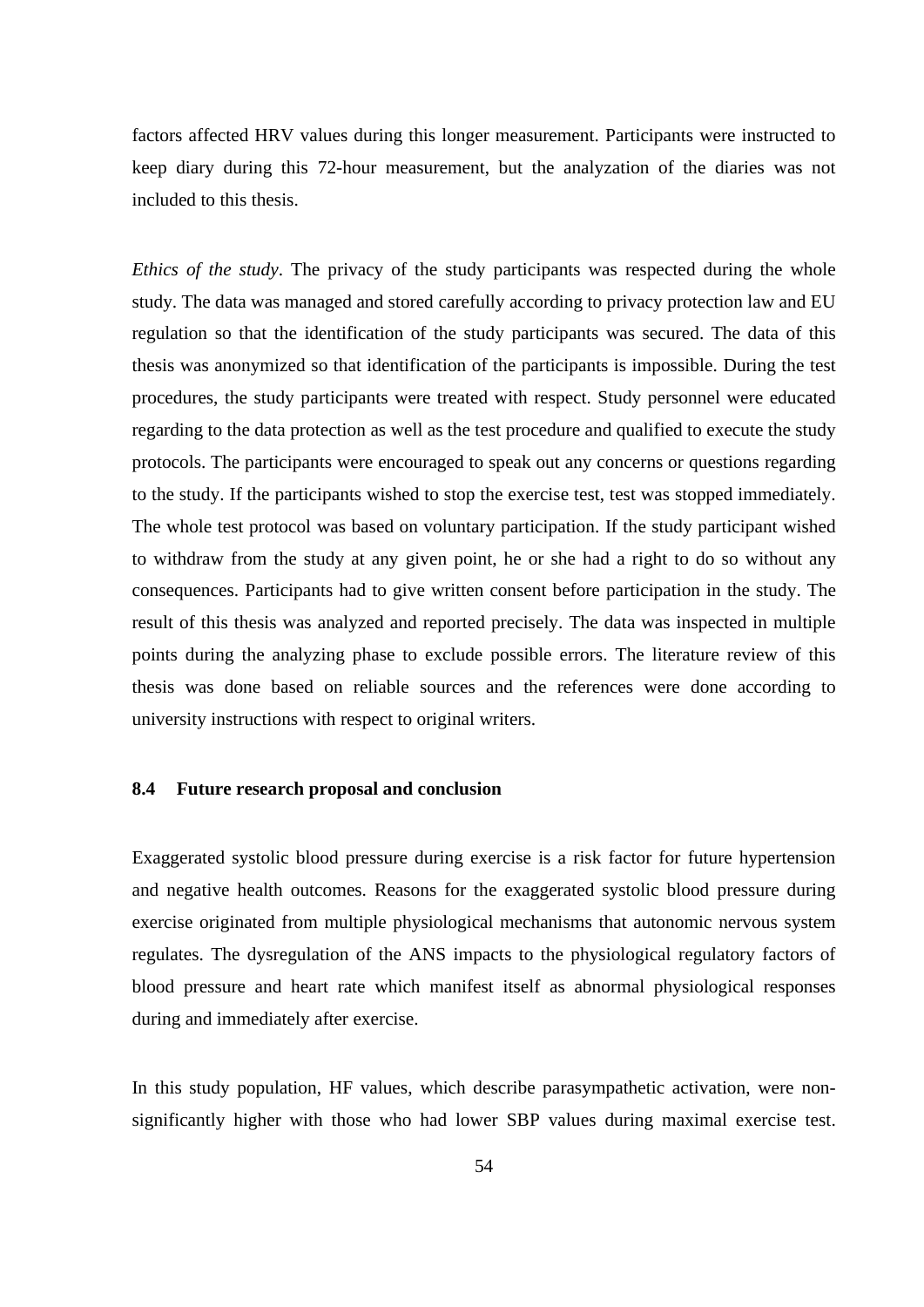These results might indicate that lower SBP values during exercise are associated with more balanced autonomic nervous system in study population with hypertension, type 2 diabetes and/or prediabetic state.

LF/HF ratio that have been used to describe balance between sympathetic and parasympathetic nervous system gave conflicting results in this study. 72-hour LF/HF ratio was higher among those with lower SBP during exercise. Lower LF/HF ratio is associated with better health outcomes, but the results are conflicting with this value (Billman 2013; Michael et al. 2017). Therefore, no clear conclusions can be drawn from these results in this thesis.

There were more positive health markers with those who had lower SBP values during the maximal exercise test. Statistically significant differences were lower prevalence of prediabetic state and lower SBP during recovery (measured in 1- and 3-minutes post exercise). In addition, post-exercise heart rate recovery (1- and 3-minute value) was nonsignificantly higher among those who had lower maximal SBP value during the exercise test. Lower SBP and HR values after exercise indicate rapid restoration of parasympathetic nervous system, which is a sign of more resilient ANS function. Glucometabolic disturbances, which are seen in prediabetic state, affect negatively to HRV values and ANS function. Higher cardiac parasympathetic activation might have protective effects after exercise as well as in everyday life.

Subjects in the higher HR group had significantly higher HR reserve. Higher HR reserve might predict more resilient heart function and more balanced ANS system. HRV in everyday life was non-significantly higher with subjects in higher HR group. In addition, subjects had significantly lower body weight and BMI in higher HR group. Overweight is significant risk factor for adverse health outcomes (Mustajoki 2019b). Overall, subjects in the higher HR group had more positive health indicators.

In future these analyzing methods could be repeated with larger sample size to found out if the differences would be statistically significant. Especially, exaggerate SBP values during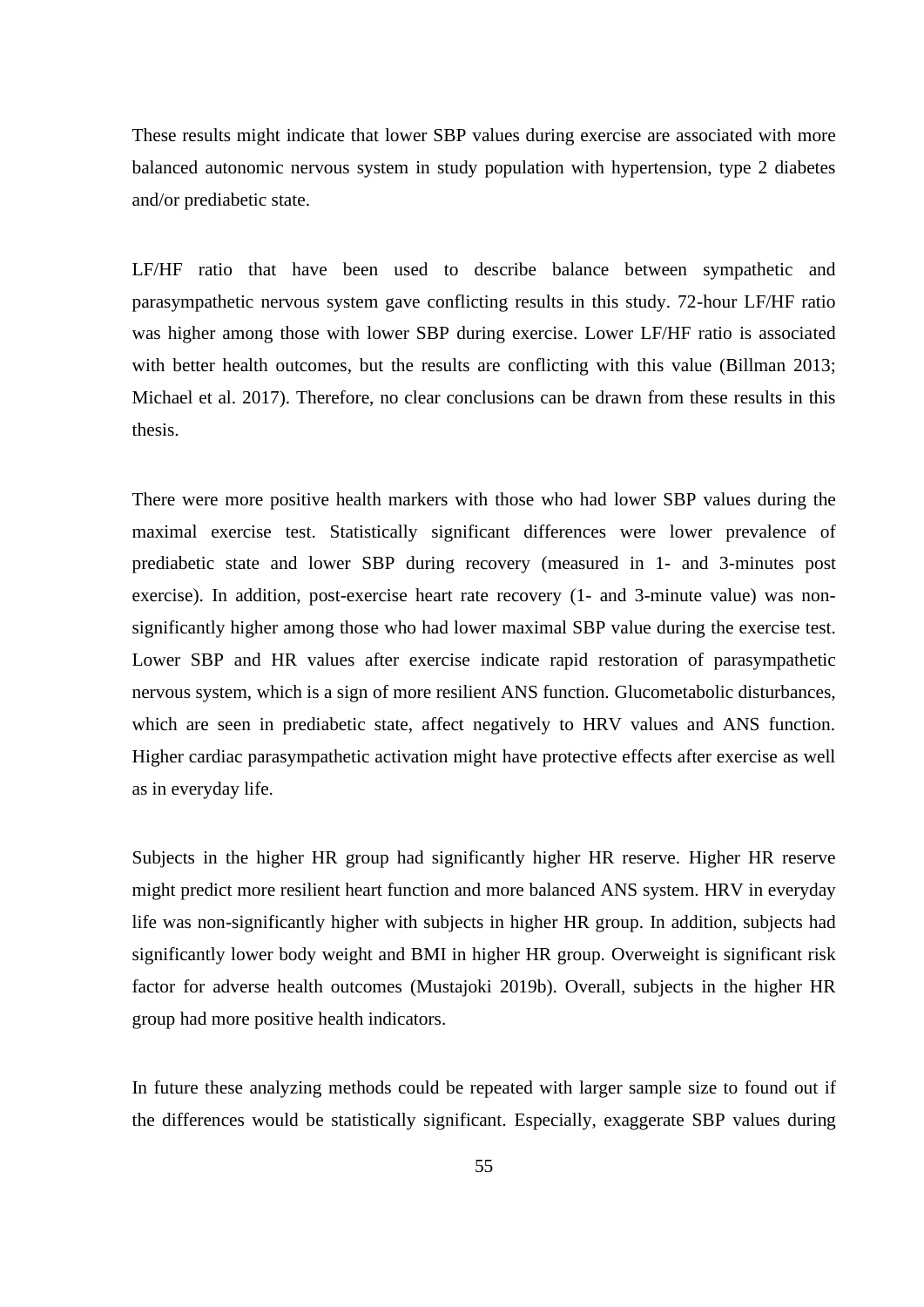exercise and their associations to HRV values that indicate PNS activation should be analyzed. In addition, the concentration to the post-exercise values might give new results. Investigation of the post-exercise SBP values and associations to HRV might reveal association with higher post-exercise SBP values to lower HRV after exercise or everyday life. This could indicate associations with dysfunctional ANS system and lower HRV. With larger sample size effects of different medications could be interpreted. This was not in this thesis due to too small sample size. Healthy control group would give more information about the differences between risk and healthy population. This could reveal the associations of the ANS dysfunction to hypertension, type 2 diabetes and prediabetic state. Strong association can highlight the importance of HRV as a marker of overall health.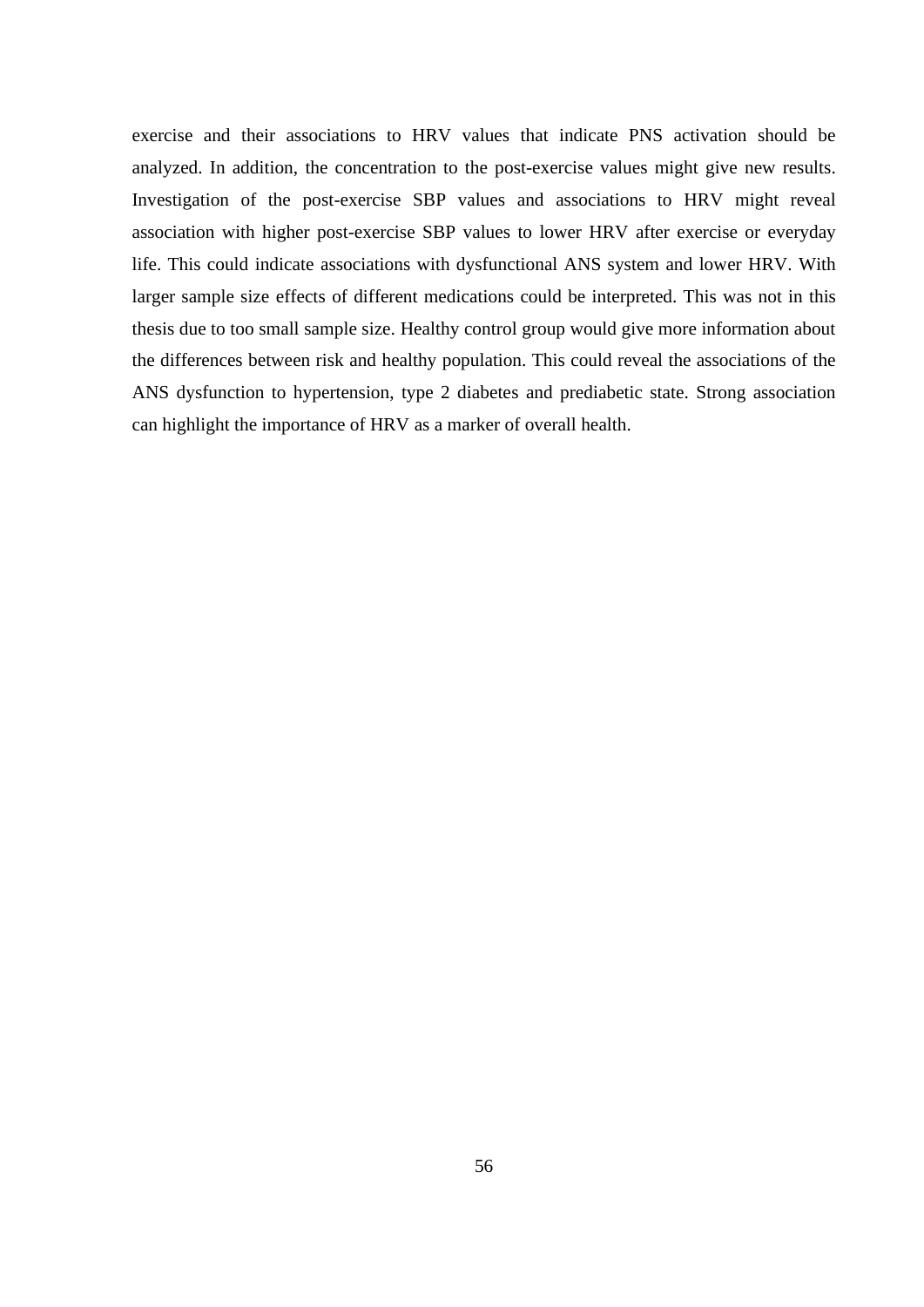- Beltz, N., Gibson, A., Janot, J., Kravitz, L., Mermier, C. & Dalleck, L. 2016. Graded Exercise Testing Protocols for the Determination of VO2max: Historical Perspectives, Progress, and Future Considerations. Journal of sports medicine 2016, 3968393. doi:10.1155/2016/3968393
- Benjamin, E., Blaha, M., Chiuve, S., et al. 2017. Heart Disease and Stroke Statistics—2017 update: a report from the American Heart Association. Circulation 135 (10), e146– 603.
- Billman, G. 2013. The LF/HF ratio does not accurately measure cardiac sympatho-vagal balance. Frontiers in Physiology 4 (26), 1–5.
- Brubaker, P. & Kitzman, D. 2011. Chronotropic Incompetence: Causes, Consequences, and Management. Circulation 123 (9), 1010–1020.
- Buchheit, M., Laursen, PB. & Ahmaidi S. 2007. Parasympathetic reactivation after repeated sprint exercise. American Journal of Physiology – Heart and Circulation Physiology 293, H133–H141.
- Bobkowski, W., Stefaniak, M., Krauze, T., Gendera, K., Wykretowicz, A., Piskorski, J. & Guzik, P. 2017. Measures of Heart rate Variablity in 24-h ECGs depend on age but not gender of healthy children. Frontiers in Physiology 8, 311.
- Cameron JD., Stevenson, I., Reed, E., McGrath, BP., Dart, AM. & Kingwell, BA. 2004. Accuracy of automated auscultatory blood pressure measurement during supine exercise and treadmill stress electrocardiogram-testing. Blood Pressure Monitoring 9  $(5)$ , 269  $-275$
- Carretero, OA. & Oparil, S. 2000. Essential Hypertension Part I: Definition and Etiology. Circulation 101, 329–335.
- Cho, NH., Shaw; JE., Karuranga, S., Huang, Y., da Rocha Fernandes, JD., Ohlrogge, AW. & Malanda, B. 2018. IDF Diabetes Atlas: Global estimates of diabetes prevalence for 2017 and projections for 2045. Diabetes Research and Clinical Practice 138, 271–281.
- Cole, CR., Blackstone, EH., Pashkow, FJ., Snader, CE. & Lauer, MS. 1999. Heartrate recovery immediately after exercise as a predictor of mortality. The New England Journal of Medicine 341, 1351–1357.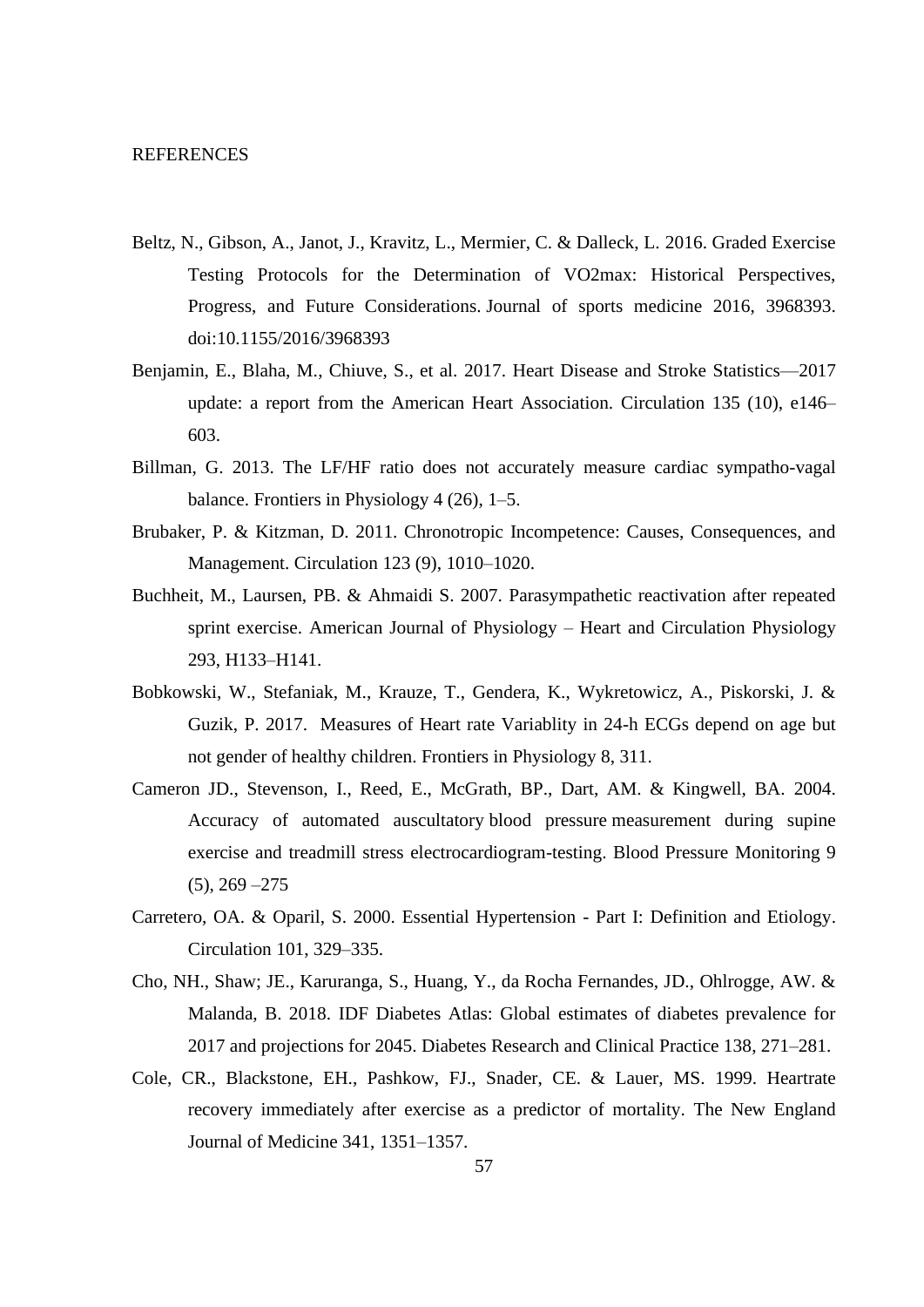- Coote. JH. 2010. Recovery of heart rate following intense dynamic exercise. Experimental Physiology 95, 431–440.
- Currie, K., Floras, J., Gerche, A. & Goodman, J. 2018. Exercise Blood Pressure Guidelines: Time to Re-evaluate What is Normal and Exaggerated? Sports Medicine 48, 1763– 1771.
- DeMers, D. & Wachs, D. 2019. Physiology: Mean arterial pressure. StatPearls. Treasure Island, FL: StatPearls Publishing. Referred August 30, 2019. <https://www.ncbi.nlm.nih.gov/books/NBK538226/>
- Diller. GP., Dimopoulos, K., Okonko, D., Uebing, A., Broberg, C., Babu-Narayan, S., Bayne, S., Poole-Wlison, P., Sutton, R., Francis, D. & Gatzoulis, M. 2006. Heart Rate Response During Exercise Predicts Survival in Adults with Congenital Heart Disease. Journal of the American College of Cardiology 48 (6), 1250–6.
- Dombrowski, M., Mannozzi, J. & O'Leary, DS. 2018. Neural Control of Cardiovascular Function During Exercise in Hypertension. Frontiers in Physiology 9, 1829.
- Du, N., Bai, S., Oguri, K., Kato, Y., Matsumoto, I., Kawase, H. & Matsuoka, T. 2005. Heart rate recovery after exercise and neural regulation of heart rate variability in 30-40 year old female marathon runners. Journal of Sport Science & Medicine 4 (1), 9–17.
- Eskelinen, S. 2016. HDL Cholesterol. The Finnish Medical Society Duodecim. Article ID: snk03083 (003.083). Referred April 20, 2020. [www.terveyskirjasto.fi](http://www.terveyskirjasto.fi/)
- Fletcher, G., Ades, P., Kligfield, P., Arena, R., Balady, G., Bittner, V. et al., American Heart Association Exercise CR, Prevention Committee of the Council on Clinical Maheshwari, A., Norby, FL., Soliman, EZ., [Adabag,](https://www.ncbi.nlm.nih.gov/pubmed/?term=Adabag%20S%5BAuthor%5D&cauthor=true&cauthor_uid=27551828) S., [Whitsel,](https://www.ncbi.nlm.nih.gov/pubmed/?term=Whitsel%20EA%5BAuthor%5D&cauthor=true&cauthor_uid=27551828) E., [Alonso,](https://www.ncbi.nlm.nih.gov/pubmed/?term=Alonso%20A%5BAuthor%5D&cauthor=true&cauthor_uid=27551828) A. & [Chen,](https://www.ncbi.nlm.nih.gov/pubmed/?term=Chen%20LY%5BAuthor%5D&cauthor=true&cauthor_uid=27551828) LY. 2013. Exercise standards for testing and training: a scientific statement from the American Heart Association. Circulation 128, 873–934.
- Fadel, P. 2015. Reflex control of the circulation during exercise. Scandinavian Journal of Medicine & Science Sports 25, 74–82.
- Fatisson, J., Oswald, V. & Lalonde, F. 2016. Inlfluence diagram of physiological and environmental factors affecting heart rate variability: an extended literature overview. Heart International 11 (1), e32-e40.
- Fisher, JP., Seifert, T., Hartwich, D., Young, CN., Secher, NH. & Fadel, PJ. 2010. Autonomic control of heart rate by metabolically sensitive skeletal muscle afferents in humans. Journal of Physiology 588, 1117–1127.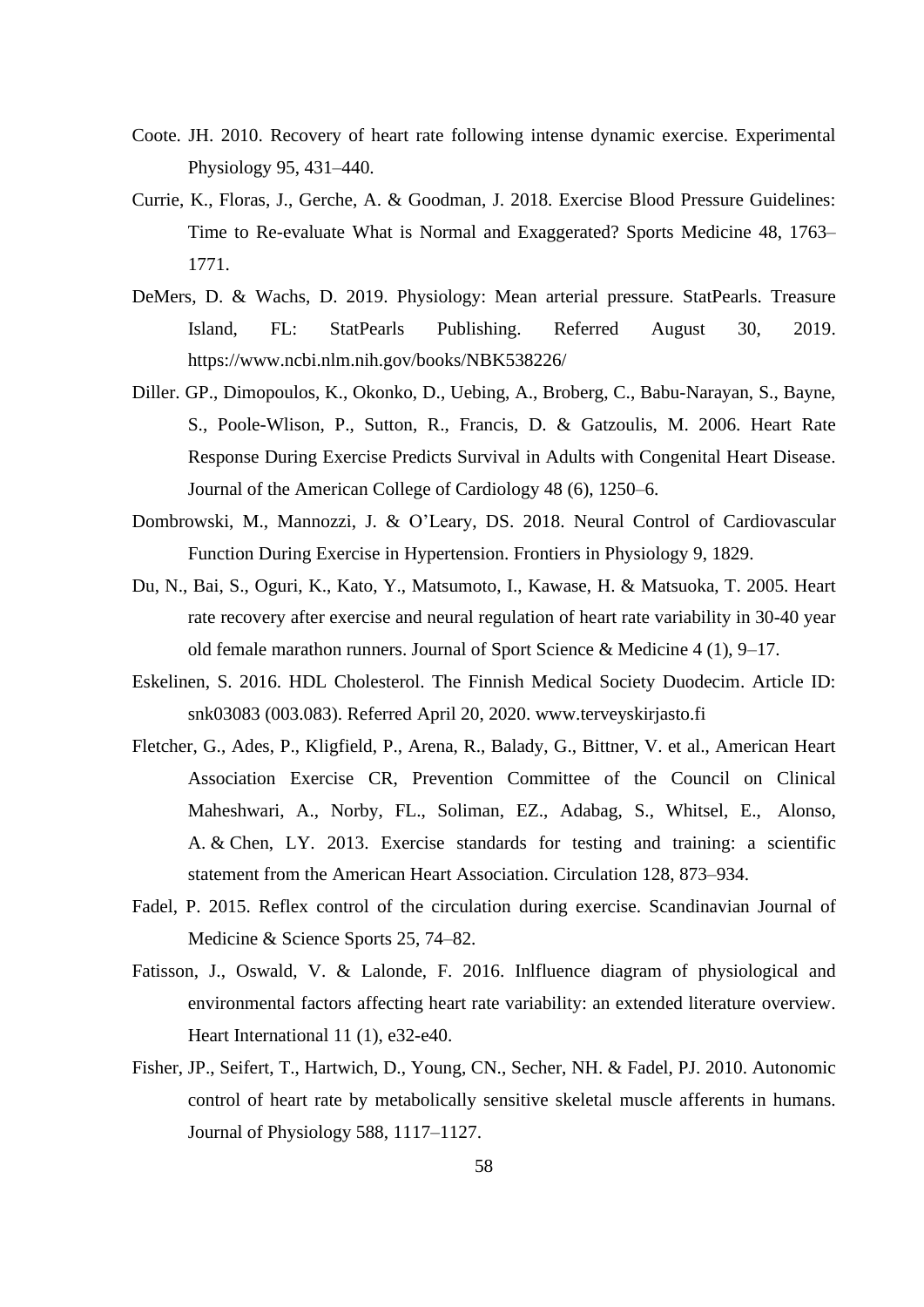- Fisher, JP., Young, CN. & Fadel PJ. 2015. Autonomic adjustments to exercise in humans. Comprehensive Physiology 5, 475–512.
- Firstbeat. 2019. Measuring instructions for the Bodyguard 2. Referred October 28, 2019. [www.firstbeat.com](http://www.firstbeat.com/)
- Grassi, G., Seravalle, G., Calhoun, DA. & Mancia, G. 1994. Physical training and baroreceptor control of sympathetic nerve activity in humans. Hypertension 23, 294– 301.
- Hillebrand, S., Gast, KB., de Mutsert, R., Swenne, CA., Jukema, JW., Middeldorp, S., Rosendaal, FR. & Dekkers, OM. 2013. Heart rate variability and first cardiovascular event in populations without known cardiovascular disease: meta-analysis and doseresponse meta-regression. Europace 5, 742–749.
- Hypertension. 2014. Current Care Guidelines. Working group set up by the Finnish Medical Society Duodecim and the Finnish Cardiac Society. Helsinki: The Finnish Medical Society Duodecim. Referred August 27, 2019. [www.kaypahoito.fi](http://www.kaypahoito.fi/)
- Ilanne-Parikka, P. 2018. Diabetes ("sugar disease"). The Finnish Medical Society Duodecim. Article ID: dlk00011 (018.007). Referred December 19, 2019. [www.terveyskirjasto.fi](http://www.terveyskirjasto.fi/)
- Imai, K., Sato, H., Hori, M., Kusuoka, H., Ozaki, H., Yokoyama, H., Takeda, H., Inoue, M. & Kamada, T. 1994. Vagally mediated heart rate recovery after exercise is accelerated in athletes but blunted in patients with chronic heart failure. Journal of the American College of Cardiology 24, 1529–1535.
- Jae, SY., Kurl, S., Laukkanen, JA., Zaccardi, F, Choi, YH., Fernhall, B., Carnethon, M., Franklin, BA. 2016. Exercise Heart Rate Reserve and Recovery as Predictors of Incident Type 2 Diabetes. American Journal of Medicine 129 (5), 536.e7-536.e12.
- Joyner, MJ. & Casey, DP. 2015. Regulation of increased blood flow (hyperemia) to muscles during exercise: a hierarchy of competing physiological needs. Physiological reviews 95 (2), 549–601.
- Kiilavuori, K. 2014. Impacts of exercise to cardiovascular system. Heart disease. The Finnish Medical Society Duodecim. Article ID: syd00013 (005.010). Referred September 23, 2019. [https://www.ebm-guidelines.com/dtk/syd/avaa?p\\_artikkeli=syd00013](https://www.ebm-guidelines.com/dtk/syd/avaa?p_artikkeli=syd00013)
- Kitaoka, H., Takata, J., Furuno, T., Yamasaki, F., Chikamori, T. & Doi, YL. 1997. Delayed recovery of postexercise blood pressure in patients with chronic heart failure. American Journal of Cardiology 79, 1701–1704.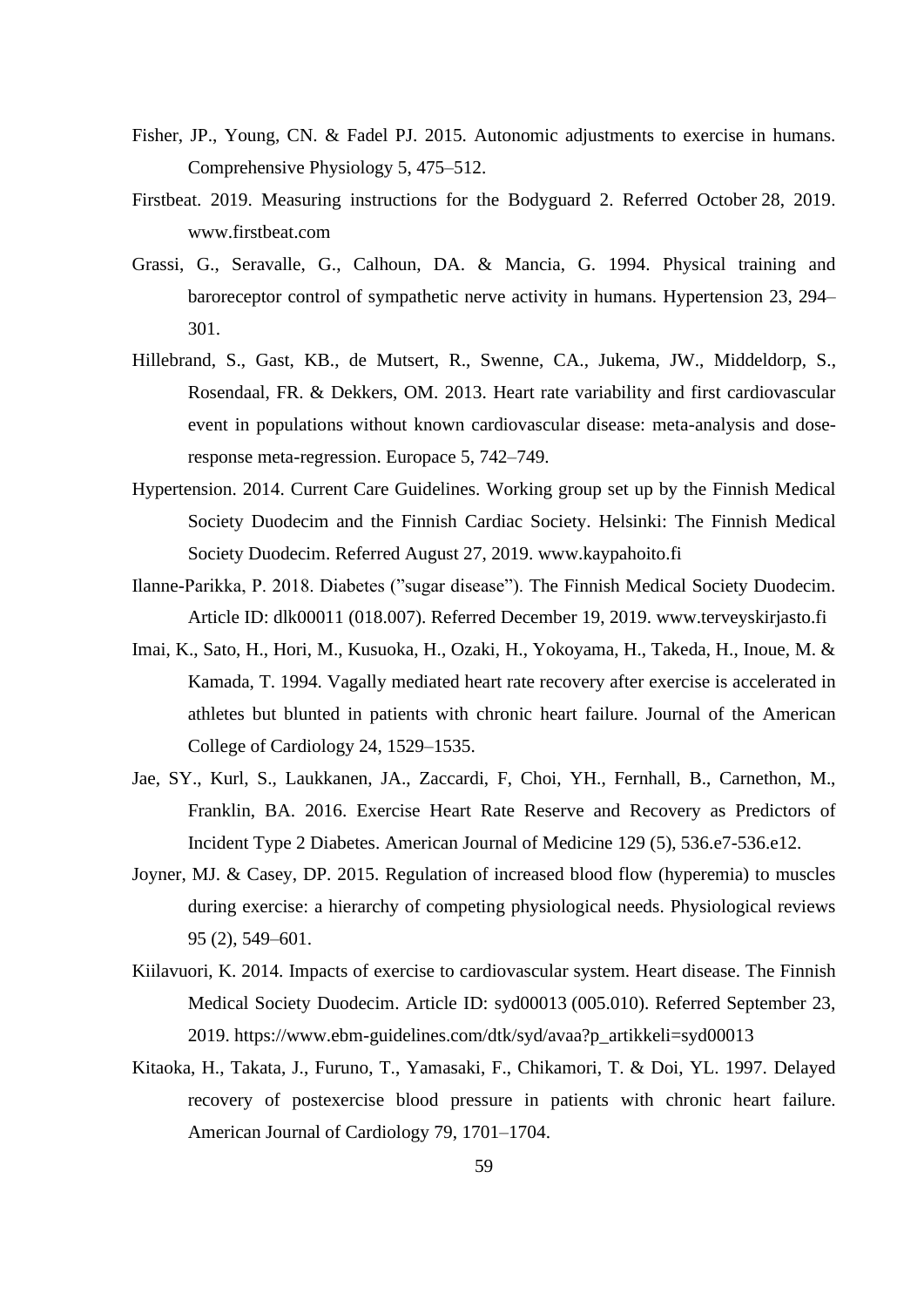- Kokkinos, PF., Andreas, PE., Coutoulakis, E., Colleran, JA., Narayan, P., Dotson, CO., [Choucair,](https://www.ncbi.nlm.nih.gov/pubmed/?term=Choucair%20W%5BAuthor%5D&cauthor=true&cauthor_uid=12042686) W., [Farmer,](https://www.ncbi.nlm.nih.gov/pubmed/?term=Farmer%20C%5BAuthor%5D&cauthor=true&cauthor_uid=12042686) C. & [Fernhall,](https://www.ncbi.nlm.nih.gov/pubmed/?term=Fernhall%20B%5BAuthor%5D&cauthor=true&cauthor_uid=12042686) B. 2002. Determinants of exercise blood pressure response in normotensive and hypertensive women: role of cardiorespiratory fitness. Journal of Cardiopulmonary Rehabilitation 22, 178–183.
- Kokkinos, P., Pittaras, A., Narayan, P., Faselis, C., Singh, S. & Manolis, A. 2007. Exercise capacity and blood pressure associations with left ventricular mass in prehypertensive individuals. Hypertension 49, 55–61.
- Kougias, P., Weakley, S., Yao, Q., Lin., P. & Chen, C. 2010. Arterial baroreceptors in the management of systemic hypertension. Medical Science Monitor 16 (1), RA1-RA8.
- Kurl, S., Laukkanen, J.A., Rauramaa, R., Lakka, T.A., Sivenius, J. & Salonen, J.T. 2001. Systolic blood pressure response to exercise stress test and risk of stroke. Stroke 32, 2036–2041.
- La Rovere, MT., Pinna, GD., Maestri, R., [Mortara,](https://www.ncbi.nlm.nih.gov/pubmed/?term=Mortara%20A%5BAuthor%5D&cauthor=true&cauthor_uid=12566367) A., [Capomolla,](https://www.ncbi.nlm.nih.gov/pubmed/?term=Capomolla%20S%5BAuthor%5D&cauthor=true&cauthor_uid=12566367) S., [Febo,](https://www.ncbi.nlm.nih.gov/pubmed/?term=Febo%20O%5BAuthor%5D&cauthor=true&cauthor_uid=12566367) O., [Ferrari,](https://www.ncbi.nlm.nih.gov/pubmed/?term=Ferrari%20R%5BAuthor%5D&cauthor=true&cauthor_uid=12566367) [R.](https://www.ncbi.nlm.nih.gov/pubmed/?term=Ferrari%20R%5BAuthor%5D&cauthor=true&cauthor_uid=12566367), [Franchini,](https://www.ncbi.nlm.nih.gov/pubmed/?term=Franchini%20M%5BAuthor%5D&cauthor=true&cauthor_uid=12566367) M., [Gnemmi,](https://www.ncbi.nlm.nih.gov/pubmed/?term=Gnemmi%20M%5BAuthor%5D&cauthor=true&cauthor_uid=12566367) M., [Opasich, C.](https://www.ncbi.nlm.nih.gov/pubmed/?term=Opasich%20C%5BAuthor%5D&cauthor=true&cauthor_uid=12566367), [Riccardi,](https://www.ncbi.nlm.nih.gov/pubmed/?term=Riccardi%20PG%5BAuthor%5D&cauthor=true&cauthor_uid=12566367) PG., [Traversi,](https://www.ncbi.nlm.nih.gov/pubmed/?term=Traversi%20E%5BAuthor%5D&cauthor=true&cauthor_uid=12566367) E. & [Cobelli,](https://www.ncbi.nlm.nih.gov/pubmed/?term=Cobelli%20F%5BAuthor%5D&cauthor=true&cauthor_uid=12566367) F. 2003. Short-term heart rate variability strongly predicts sudden cardiac death in chronic heart failure patients. Circulation 107, 565–570.
- Laukkanen, J.A., Willeit, P., Kurl, S., Mäkikallio, T.H., Savonen, K., Ronkainen, K. & Rauramaa, R. 2014. Elevated systolic blood pressure during recovery from exercise and the risk of sudden cardiac death. Journal of Hypertension 32, 659–666.
- Laukkanen, T., Lipponen, J., Kunutsor, SK., Zaccardi, F., Araújo, CGS., Mäkikallio, TH., Khan, H., Willeit, P., Lee, E., Poikonen, S., Tarvainen, M. & Laukkanen, JA. 2019. Recovery from sauna bathing favorably modulates cardiac autonomic nervous system. Complementary Therapies in Medicine 45, 190–197.
- Le, VV., Mitiku, T., Sungar, G., Myers, J. & Froelicher, V. 2008. The Blood Pressure Response to Dynamic Exercise Testing: A Systematic Review. Progress in Cardiovascular Diseases 51 (2), 135–160.
- Lonn, EM., Rambihar, S., Gao, P., 2014. Heart rate is associated with increased risk of major cardiovascular events, cardiovascular and all-cause death in patients with stable chronic cardiovascular disease: an analysis of ONTARGET/TRANSCEND. Clinical Research in Cardiology 103, 149–159.
- Maheshwari, A., Norby, FL., Soliman, EZ., [Adabag,](https://www.ncbi.nlm.nih.gov/pubmed/?term=Adabag%20S%5BAuthor%5D&cauthor=true&cauthor_uid=27551828) S., [Whitsel,](https://www.ncbi.nlm.nih.gov/pubmed/?term=Whitsel%20EA%5BAuthor%5D&cauthor=true&cauthor_uid=27551828) E., [Alonso,](https://www.ncbi.nlm.nih.gov/pubmed/?term=Alonso%20A%5BAuthor%5D&cauthor=true&cauthor_uid=27551828) A. & [Chen,](https://www.ncbi.nlm.nih.gov/pubmed/?term=Chen%20LY%5BAuthor%5D&cauthor=true&cauthor_uid=27551828) LY. 2016. Low heart rate variability in a 2-minute electrocardiogram recording Is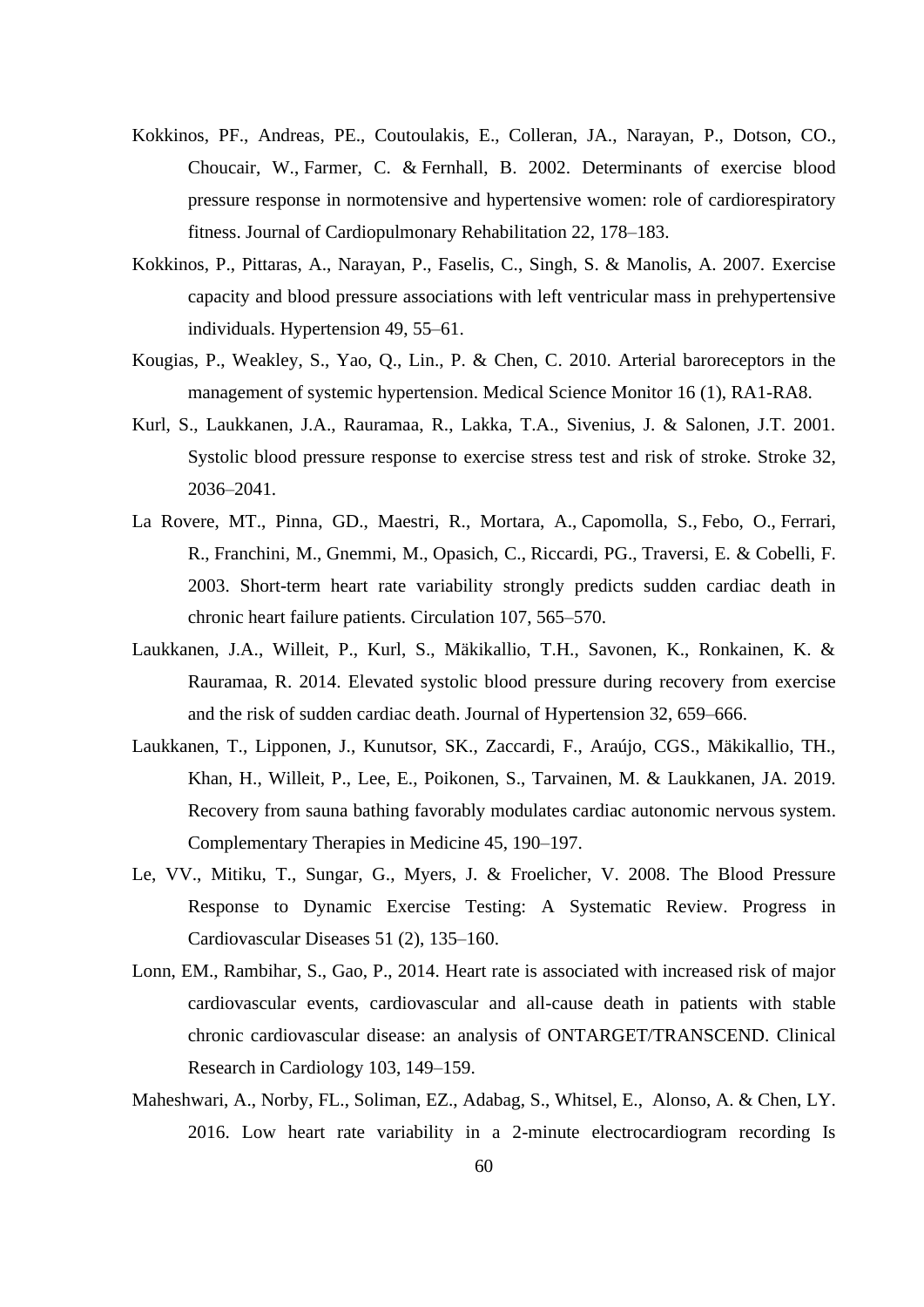associated with an increased risk of sudden cardiac death in the general population: the Atherosclerosis Risk in Communities Study. PLoS One 11 (8), e0161648.

- Mancia, G. & Grassi, G. 2014. The autonomic nervous system and hypertension. Circulation Research 114, 1804–1814.
- Maser, RE., Mitchell, BD., Vinik, AI. & Freeman R. 2003. The association between cardiovascular autonomic neuropathy and mortality in individuals with diabetes: a meta-analysis. Diabetes Care 26, 1895–1901.
- Mattila, M. 2003. Keskiluvut. KvantiMOTV. Referred January 17<sup>th</sup>, , 2020. <https://www.fsd.uta.fi/menetelmaopetus/intro.html>
- McCorry, LK. 2007. Physiology of the autonomic nervous system. American Journal of Pharmaceutical Education 71 (4), 78.
- Metsämuuronen, J. 2006. Tutkimuksen tekemisen perusteet ihmistieteissä. Opiskelijalaitos. 4. painos. Vaajakoski: Gummerus Kirjapaino Oy.
- Michael, S., Graham, KS. & Davis, GM. 2017. Cardiac autonomic responses during exercise and post-exercise recovery using heart rate variability and systolic time intervals – a review. Frontiers in Physiology 8, 301.
- Mittleman, M., Maclure, M., Tofler, G., Sherwood, J., Goldberg, R. & Muller, J. 1993. Triggering of acute myocardial infarction by heavy physical exertion: Protection against triggering by regular exertion. The New England Journal of Medicine 329 (23), 1677–1683.
- Mueller, P. 2007. Exercise training and sympathetic nervous system activity: Evidence for physical activity dependent neural plasticity. Clinical and Experimental Pharmacology and Physiology 34, 377–384.
- Mustajoki, P. 2020. Hypertension. The Finnish Medical Society Duodecim. Article ID: dlk00034 (032.013). Referred April 20, 2020. [www.terveyskirjasto.fi](http://www.terveyskirjasto.fi/)
- Mustajoki, P. 2019a. Diabetic neuropathy (nerve damages of diabetes). The Finnish Medical Society Duodecim. Article ID: dlk00765 (018.013). Referred September 12, 2019. [www.terveyskirjasto.fi](http://www.terveyskirjasto.fi/)
- Mustajoki, P. 2019b. Overweight. The Finnish Medical Society Duodecim. Article ID: dlk00042 (032.077) Referred January 31, 2020. [www.terveyskirjasto.fi.](http://www.terveyskirjasto.fi/)
- Mustajoki, P. 2019c. Cholesterol. The Finnish Medical Society Duodecim. Article ID: dlk00035 (002.019). Referred January 31, 2020. [www.terveyskirjasto.fi](http://www.terveyskirjasto.fi/)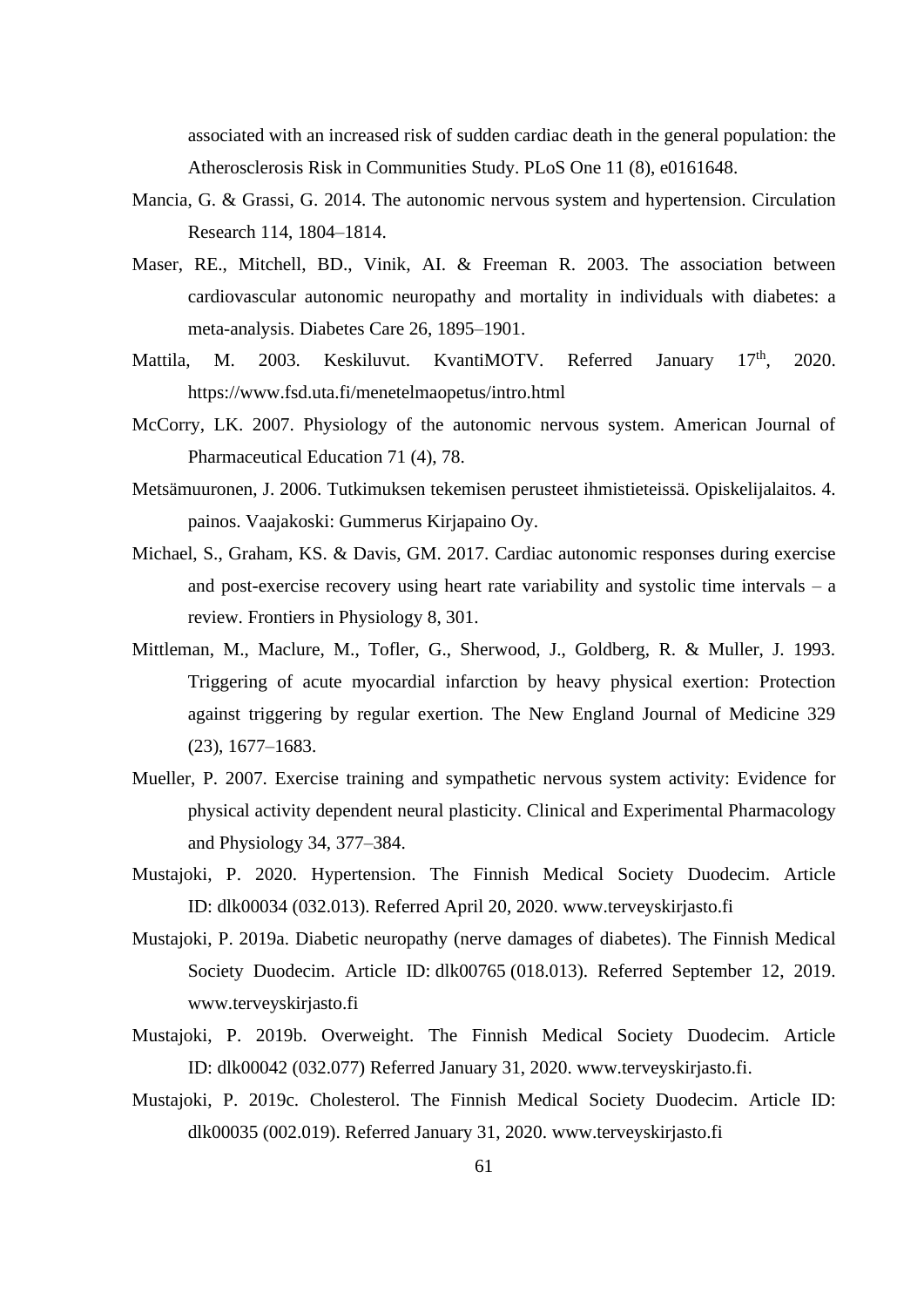- Niskanen, L. 2014. Exercise and blood pressure. Heart diseases. The Finnish Medical Society Duodecim. Article ID: syd00016 (005.030). Referred September 23, 2019. [https://www.ebm-guidelines.com/dtk/syd/avaa?p\\_artikkeli=syd00016](https://www.ebm-guidelines.com/dtk/syd/avaa?p_artikkeli=syd00016)
- Ozemek, C., Whaley, M., Finch, H. & Kaminsky, L. 2015. High Cardiorespiratory Fitness Levels Slow the Decline in Peak Heart Rate with Age. Medicine & Science in Sports Exercise 48 (1), 73–81.
- Pescatello, LS., [Buchner, DM.](https://www.ncbi.nlm.nih.gov/pubmed/?term=Buchner%20DM%5BAuthor%5D&cauthor=true&cauthor_uid=31095088), [Jakicic,](https://www.ncbi.nlm.nih.gov/pubmed/?term=Jakicic%20JM%5BAuthor%5D&cauthor=true&cauthor_uid=31095088) JM., [Powell,](https://www.ncbi.nlm.nih.gov/pubmed/?term=Powell%20KE%5BAuthor%5D&cauthor=true&cauthor_uid=31095088) KE., [Kraus, WE.](https://www.ncbi.nlm.nih.gov/pubmed/?term=Kraus%20WE%5BAuthor%5D&cauthor=true&cauthor_uid=31095088), [Bloodgood,](https://www.ncbi.nlm.nih.gov/pubmed/?term=Bloodgood%20B%5BAuthor%5D&cauthor=true&cauthor_uid=31095088) [B.](https://www.ncbi.nlm.nih.gov/pubmed/?term=Bloodgood%20B%5BAuthor%5D&cauthor=true&cauthor_uid=31095088), [Campbell,](https://www.ncbi.nlm.nih.gov/pubmed/?term=Campbell%20WW%5BAuthor%5D&cauthor=true&cauthor_uid=31095088) WW., [Dietz,](https://www.ncbi.nlm.nih.gov/pubmed/?term=Dietz%20S%5BAuthor%5D&cauthor=true&cauthor_uid=31095088) S., [Dipietro,](https://www.ncbi.nlm.nih.gov/pubmed/?term=Dipietro%20L%5BAuthor%5D&cauthor=true&cauthor_uid=31095088) L., [George,](https://www.ncbi.nlm.nih.gov/pubmed/?term=George%20SM%5BAuthor%5D&cauthor=true&cauthor_uid=31095088) SM., [Macko,](https://www.ncbi.nlm.nih.gov/pubmed/?term=Macko%20RF%5BAuthor%5D&cauthor=true&cauthor_uid=31095088) RF., [McTiernan,](https://www.ncbi.nlm.nih.gov/pubmed/?term=McTiernan%20A%5BAuthor%5D&cauthor=true&cauthor_uid=31095088) [A.](https://www.ncbi.nlm.nih.gov/pubmed/?term=McTiernan%20A%5BAuthor%5D&cauthor=true&cauthor_uid=31095088), [Pate,](https://www.ncbi.nlm.nih.gov/pubmed/?term=Pate%20RR%5BAuthor%5D&cauthor=true&cauthor_uid=31095088) RR. & [Piercy,](https://www.ncbi.nlm.nih.gov/pubmed/?term=Piercy%20KL%5BAuthor%5D&cauthor=true&cauthor_uid=31095088) KL. [for the Physical Activity Guidelines Advisory Committee.](https://www.ncbi.nlm.nih.gov/pubmed/?term=2018%20PHYSICAL%20ACTIVITY%20GUIDELINES%20ADVISORY%20COMMITTEE*%5BCorporate%20Author%5D)  [2019. P](https://www.ncbi.nlm.nih.gov/pubmed/?term=2018%20PHYSICAL%20ACTIVITY%20GUIDELINES%20ADVISORY%20COMMITTEE*%5BCorporate%20Author%5D)hysical activity to prevent and treat hypertension: A systematic review. Medicine and Science in Sports and Exercise 51 (6), 1314-1323.
- Pop-Busui, R., Andrew, JM. Boulton, EL., Feldman, VB., Freeman, R., Malik, RA., Sosenko, JM. & Ziegler, D. 2017. Diabetic neuropathy: A position statement by the American Diabetes Association. Diabetes Care 40, 136–154.
- Pop-Busui, R., Evans, GW., Gerstein, HC., [Fonseca,](https://www.ncbi.nlm.nih.gov/pubmed/?term=Fonseca%20V%5BAuthor%5D&cauthor=true&cauthor_uid=20215456) V., [Fleg,](https://www.ncbi.nlm.nih.gov/pubmed/?term=Fleg%20JL%5BAuthor%5D&cauthor=true&cauthor_uid=20215456) JL., [Hoogwerf,](https://www.ncbi.nlm.nih.gov/pubmed/?term=Hoogwerf%20BJ%5BAuthor%5D&cauthor=true&cauthor_uid=20215456) BJ., [Genuth,](https://www.ncbi.nlm.nih.gov/pubmed/?term=Genuth%20S%5BAuthor%5D&cauthor=true&cauthor_uid=20215456) [S.](https://www.ncbi.nlm.nih.gov/pubmed/?term=Genuth%20S%5BAuthor%5D&cauthor=true&cauthor_uid=20215456), [Grimm,](https://www.ncbi.nlm.nih.gov/pubmed/?term=Grimm%20RH%5BAuthor%5D&cauthor=true&cauthor_uid=20215456) RH., [Corson,](https://www.ncbi.nlm.nih.gov/pubmed/?term=Corson%20MA%5BAuthor%5D&cauthor=true&cauthor_uid=20215456) MA. & [Prineas,](https://www.ncbi.nlm.nih.gov/pubmed/?term=Prineas%20R%5BAuthor%5D&cauthor=true&cauthor_uid=20215456) R. 2010. Action to Control Cardiovascular Risk in Diabetes Study Group. Effects of cardiac autonomic dysfunction on mortality risk in the Action to Control Cardiovascular Risk in Diabetes (ACCORD) trial. Diabetes Care 33, 1578–1584.
- Röhling, M., Strom, A., Bönhof, GJ., Roden, M. & Ziegler, D. 2017a. Cardiorespiratory fitness and Cardiac Autonomic function in diabetes. Current Diabetes Reports 17 (12), 125.
- Röhling, M., Strom, A., Bönhof, G., Püttgen, S., Bódis, K., Müssig, K., [Szendrödi,](https://www.ncbi.nlm.nih.gov/pubmed/?term=Szendr%C3%B6di%20J%5BAuthor%5D&cauthor=true&cauthor_uid=27899499) [J.](https://www.ncbi.nlm.nih.gov/pubmed/?term=Szendr%C3%B6di%20J%5BAuthor%5D&cauthor=true&cauthor_uid=27899499), [Markgraf,](https://www.ncbi.nlm.nih.gov/pubmed/?term=Markgraf%20D%5BAuthor%5D&cauthor=true&cauthor_uid=27899499) D., [Lehr,](https://www.ncbi.nlm.nih.gov/pubmed/?term=Lehr%20S%5BAuthor%5D&cauthor=true&cauthor_uid=27899499) S., [Roden,](https://www.ncbi.nlm.nih.gov/pubmed/?term=Roden%20M%5BAuthor%5D&cauthor=true&cauthor_uid=27899499) M. & [Ziegler,](https://www.ncbi.nlm.nih.gov/pubmed/?term=Ziegler%20D%5BAuthor%5D&cauthor=true&cauthor_uid=27899499) D. 2017b. Differential patterns of impaired cardiorespiratory fitness and cardiac autonomic dysfunction in recently diagnosed type 1 and type 2 diabetes. Diabetes Care 40, 246–252.
- Schultz, M., Gerche, AL. & Sharman JE. 2017. Blood Pressure Response to Exercise and Cardiovascular Disease. Current Hypertension Reports 19, 89.
- Schultz, M., Hordern, M., Leano, R., Coombes, J., Marwick, T. & Sharman J. 2011. Lifestyle change diminishes a hypertensive response to exercise in type 2 diabetes. Medicine & Science in Sports & Exercise 43, 764–769.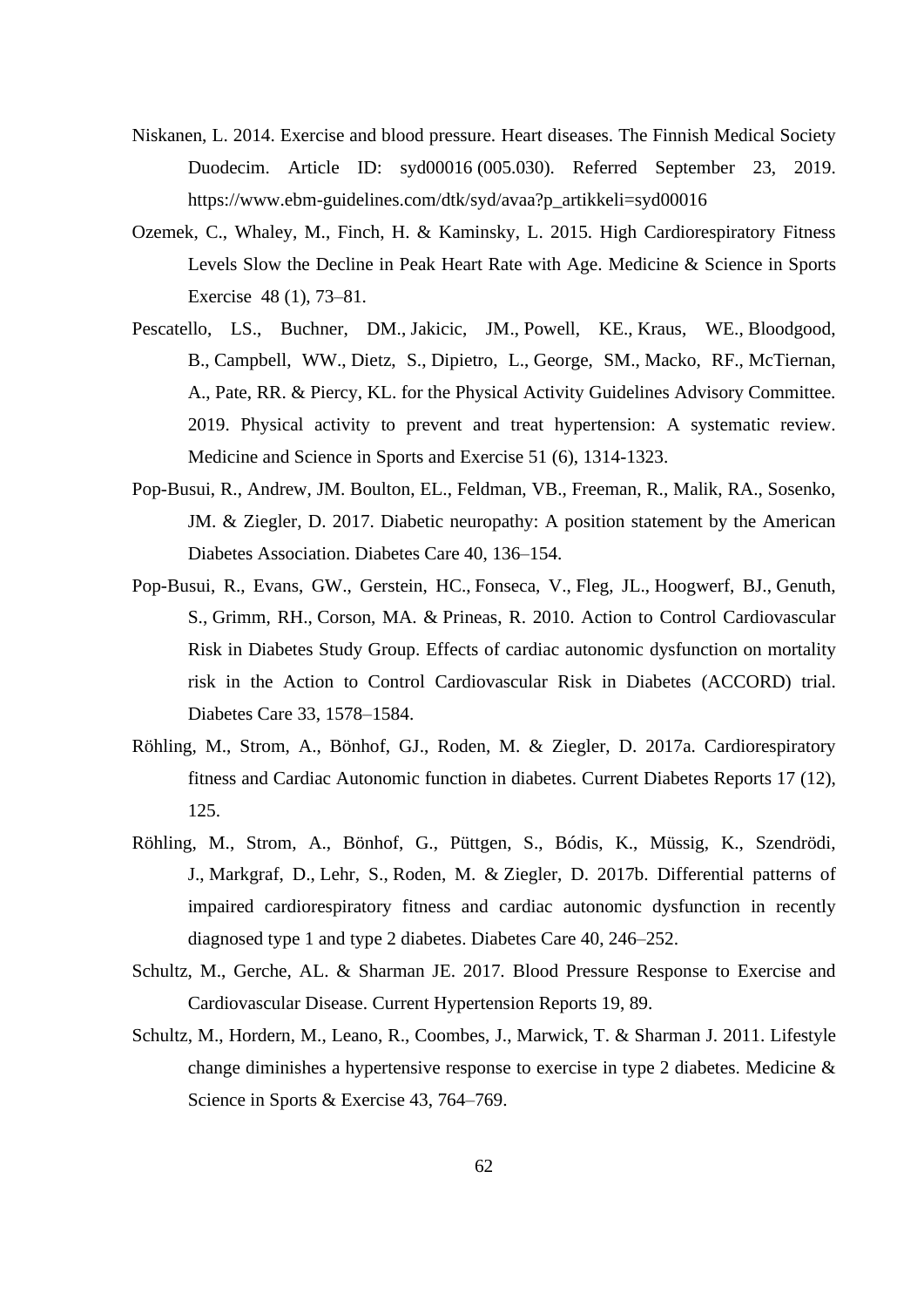- Schultz, M., Otahal, P., Cleland, V., Blizzard, L., Marwick, T. & Sharman, J. 2013. Exerciseinduced hypertension, cardiovascular events, and mortality in patients undergoing exercise stress testing: a systematic review and meta-analysis. American Journal of Hypertension 26, 357–366.
- Schultz, M. & Sharman, J. 2014. Exercise Hypertension. Pulse 1 (3-4), 161–176.
- Scott, J., Coombes, J., Prins, J., Leano, R., Marwick, T. & Sharman, J. 2008. Patients with type 2 diabetes have exaggerated brachial and central exercise blood pressure: relation to left ventricular relative wall thickness. American Journal of Hypertension 21 (6), 715–721.
- Shaffer, F., McCraty, R. & Zerr, CL. 2014. A healthy heart is not a metronome: an integrative review of the heart's anatomy and heart rate variability. Frontiers in Physchology 5, 1040.
- Shaffer, F. & Ginsberg, JP. 2017. An Overview of Heart Rate variability Metrics and Norms. Frontiers in Public Health 5, 258.
- Singh, JP., Larson, MG., Tsuji, H., Evans, JC., O'Donnell, CJ. & Levy, D. 1998. Reduced heart rate variability and new-onset hypertension: insights into pathogenesis of hypertension: the Framingham Heart Study. Hypertension 32, 293–297.
- Spallone, V., Ziegler, D., Freeman, R., [Bernardi,](https://www.ncbi.nlm.nih.gov/pubmed/?term=Bernardi%20L%5BAuthor%5D&cauthor=true&cauthor_uid=21695768) L., [Frontoni,](https://www.ncbi.nlm.nih.gov/pubmed/?term=Frontoni%20S%5BAuthor%5D&cauthor=true&cauthor_uid=21695768) S., [Pop-Busui,](https://www.ncbi.nlm.nih.gov/pubmed/?term=Pop-Busui%20R%5BAuthor%5D&cauthor=true&cauthor_uid=21695768) R., [Stevens,](https://www.ncbi.nlm.nih.gov/pubmed/?term=Stevens%20M%5BAuthor%5D&cauthor=true&cauthor_uid=21695768) [M.](https://www.ncbi.nlm.nih.gov/pubmed/?term=Stevens%20M%5BAuthor%5D&cauthor=true&cauthor_uid=21695768), [Kempler,](https://www.ncbi.nlm.nih.gov/pubmed/?term=Kempler%20P%5BAuthor%5D&cauthor=true&cauthor_uid=21695768) P., [Hilsted,](https://www.ncbi.nlm.nih.gov/pubmed/?term=Hilsted%20J%5BAuthor%5D&cauthor=true&cauthor_uid=21695768) J., [Tesfaye,](https://www.ncbi.nlm.nih.gov/pubmed/?term=Tesfaye%20S%5BAuthor%5D&cauthor=true&cauthor_uid=21695768) S., [Low,](https://www.ncbi.nlm.nih.gov/pubmed/?term=Low%20P%5BAuthor%5D&cauthor=true&cauthor_uid=21695768) P. & [Valensi,](https://www.ncbi.nlm.nih.gov/pubmed/?term=Valensi%20P%5BAuthor%5D&cauthor=true&cauthor_uid=21695768) P. on behalf of the [Toronto Consensus Panel on Diabetic Neuropathy.](https://www.ncbi.nlm.nih.gov/pubmed/?term=Toronto%20Consensus%20Panel%20on%20Diabetic%20Neuropathy%5BCorporate%20Author%5D) 2011. Cardiovascular autonomic neuropathy in diabetes: clinical impact, assessment, diagnosis, and management. Diabetes/Metabolism Research and Reviews 27, 639–653.
- Stanley, J., Peake, JM. & Buchheit, M. 2013. Cardiac Parasympathetic Reactivation Following Exercise: Implications for Training Prescription. Sports Medicine 43 (12), 1259–1277.
- Stuckey, MI., Tulppo, MP., Kiviniemi, AM. & Petrella, RJ. 2014. Heart rate variability and the metabolic syndrome: a systematic review of the literature. Diabetes/Metabolism Research and Reviews 30, 784–793.
- Syvänne, M. 2017. Diabetes is a major risk factor for atherosclerosis and feature of the poor prognostic. Review of evidence. Current Care Guidelines. Helsinki: The Finnish Medical Society Duodecim. Article ID: nix00309 (000.309). Referred September 2, 2019. [www.kaypahoito.fi](http://www.kaypahoito.fi/)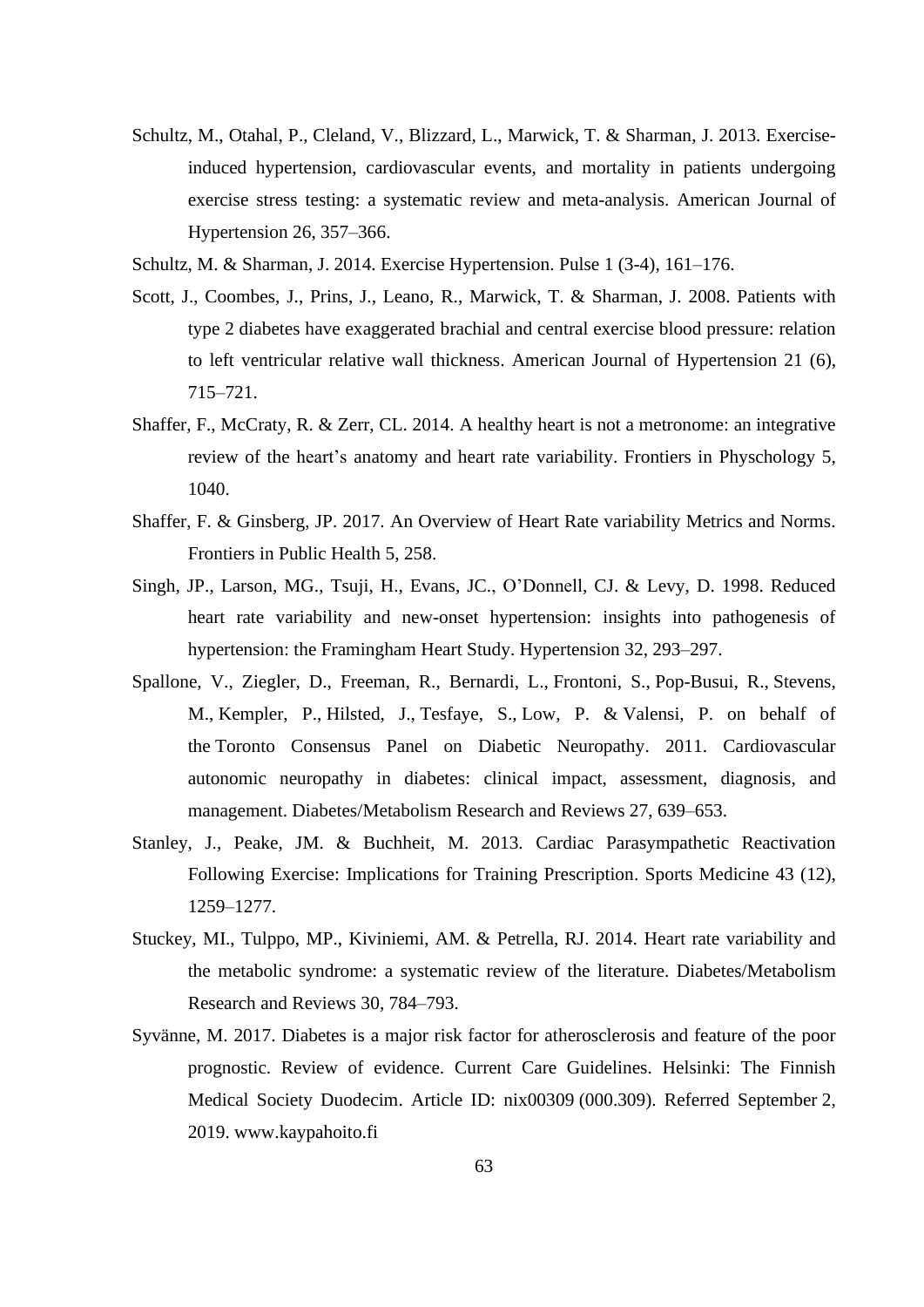- Tanaka, H., Monahan, K. & Seals, D. 2001. Age-predicted maximal heart rate revisited. Journal of the American College of Cardiology 37 (1), 153–156.
- Task Force Report. 1996. Heart rate variability: standards of measurement, physiological interpretation, and clinical use. Circulation 93, 1043–65.
- Thanassoulis, G., Lyass, A., Benjamin, E., Larson, M., Vita, J., Levy, D., Hamburg, N., Widlansky, M., O'Donnell, J., Mitchell, G. & Vasan, R. 2012. Relations of exercise blood pressure response to cardiovascular risk factors and vascular function in the Framingham Heart Study. Circulation 125, 2836–2843.
- Thiese, M. S., Ronna, B. & Ott, U. 2016. P value interpretations and considerations. Journal of thoracic disease 8 (9), E928–E931.
- Treiber, F. A., Kamarck, T., Schneiderman, N., Sheffield, D., Kapuku, G. & Taylor, T. 2003. Cardiovascular reactivity and development of preclinical and clinical disease states. Psychosomatic Medicine 65, 46–62.
- Type 2 Diabetes. 2018. Current Care Guidelines. Working group set up by the Finnish Medical Society Duodecim and the Finnish Cardiac Society. Helsinki: The Finnish Medical Society Duodecim. Referred September 3, 2019. [www.kaypahoito.fi](http://www.kaypahoito.fi/)
- Vinik, AI. & Ziegler, D. 2007. Diabetic cardiovascular autonomic neuropathy. Circulation 115, 387–397.
- Voss, A., Schroeder, R., Heitmann, A., Peters, A. & Perz, S. 2015. Short-Term Heart Rate Variability—Influence of Gender and Age in Healthy Subjects. PLoS ONE 10 (3), e0118308.
- Whelton, P., Carey R., Aronow, W., et al. 2017 ACC/AHA/AAPA/ABC/ACPM/AGS/APhA/ASH/ASPC/NMA/PCNA guideline for the prevention, detection, evaluation, and Management of High Blood Pressure in adults: a report of the American College of Cardiology/American Heart Association task force on clinical practice guidelines. Hypertension 71 (6),1269–324.
- WHO (World Health Organization). 2019. Hypertension. Referred August 27, 2019. <https://www.who.int/news-room/fact-sheets/detail/hypertension>
- Wolthuis, R., Froelicher, V., Fisher, J., Noguera, I., Davis, G., Stewart, A. & Triebwasser, J. 1977. New practical treadmill protocol for clinical use. The American Journal of Cardiology 39 (5), 697–700.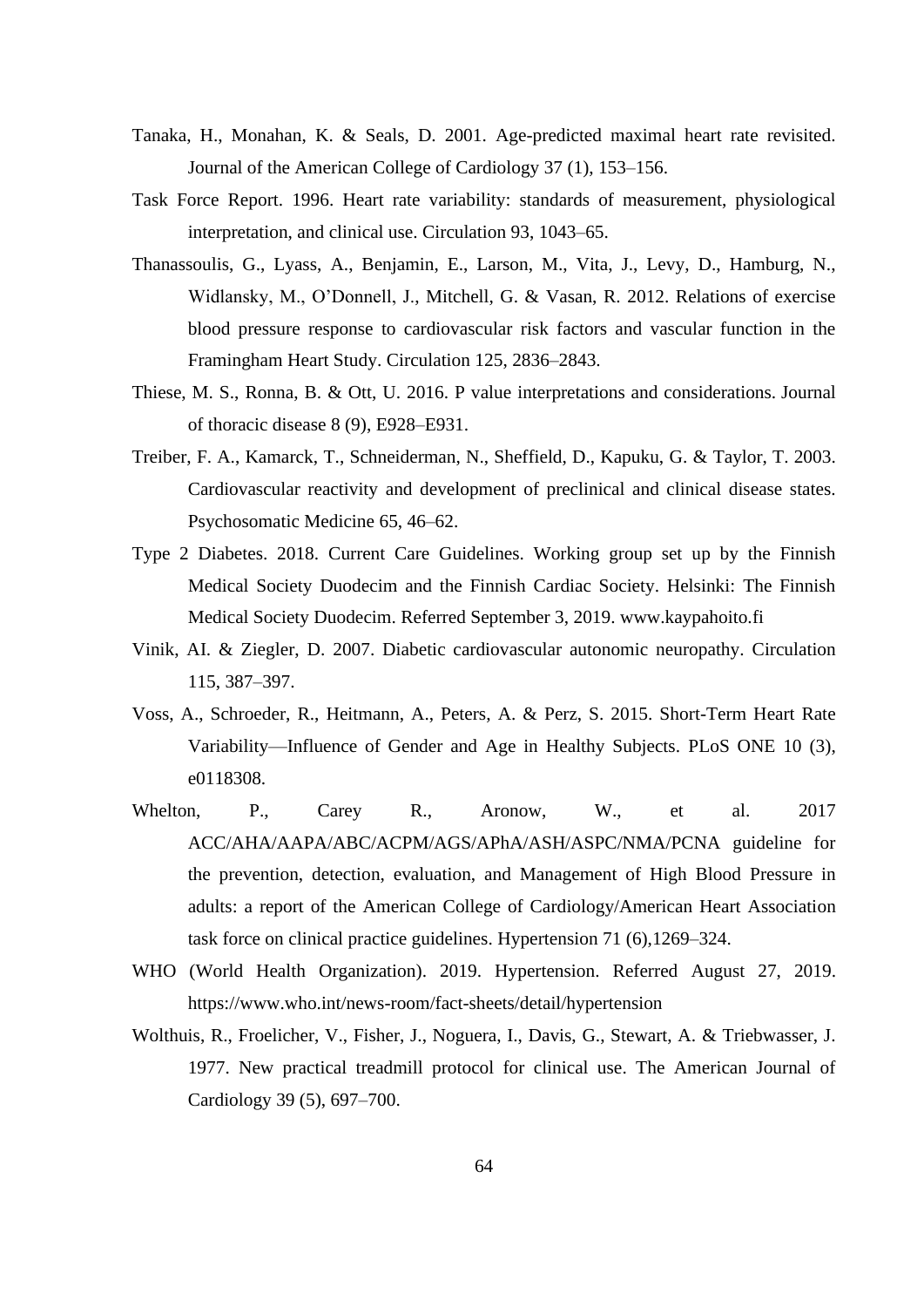Yosefy, C., Jafari, J., Klainman, E., Brodkin, B., [Handschumacher,](https://www.ncbi.nlm.nih.gov/pubmed/?term=Handschumacher%20MD%5BAuthor%5D&cauthor=true&cauthor_uid=16239041) MD. & [Vaturi,](https://www.ncbi.nlm.nih.gov/pubmed/?term=Vaturi%20M%5BAuthor%5D&cauthor=true&cauthor_uid=16239041) M. 2006. The prognostic value of post-exercise blood pressure reduction in patients with hypertensive response during exercise stress test. International Journal of Cardiology 111, 352–357.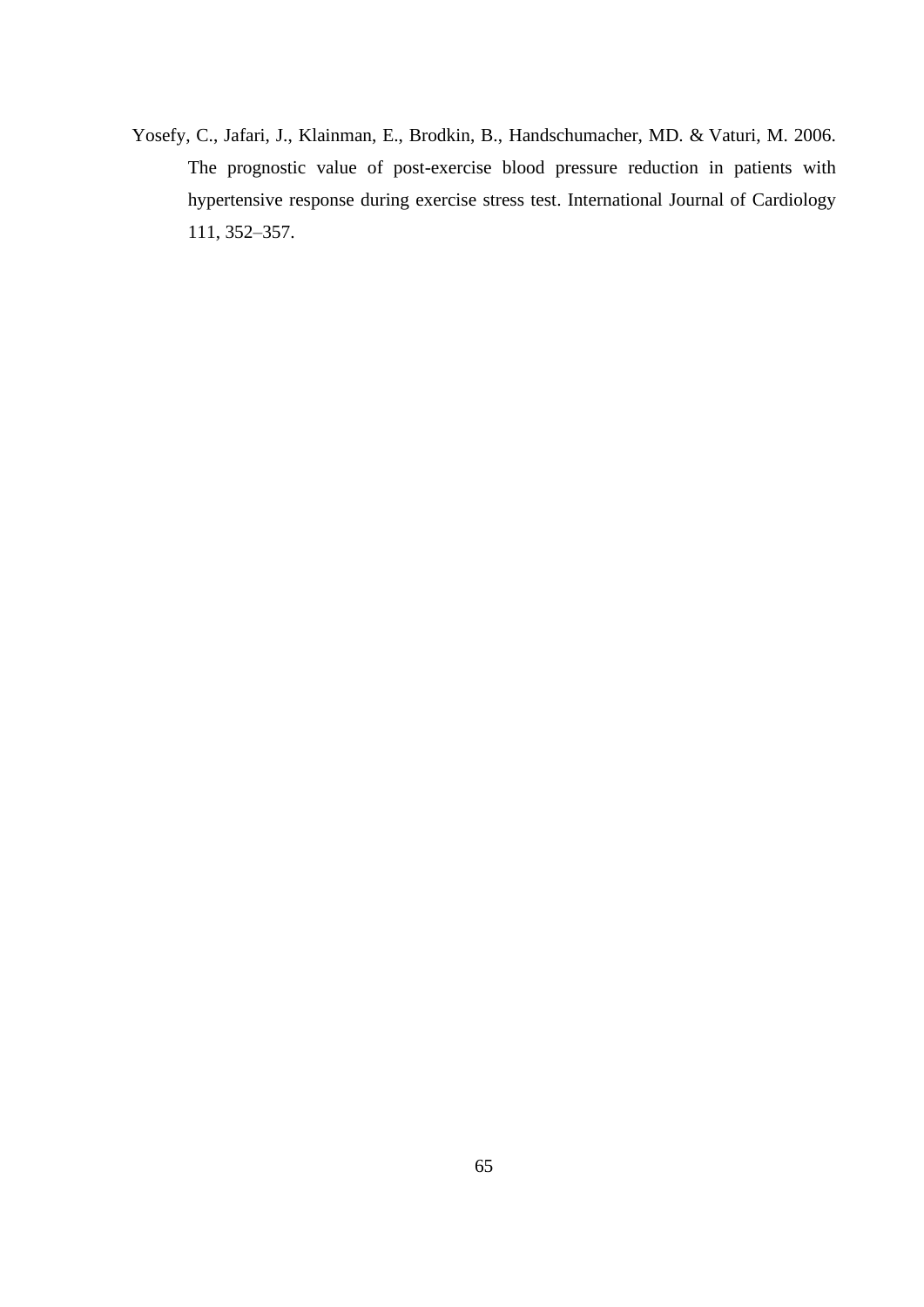## **Inclusions and exclusions criteria of the study population**

Inclusion criteria:

- age 18-64 years
- diagnosed prediabetic state (i.e. elevated IFG/IGT) and/or type 2 diabetes and/or hypertension during the last 5 years
- BMI under 40 kg/m<sup>2</sup>
- no disease or symptom that would affect fundamentally to the measurements of the study

Exclusion criteria:

- Medication: β-blockers, insulin, regular SNRI-, regular tricyclic medication
- Cardiovascular diseases: secondary hypertension, coronary artery disease, clinically significant hypertension-mediated organ damage, heart failure, cerebrovascular disease, chronic atrial fibrillation, significant or nonspecified valvular disease, cerebrovascular disease, left bundle branch block
- Pulmonary diseases: symptomatic or unstable asthma, chronic obstructive pulmonary disease
- Other diseases: cancer, anemia, diabetic neuropathy/nephropathy/retinopathy, symptomatic or unstable disorder of thyroid gland, obstructive sleep apnea with CPAP-treatment, psychotic disorder or other unstable psychiatric disorder, disease that limits overall physical function, or other disease that is contraindication for clinical exercise test
- Other factors: pregnancy, nursing, substance abuse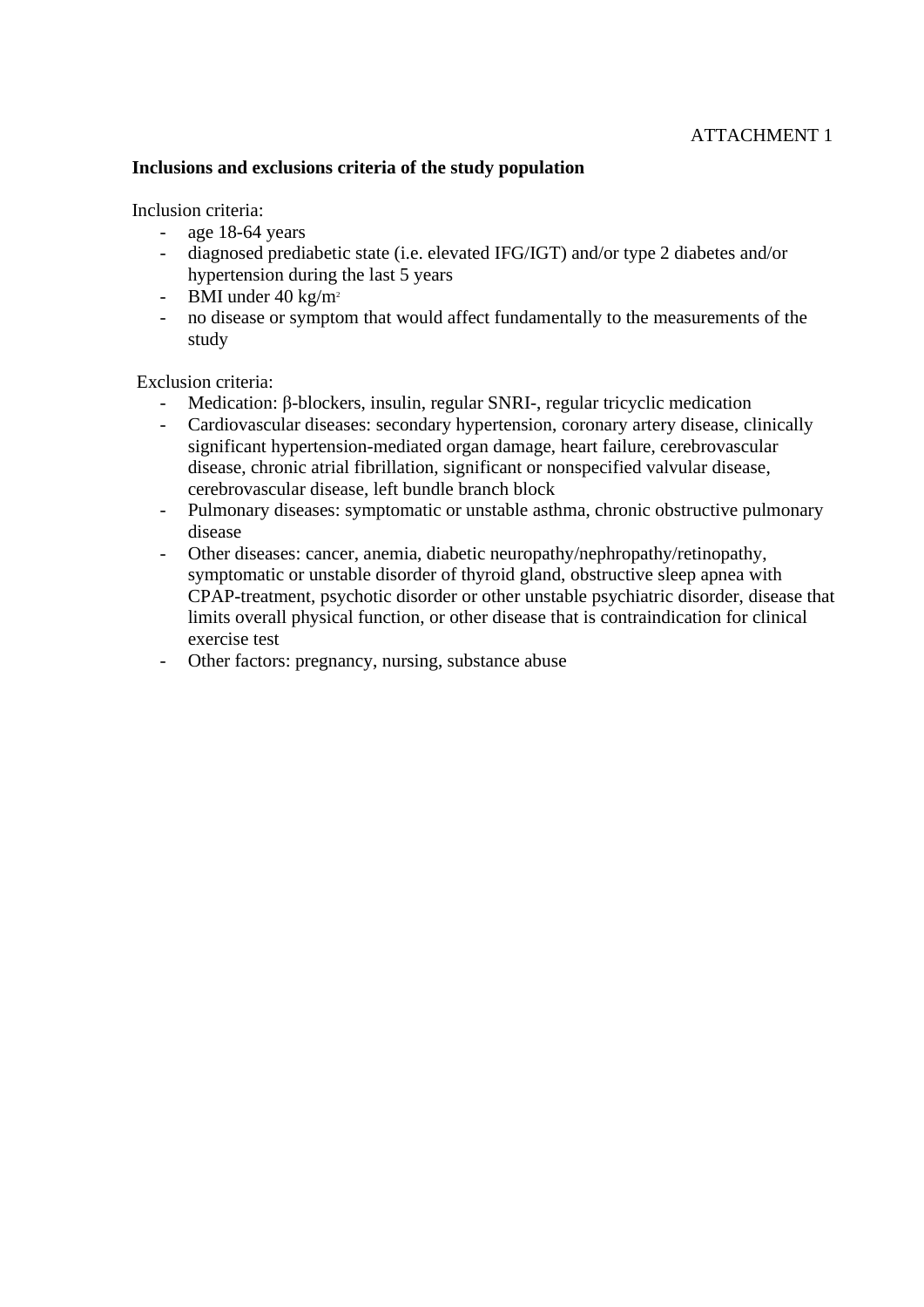## ATTACHMENT 2

|                        | Systolic blood pressure |        |        |         | Max. age-adjusted HR |        |        |          |
|------------------------|-------------------------|--------|--------|---------|----------------------|--------|--------|----------|
| <b>HRV</b> values      |                         | Low    | High   | p-value |                      | Low    | High   | p-value  |
| Rest 5 min             | U-value                 | Median | Median |         | U-value              | Median | Median |          |
| HF (ms <sup>2</sup> )  | 89,00                   | 304,89 | 325,64 | 0,701   | 104,00               | 325,64 | 304,89 | 0,804    |
| LF (ms <sup>2</sup> )  | 79,00                   | 663,16 | 639,97 | 0,401   | 110,00               | 565,76 | 663,16 | 0,603    |
| <b>LF/HF Ratio</b>     | 87,00                   | 2,31   | 1,80   | 0,635   | 107,00               | 1,85   | 2,06   | 0,701    |
| VLF (ms <sup>2</sup> ) | 78,00                   | 70,83  | 68,45  | 0,376   | 120,00               | 51,22  | 75,34  | 0,329    |
| RMSSD (ms)             | 87,00                   | 14,26  | 13,56  | 0,635   | 107,00               | 12,88  | 14,73  | 0,701    |
| $SD$ (ms)              | 89,00                   | 35,79  | 30,10  | 0,701   | 102,00               | 30,10  | 36,82  | 0,874    |
|                        |                         |        |        |         |                      |        |        |          |
| Exercise <sup>a</sup>  |                         |        |        |         |                      |        |        |          |
| HF (ms <sup>2</sup> )  | 108,00                  | 0,89   | 1,59   | 0,667   | 43,00                | 2,24   | 0,72   | $0,011*$ |
| LF (ms <sup>2</sup> )  | 103,50                  | 0,47   | 0,58   | 0,804   | 49,00                | 0,97   | 0,27   | $0,024*$ |
| <b>LF/HF Ratio</b>     | 71,50                   | 0,62   | 0,46   | 0,227   | 100,00               | 0,52   | 0,48   | 0,946    |
| RMSSD (ms)             | 92,50                   | 4,49   | 4,43   | 0,804   | 62,50                | 4,79   | 4,08   | 0,104    |
| $SD$ (ms)              | 73,00                   | 11,36  | 9,75   | 0,265   | 61,00                | 13,20  | 9,46   | 0,094    |
|                        |                         |        |        |         |                      |        |        |          |
|                        |                         |        |        |         |                      |        |        |          |
|                        |                         |        |        |         |                      |        |        |          |
|                        |                         |        |        |         |                      |        |        |          |

TABLE 7. HRV comparison between SBP and HR groups. Mann-Whitney U-test (\* p<0,05).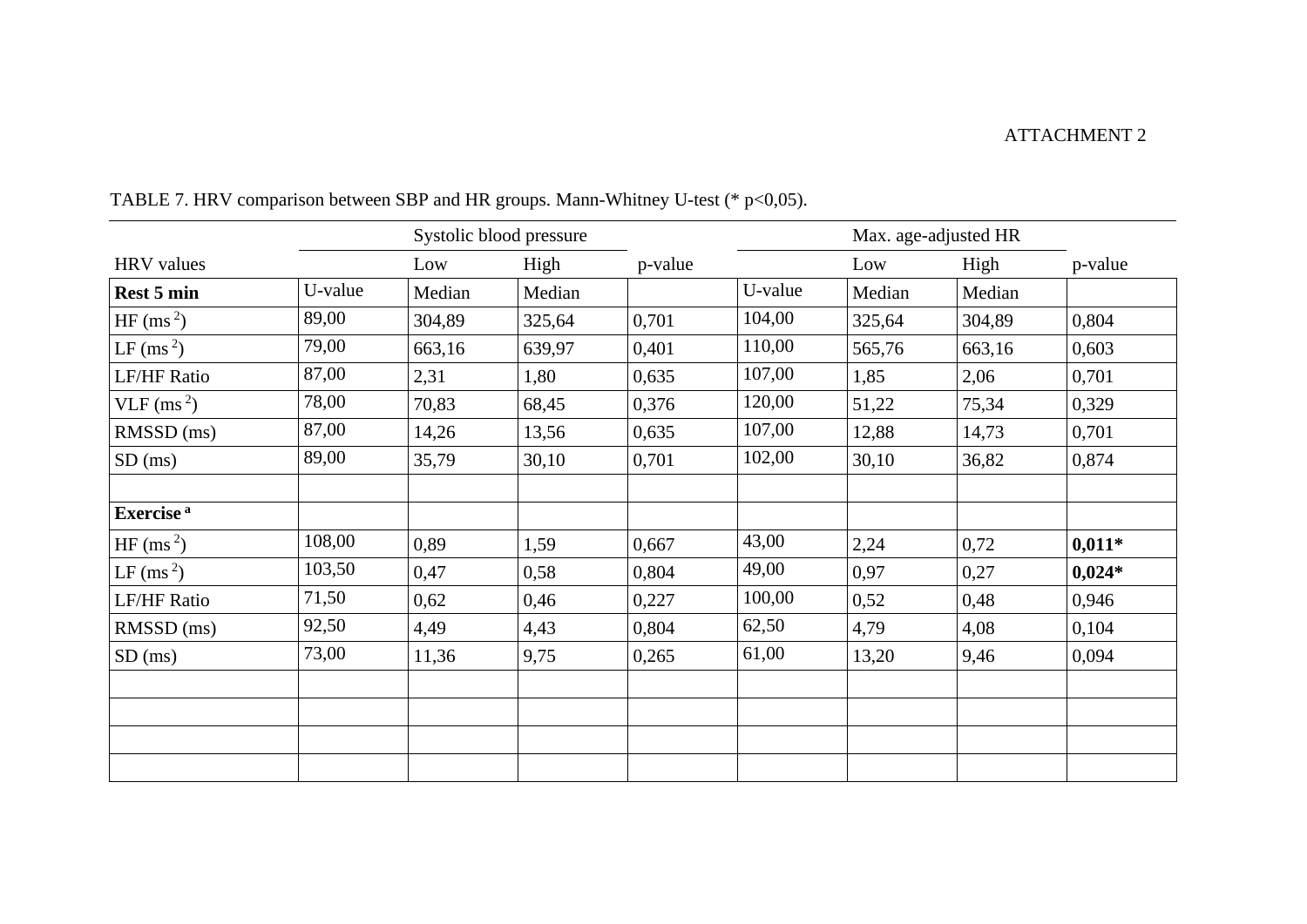| Recovery 0-1 min       |        |         |        |          |        |        |         |       |
|------------------------|--------|---------|--------|----------|--------|--------|---------|-------|
| HF (ms <sup>2</sup> )  | 76,50  | 1,86    | 1,09   | 0,329    | 59,00  | 2,19   | 1,13    | 0,077 |
| LF (ms <sup>2</sup> )  | 76,00  | 2,15    | 1,09   | 0,329    | 77,00  | 2,49   | 1,36    | 0,352 |
| <b>LF/HF Ratio</b>     | 102,00 | 1,11    | 1,17   | 0,874    | 116,00 | 0,97   | 1,31    | 0,427 |
| RMSSD (ms)             | 105,00 | 4,22    | 4,31   | 0,769    | 59,00  | 4,84   | 3,21    | 0,077 |
| $SD$ (ms)              | 87,00  | 18,85   | 17,17  | 0,635    | 70,00  | 17,93  | 16,55   | 0,210 |
| Recovery 0-5 min       |        |         |        |          |        |        |         |       |
| HF (ms <sup>2</sup> )  | 64,00  | 29,95   | 13,84  | 0,125    | 75,00  | 23,76  | 19,15   | 0,306 |
| LF (ms <sup>2</sup> )  | 67,00  | 52,19   | 26,43  | 0,164    | 81,00  | 39,68  | 29,46   | 0,352 |
| <b>LF/HF Ratio</b>     | 140,00 | 1,47    | 2,20   | 0,056    | 121,00 | 1,71   | 2,07    | 0,306 |
| VLF $\rm(ms^2)$        | 81,00  | 5,59    | 3,89   | 0,454    | 72,50  | 6,30   | 4,28    | 0,246 |
| RMSSD (ms)             | 81,50  | 6,12    | 5,59   | 0,454    | 70,50  | 6,43   | 4,93    | 0,210 |
| $SD$ (ms)              | 102,00 | 85,68   | 94,80  | 0,874    | 73,00  | 98,49  | 86,01   | 0,265 |
| 72 h (continuous)      |        |         |        |          |        |        |         |       |
| HF (ms <sup>2</sup> )  | 110,00 | 489,66  | 529,31 | 0,603    | 117,00 | 478,32 | 534,18  | 0,401 |
| LF (ms <sup>2</sup> )  | 87,00  | 1243,41 | 948,42 | 0,635    | 133,00 | 694,15 | 1243,41 | 0,114 |
| <b>LF/HF Ratio</b>     | 54,50  | 3,46    | 2,69   | $0,044*$ | 109,50 | 2,88   | 3,21    | 0,603 |
| VLF (ms <sup>2</sup> ) | 86,00  | 147,31  | 132,60 | 0,603    | 130,00 | 110,62 | 159,89  | 0,150 |
| RMSSD (ms)             | 100,00 | 24,60   | 24,12  | 0,946    | 115,00 | 23,83  | 26,55   | 0,454 |
| $SD$ (ms)              | 119,00 | 140,81  | 168,73 | 0,352    | 123,00 | 146,41 | 166,49  | 0,265 |
| SDNN Index (ms)        | 104,00 | 53,86   | 52,06  | 0,804    | 132,00 | 45,46  | 62,03   | 0,125 |